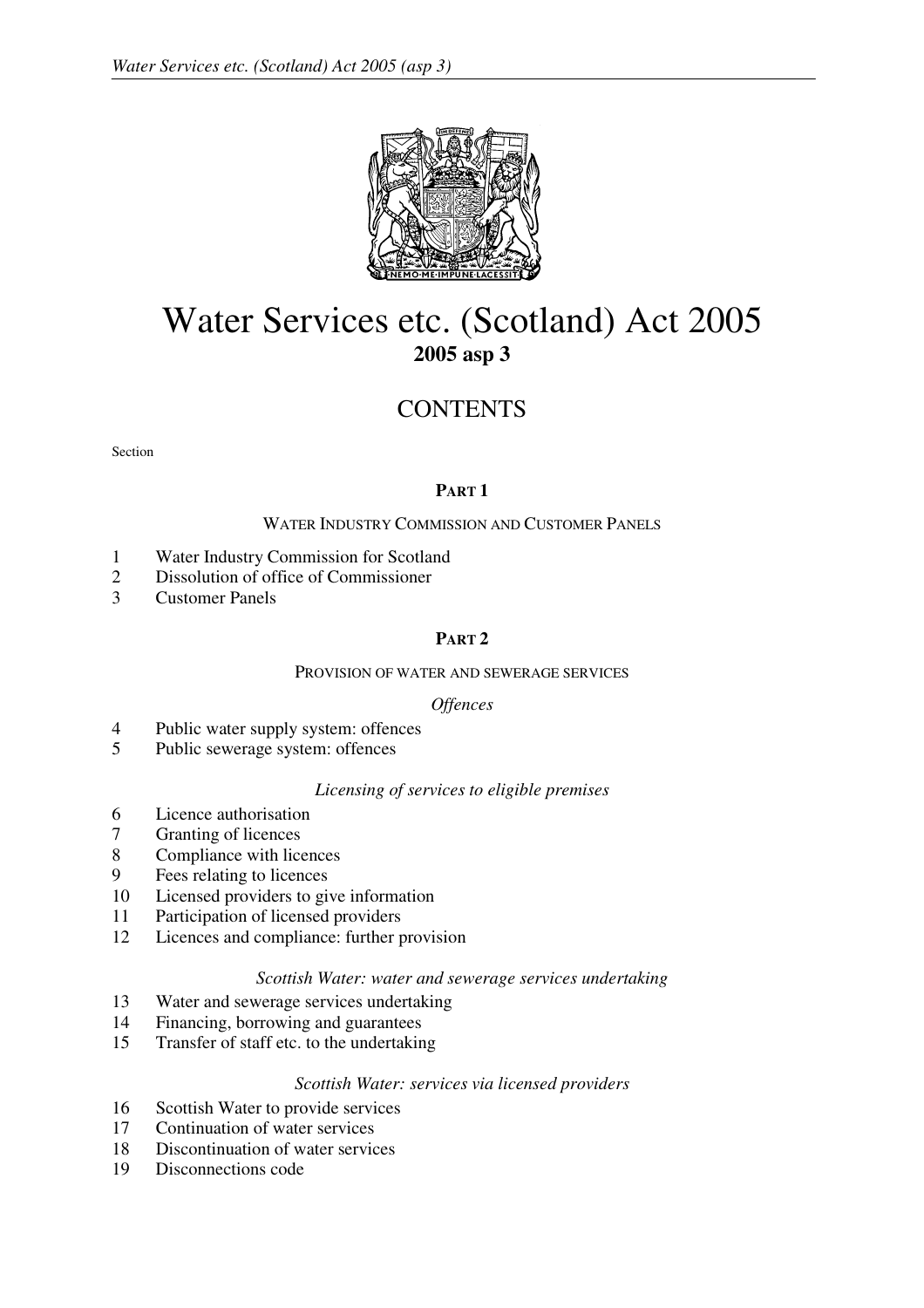20 Continuation and discontinuation of sewerage services

# *Scottish Water: charges and functions*

- 21 Scottish Water's charges for water and sewerage services
- 22 Scottish Water's functions: powers of the Scottish Ministers
- 23 Determinations relating to provision of services
- 24 Qualification of duty to provide services

## *Sewerage nuisance: code of practice*

- 25 Sewerage nuisance: code of practice
- 26 Monitoring and enforcement

## *Definitions for Part*

- 27 Meaning of "eligible premises"
- 28 Meaning of "public water supply system"
- 29 Meaning of "public sewerage system"

# **PART 3**

## COAL MINE WATER POLLUTION

30 Control of water from coal mines

# **PART 4**

## MISCELLANEOUS AND GENERAL

## *Miscellaneous*

- 31 Offences by bodies corporate and partnerships
- 32 Amendments to enactments
- 33 Ancillary provision

# *General*

\_\_\_\_\_\_\_\_\_\_

- 34 Orders and regulations
- 35 Interpretation
- 36 Crown application
- 37 Short title and commencement

Schedule 1—Water Industry Commission for Scotland

Schedule 2—Licences and compliance: further provision

Schedule 3—Certain pre-existing agreements as to charges

Schedule 4—Powers of entry under the Coal Industry Act 1994

Schedule 5—Amendments to enactments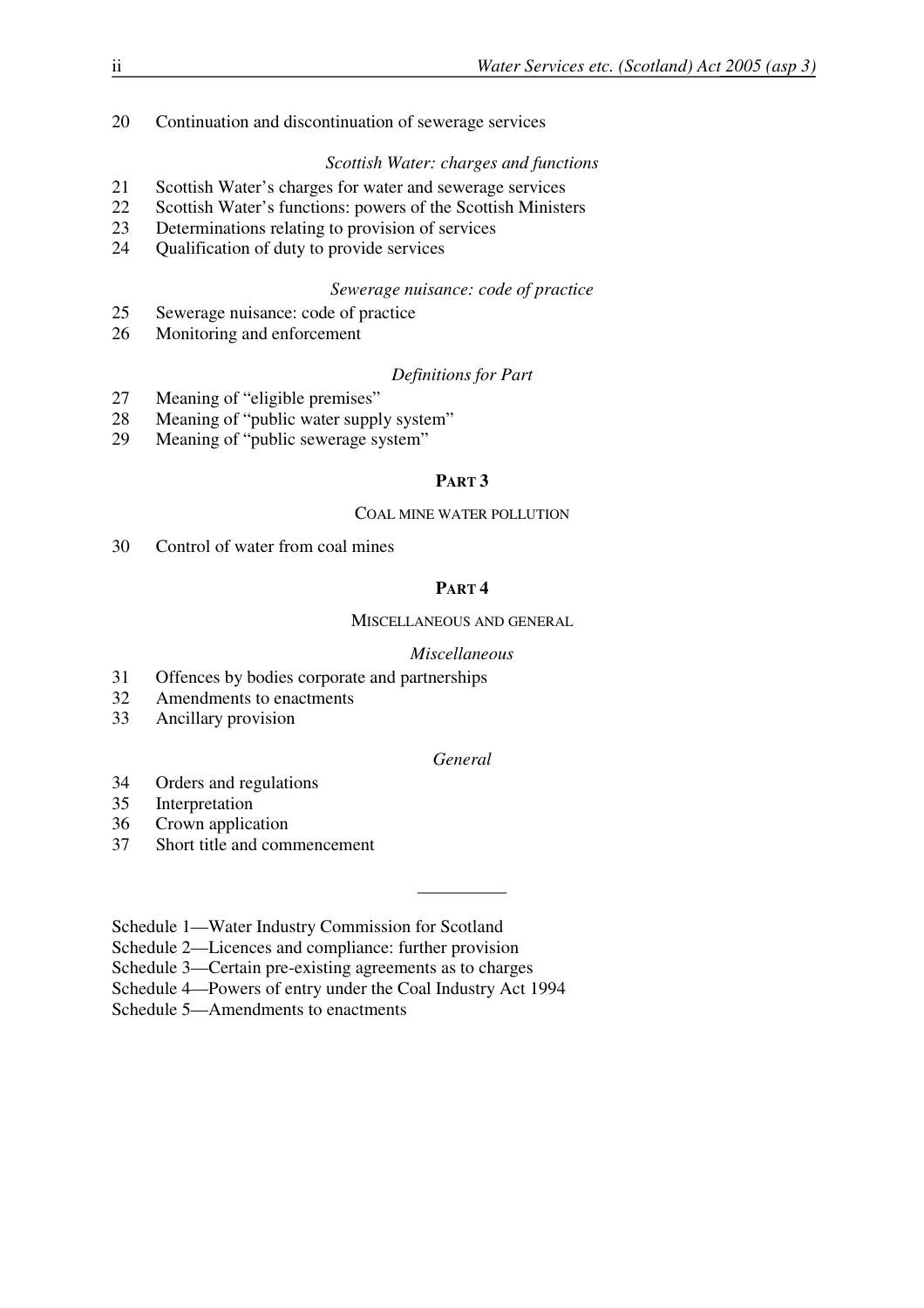

# Water Services etc. (Scotland) Act 2005 **2005 asp 3**

## **The Bill for this Act of the Scottish Parliament was passed by the Parliament on 9th February 2005 and received Royal Assent on 17th March 2005**

An Act of the Scottish Parliament to establish the Water Industry Commission for Scotland; to create offences in relation to the unauthorised use of the public water and sewerage systems; to provide for licensing the provision of certain water and sewerage services; to amend the system for fixing charges for services provided by Scottish Water; to make provision as to Scottish Water's functions; to make provision in relation to coal mine water pollution; and for connected purposes.

## **PART 1**

WATER INDUSTRY COMMISSION AND CUSTOMER PANELS

## **1 Water Industry Commission for Scotland**

(1) For section 1 (Water Industry Commissioner for Scotland) of the 2002 Act there is substituted—

# **"1 Water Industry Commission for Scotland**

- (1) There is established a body to be known as the Water Industry Commission for Scotland (referred to in this Act as "the Commission").
- (2) The Commission has the general function of promoting the interests of persons (taken as a whole) whose premises—
	- (a) are connected to the public water supply system or the public sewerage system (within the meaning of Part 2 of the Water Services etc. (Scotland) Act 2005 (asp 3)) or both, or
	- (b) might reasonably become connected to either or both of those systems,

relating to the provision to them of water and sewerage services.

- (3) The Scottish Ministers may, after consulting the Commission, give the Commission directions of a general or specific character as to the financial management or administration of the Commission; and the Commission must comply with any such directions.
- (4) Schedule A1 makes further provision about the Commission.".
- (2) In section 4 (power of the Commissioner to require information) of that Act, for subsection (2) there is substituted—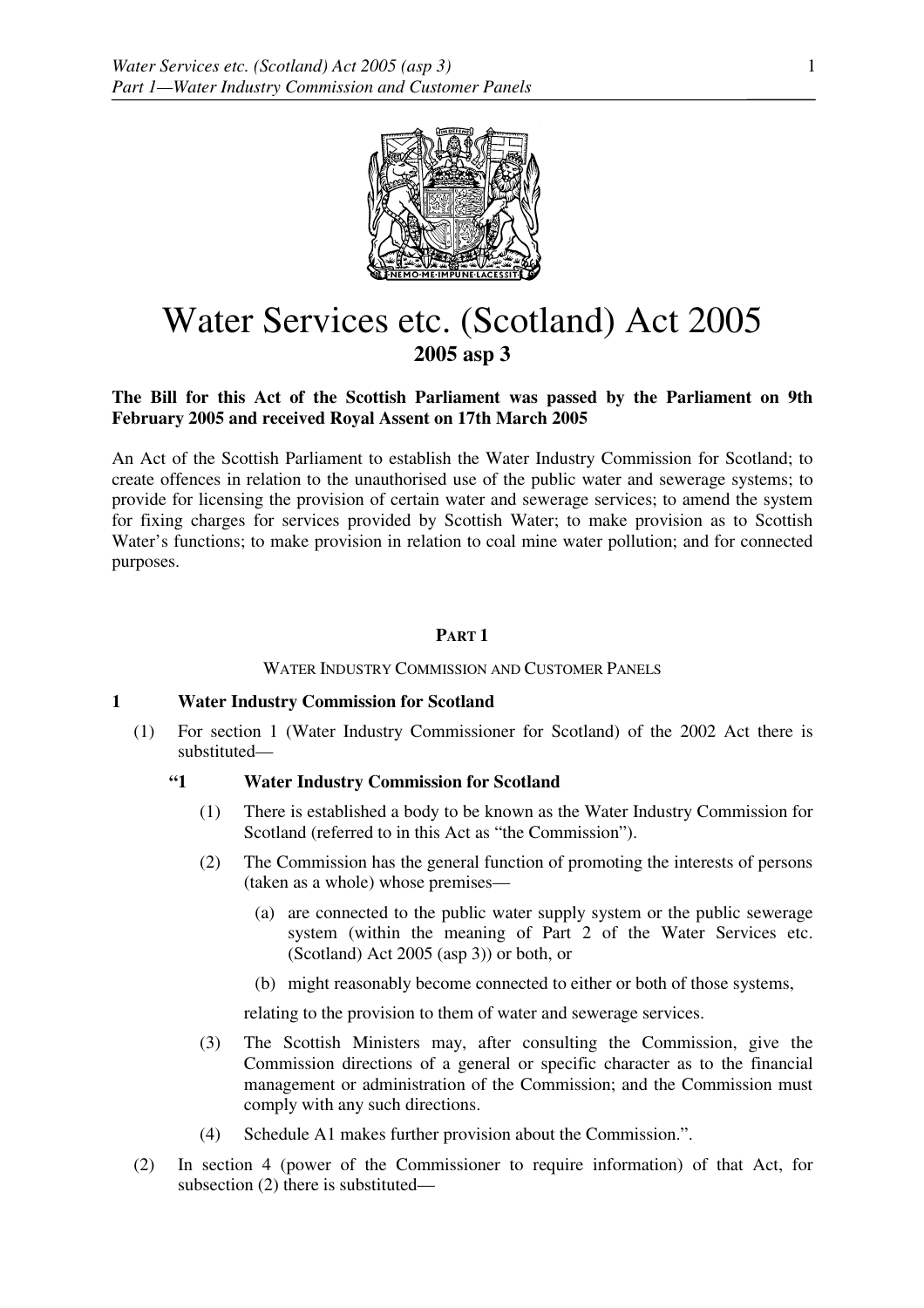- "(2) Subsection (1) does not authorise the Commission to require the disclosure of anything which a person would be entitled to refuse to disclose on grounds of confidentiality in proceedings in the Court of Session.
- (3) Where Scottish Water considers that it is entitled to withhold information from the Commission—
	- (a) because it is not reasonably sought, or
	- (b) by virtue of subsection (2),

it must intimate that fact to the Commission in writing.".

- (3) In section 5 (annual reports by the Commissioner etc.) of that Act, at the end there is added—
	- "(4) The Scottish Ministers must lay before the Parliament a copy of each report submitted to them under subsection  $(1)(a)$ .".
- (4) Schedule 1 inserts schedule A1 into that Act.

## **2 Dissolution of office of Commissioner**

The office of Water Industry Commissioner for Scotland is dissolved on such date as the Scottish Ministers may by order appoint.

## **3 Customer Panels**

- (1) In section 2 (Water Customer Consultation Panels) of the 2002 Act, for subsections (3) to (5) there is substituted—
	- "(3) Each Customer Panel is, in relation to the provision of services by Scottish Water in the exercise of its core functions, to have the general function of representing the views and interests of persons whose premises are in the Panel's area and—
		- (a) are connected to the public water supply system or the public sewerage system (within the meaning of Part 2 of the Water Services etc. (Scotland) Act 2005 (asp 3)) or both, or
		- (b) might reasonably become connected to either or both of those systems.
	- (4) A Customer Panel—
		- (a) must publish reports on any matter it considers relevant to the interests of those persons in relation to such provision,
		- (b) may make recommendations to the Commission as to the promotion of the interests of those persons in relation to such provision, either generally or in relation to any specific matter,
		- (c) may make recommendations, on any matter it considers relevant to the interests of those persons to—
			- (i) the Scottish Ministers,
			- (ii) the Drinking Water Quality Regulator for Scotland, and
			- (iii) the Scottish Environment Protection Agency,

 in connection with such of their functions as are exercisable in relation to such provision, and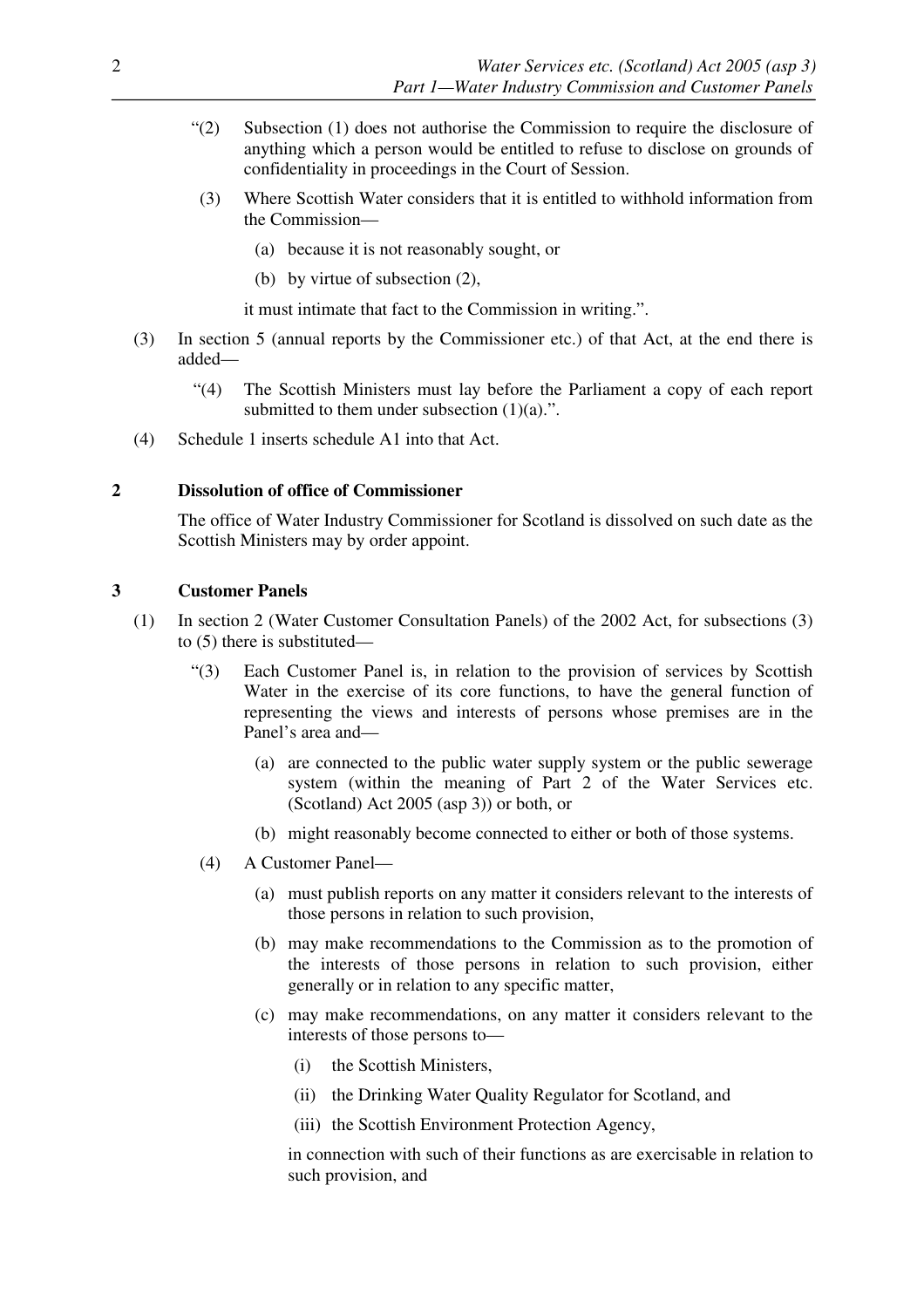- (d) may make recommendations to Scottish Water on any matter it considers relevant to the interests of those persons in relation to such provision.
- (5) Scottish Water must have regard to—
	- (a) any representations made to it by a Customer Panel, and
	- (b) any recommendations made to it under subsection (4).
- (5A) Any other persons to whom—
	- (a) any representations are made by a Customer Panel, or
	- (b) any recommendations are made under subsection (4),

 must, in exercising functions in relation to Scottish Water, have regard to the representations or (as the case may be) recommendations.

- (5B) A Customer Panel—
	- (a) must publish a summary of any representations it makes under subsection (3) and of any recommendations it makes under subsection (4), and
	- (b) may do so by including the summary in a report.
- (5C) Any persons to whom recommendations are made under subsection (4) must, within 6 months of receipt, publish a summary of their responses to the recommendations.
- (5D) Two or more Customer Panels may exercise their functions under subsections  $(4)$  and  $(5B)$  jointly.".
- (2) In section 3 (functions of the Commissioner) of that Act, subsections (1) to (5) are repealed.
- (3) After section 6 (funding of the Commissioner) of that Act there is added—

## "**6A Convener of Customer Panels to investigate complaints**

- (1) The Convener of the Water Customer Consultation Panels (referred to in this Part as the "Convener") must investigate any complaint made to the Convener, a Customer Panel or the Commission as respects any of Scottish Water's core functions by any person whose premises—
	- (a) are connected to the public water supply system or the public sewerage system (within the meaning of Part 2 of the Water Services etc. (Scotland) Act 2005 (asp 3)) or both, or
	- (b) have been, or might reasonably become, connected to either or both of those systems.
- (2) Where any such complaint is made to a Customer Panel or the Commission, the Panel or (as the case may be) the Commission must refer the complaint to the Convener.
- (3) The Convener need not investigate a complaint under subsection (1) if—
	- (a) the complainer has not pursued the matter with Scottish Water, or
	- (b) it appears to the Convener that the complaint is vexatious or frivolous.
- (4) The Convener may, on behalf of the complainer in a complaint investigated under subsection (1), make representations to Scottish Water about any matter—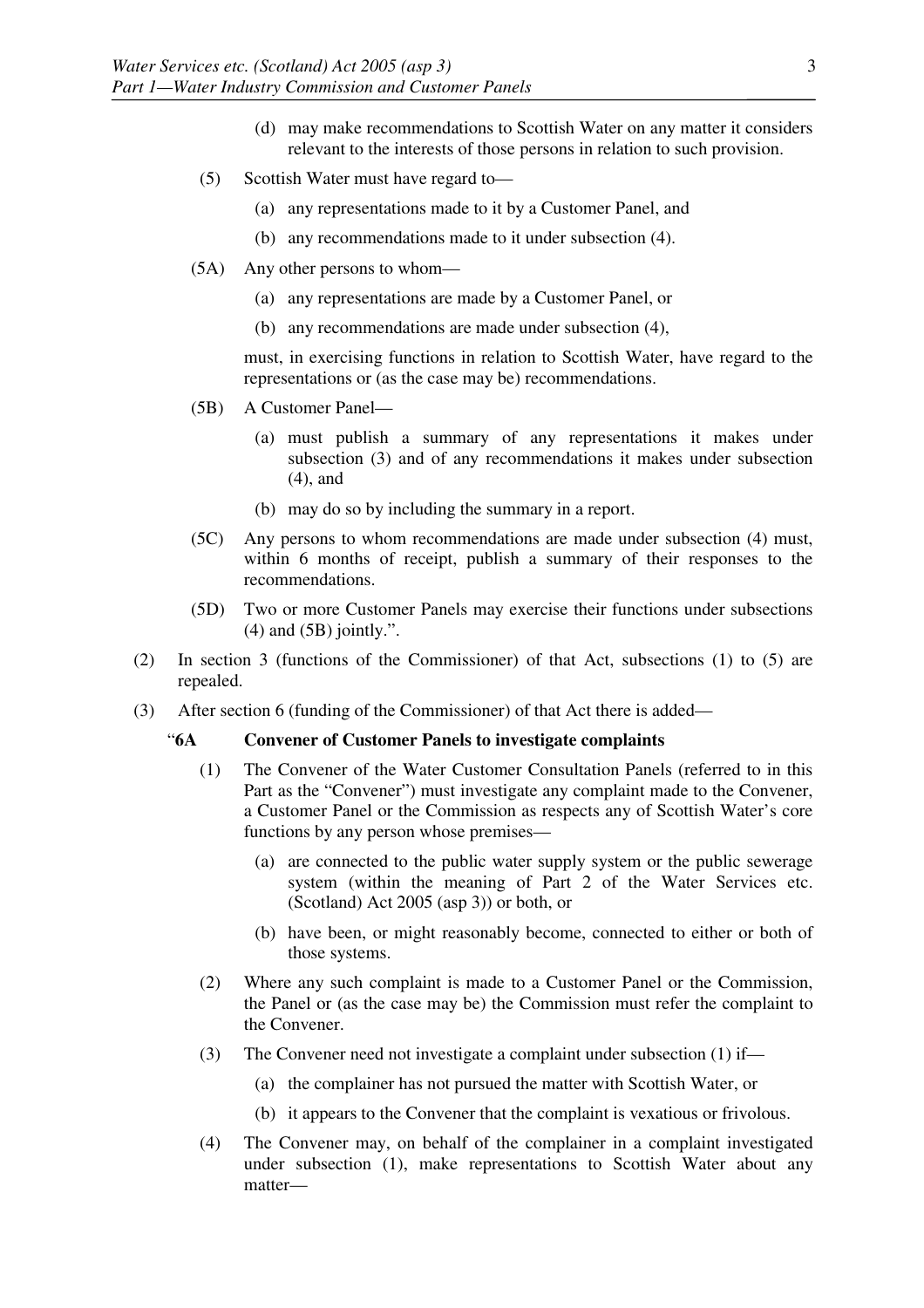- (a) to which the complaint relates, or
- (b) which appears to the Convener to be relevant to the subject matter of the complaint.
- (5) Where the Convener investigates a complaint referred under subsection (2), the Convener must send to the Panel or (as the case may be) the Commission a report of the investigation.
- (6) Where the Convener decides not to investigate such a complaint, the Convener must send to the Panel or (as the case may be) the Commission a statement of the reasons for not investigating the complaint.
- (7) Scottish Water must, on being requested to do so by the Convener, provide the Convener with such information held by it as the Convener may reasonably seek in the exercise of the Convener's functions relating to complaints under subsection  $(1)$ .
- (8) Where Scottish Water and the Convener cannot agree as to whether information is sought reasonably, either of them may refer the matter to the Scottish Ministers, whose decision is final.

## **6B Annual reports and information regarding Customer Panels**

- (1) The Convener must—
	- (a) as soon as practicable after the end of each financial year, submit to the Scottish Ministers, and publish, a report on the exercise of—
		- (i) the Customer Panels' functions during that year, and
		- (ii) the Convener's functions under section 6A, and
	- (b) provide the Scottish Ministers with such information regarding the exercise of those functions as they may require.
- (2) The Scottish Ministers must lay before the Parliament a copy of each report submitted to them under subsection (1)(a).

## **6C Co-operation between the Commission and Customer Panels**

- (1) The Commission and the Convener (as appropriate, representing the Customer Panels as a whole) must together make arrangements with a view to securing—
	- (a) co-operation and the exchange of information—
		- (i) between the Commission and Customer Panels,
		- (ii) between the Commission and the Convener, and
	- (b) the consistent treatment of matters which affect—
		- (i) both the Commission and Customer Panels,
		- (ii) both the Commission and the Convener.
- (2) The Commission and the Convener—
	- (a) must set out the arrangements in a memorandum,
	- (b) must keep the arrangements under review, and
	- (c) may from time to time revise the arrangements.
- (3) A copy of the memorandum, and of any revised memorandum, must be sent jointly by the Commission and the Convener to the Scottish Ministers.".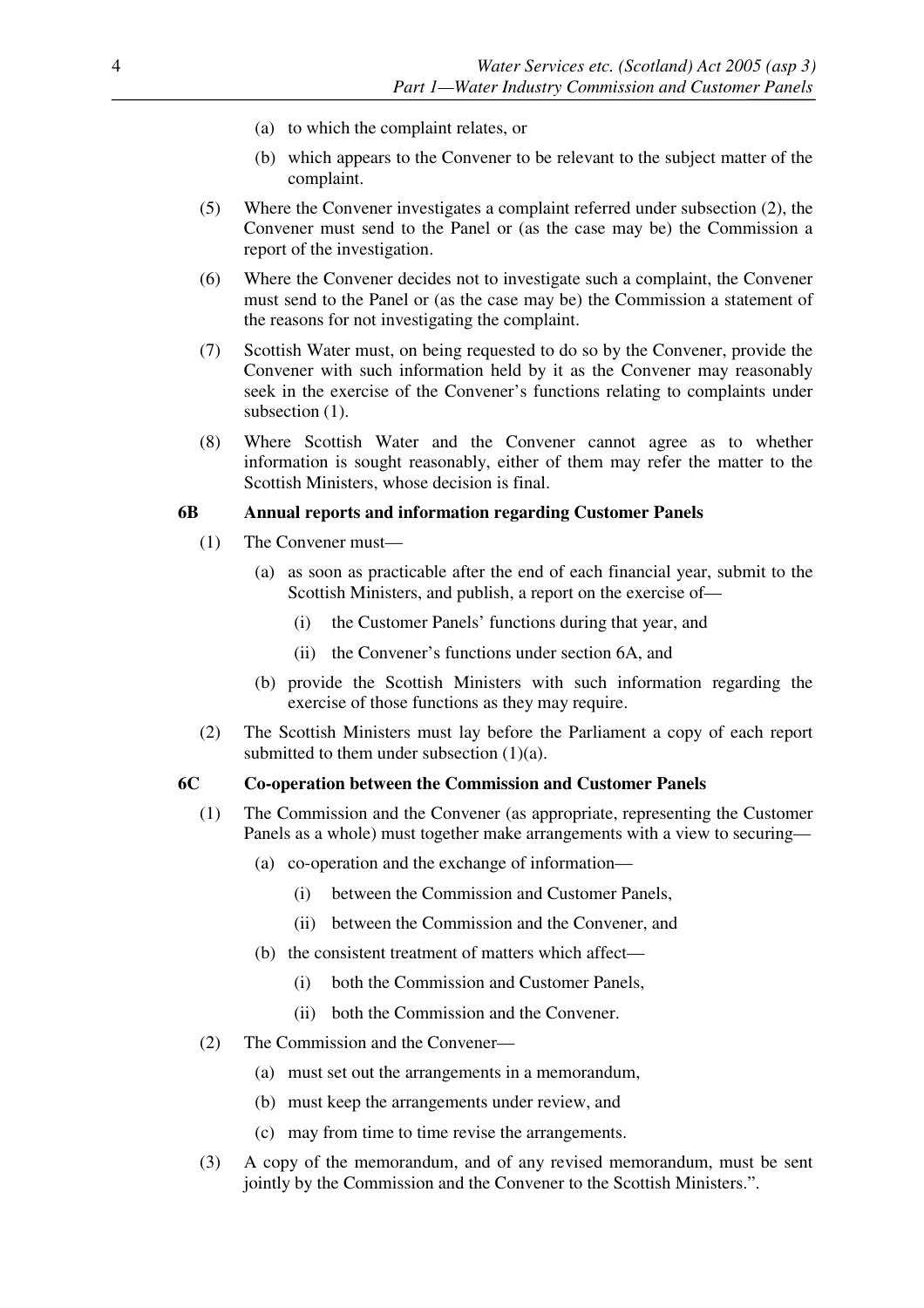## **PART 2**

#### PROVISION OF WATER AND SEWERAGE SERVICES

#### *Offences*

## **4 Public water supply system: offences**

- (1) Any person who introduces water into the public water supply system is guilty of an offence.
- (2) Any person who uses the public water supply system for the purposes of supplying water to the premises of another person is guilty of an offence.
- (3) Any person who makes arrangements for or in relation to the supply of water to the premises of another person through the public water supply system is guilty of an offence.
- (4) Subsections (1) to (3) do not apply to—
	- (a) Scottish Water; or
	- (b) another person if (and to the extent that) the person is acting on behalf of Scottish Water or under its authority.
- (5) Subsections (2) and (3) do not apply to a person if (and to the extent that) the person is supplying water with the help of services provided by Scottish Water as described in section 30 of the 2002 Act.
- (6) Subsection (3) does not apply to a water services provider where the provider is acting as authorised by the water services licence held by the provider.
- (7) The Scottish Ministers may by regulations—
	- (a) specify other circumstances in which subsection (1), (2) or (3) does not apply; or
	- (b) specify that subsection  $(1)$ ,  $(2)$  or  $(3)$  does not apply—
		- (i) to such other person or to such category of person; and
		- (ii) to such extent and subject to such conditions,

as may be specified in the regulations.

- (8) The Scottish Ministers are to consult—
	- (a) Scottish Water;
	- (b) the Commission; and
	- (c) such other persons as they consider appropriate,

on any regulations they propose to make under subsection (7).

- (9) It is competent to make regulations under subsection (7) only if the effect of the regulations would not be prejudicial to the exercise of Scottish Water's core functions as respects the supply of water.
- (10) A person who is guilty of an offence under subsection (1) is liable—
	- (a) on summary conviction, to a fine not exceeding £20,000; or
	- (b) on conviction on indictment, to imprisonment for a term not exceeding 2 years or to a fine or to both.
- (11) A person who is guilty of an offence under subsection (2) or (3) is liable—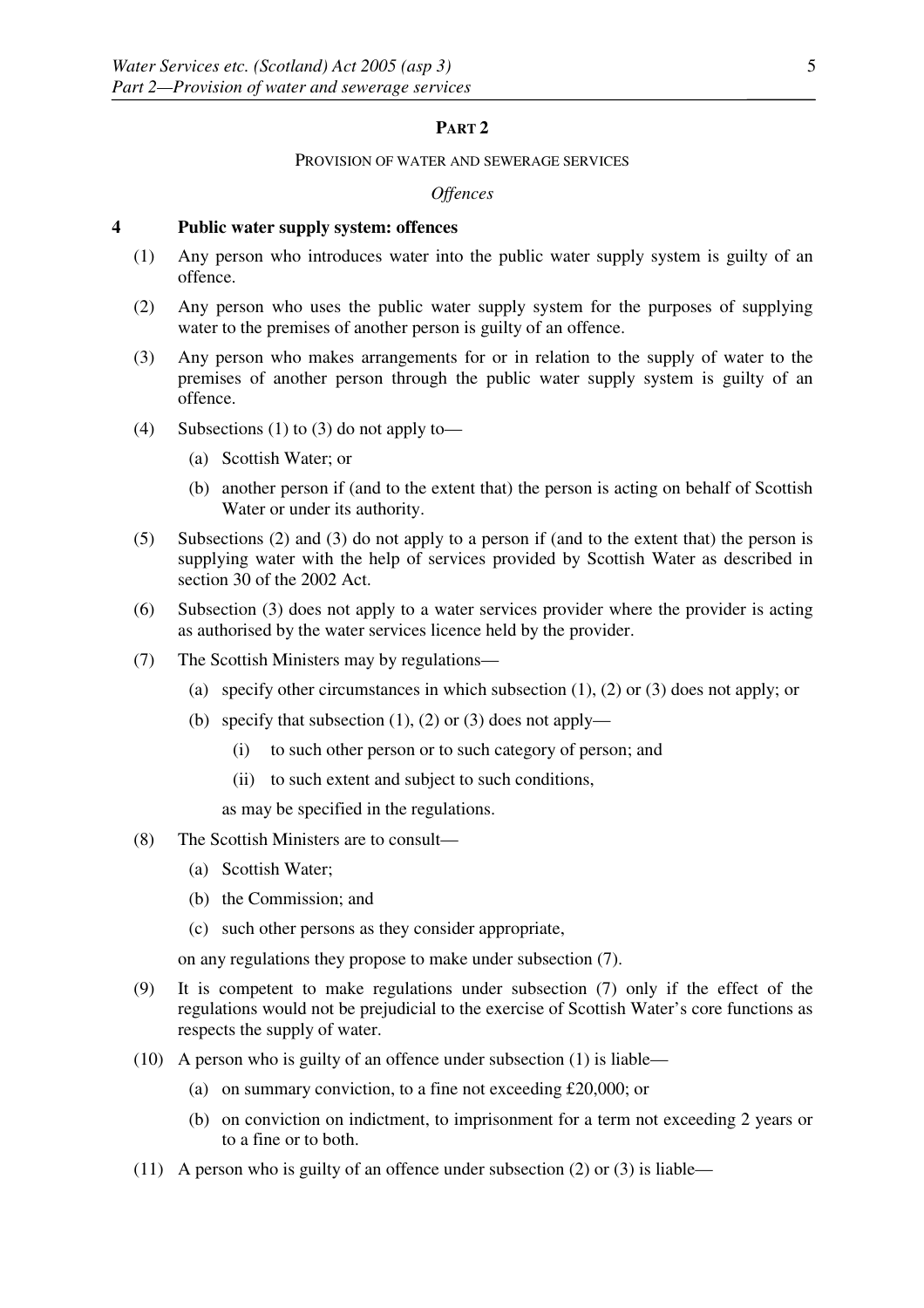- (a) on summary conviction, to a fine not exceeding the statutory maximum; or
- (b) on conviction on indictment, to a fine.
- (12) Any contract or other agreement which involves a contravention of subsection (1), (2) or (3) is unenforceable.

## **5 Public sewerage system: offences**

- (1) Any person who draws sewage from the public sewerage system is guilty of an offence.
- (2) Any person who uses the public sewerage system for the disposal of sewage from the premises of another person is guilty of an offence.
- (3) Any person who makes arrangements for or in relation to the provision of sewerage to, or disposal of sewage from, the premises of another person through the public sewerage system is guilty of an offence.
- (4) Subsections (1) to (3) do not apply to—
	- (a) Scottish Water; or
	- (b) another person if (and to the extent that) the person is acting on behalf of Scottish Water or under its authority.
- (5) Subsections (2) and (3) do not apply to a person if (and to the extent that) the person is providing sewerage, or disposing of sewage, with the help of services provided by Scottish Water as described in section 30 of the 2002 Act.
- (6) Subsection (3) does not apply to a sewerage services provider where the provider is acting as authorised by the sewerage services licence held by the provider.
- (7) The Scottish Ministers may by regulations—
	- (a) specify other circumstances in which subsection (1), (2) or (3) does not apply; or
	- (b) specify that subsection  $(1)$ ,  $(2)$  or  $(3)$  does not apply—
		- (i) to such other person or to such category of person; and
		- (ii) to such extent and subject to such conditions,

as may be specified in the regulations.

- (8) The Scottish Ministers are to consult—
	- (a) Scottish Water;
	- (b) the Commission; and
	- (c) such other persons as they consider appropriate,

on any regulations they propose to make under subsection (7).

- (9) It is competent to make regulations under subsection (7) only if the effect of the regulations would not be prejudicial to the exercise of Scottish Water's core functions as respects the provision of sewerage and disposal of sewage.
- (10) A person who is guilty of an offence under subsection (1) is liable—
	- (a) on summary conviction, to a fine not exceeding £20,000; or
	- (b) on conviction on indictment, to imprisonment for a term not exceeding 2 years or to a fine or to both.
- (11) A person who is guilty of an offence under subsection (2) or (3) is liable—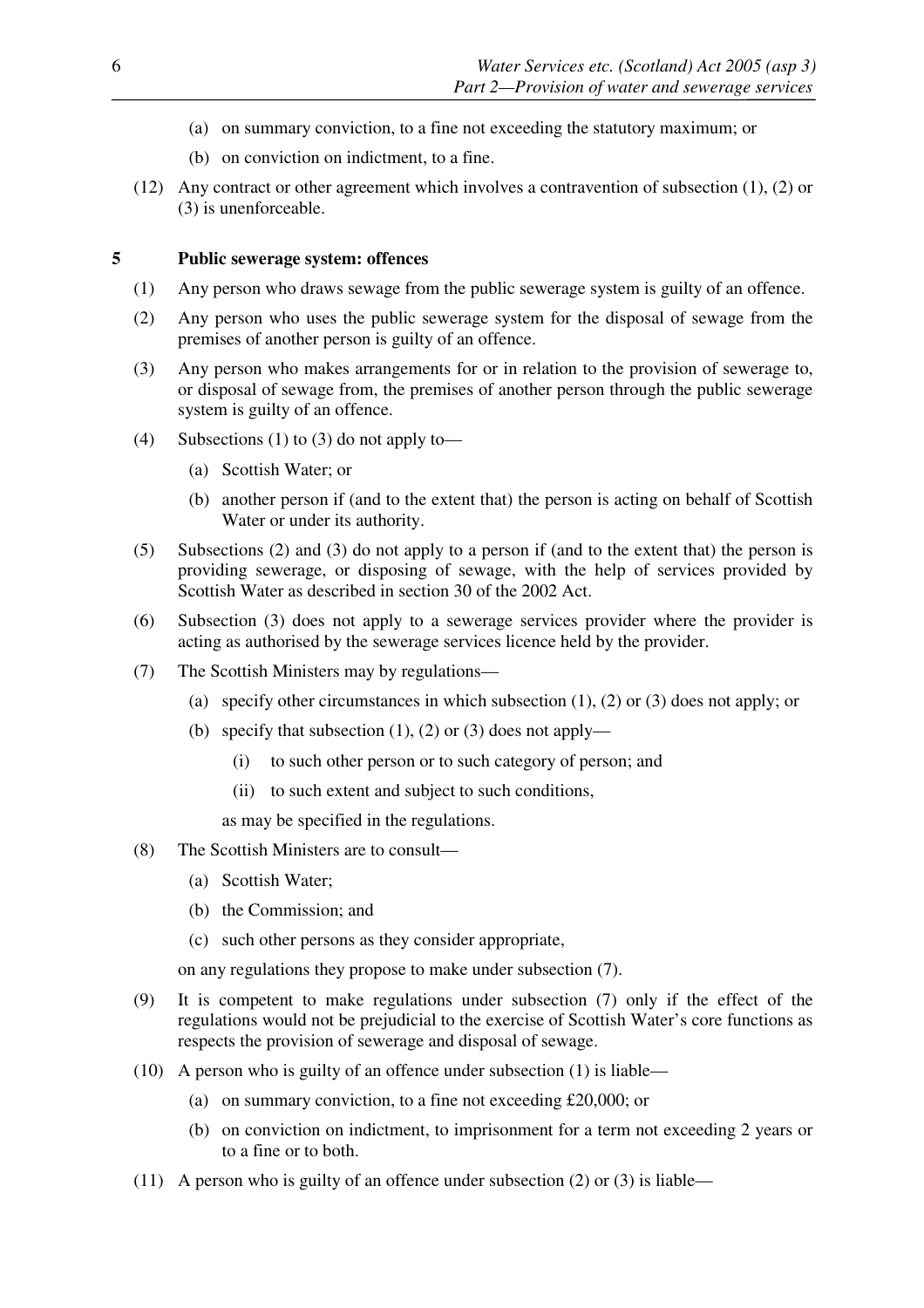- (a) on summary conviction, to a fine not exceeding the statutory maximum; or
- (b) on conviction on indictment, to a fine.
- (12) Any contract or other agreement which involves a contravention of subsection (1), (2) or (3) is unenforceable.
- (13) In this Part, "sewage" is to be construed in accordance with section 59(1) (interpretation) of the 1968 Act.

## *Licensing of services to eligible premises*

## **6 Licence authorisation**

- (1) The Commission may, subject to section 7 and paragraphs 1 and 2 of schedule 2, grant a licence authorising a person—
	- $(a)$  to
		- (i) make arrangements with the occupier of any eligible premises for or in relation to the supply of water to the premises through the public water supply system; and
		- (ii) fix, demand and recover charges for or in relation to the supply of water to any premises in respect of which the person has made such arrangements; and
	- (b) to make such arrangements with Scottish Water and such other persons as are necessary for the purposes of or in connection with the things mentioned in paragraph (a).
- (2) A licence granted under subsection (1) is in this Act referred to as a "water services licence"; and a person who holds a water services licence is in this Act referred to as a "water services provider".
- (3) The Commission may, subject to section 7 and paragraphs 1 and 2 of schedule 2, grant a licence authorising a person—
	- $(a)$  to
		- (i) make arrangements with the occupier of any eligible premises for or in relation to the provision of sewerage to, or the disposal of sewage from, the premises through the public sewerage system; and
		- (ii) fix, demand and recover charges for or in relation to the provision of sewerage to, and disposal of sewage from, any premises in respect of which the person has made such arrangements; and
	- (b) to make such arrangements with Scottish Water and such other persons as are necessary for the purposes of or in connection with the things mentioned in paragraph (a).
- (4) A licence granted under subsection (3) is in this Act referred to as a "sewerage services licence"; and a person who holds a sewerage services licence is in this Act referred to as a "sewerage services provider".
- (5) The references in subsections (1) and (3) to the occupier of premises are, if the premises are unoccupied, to be construed as references to the owner of the premises.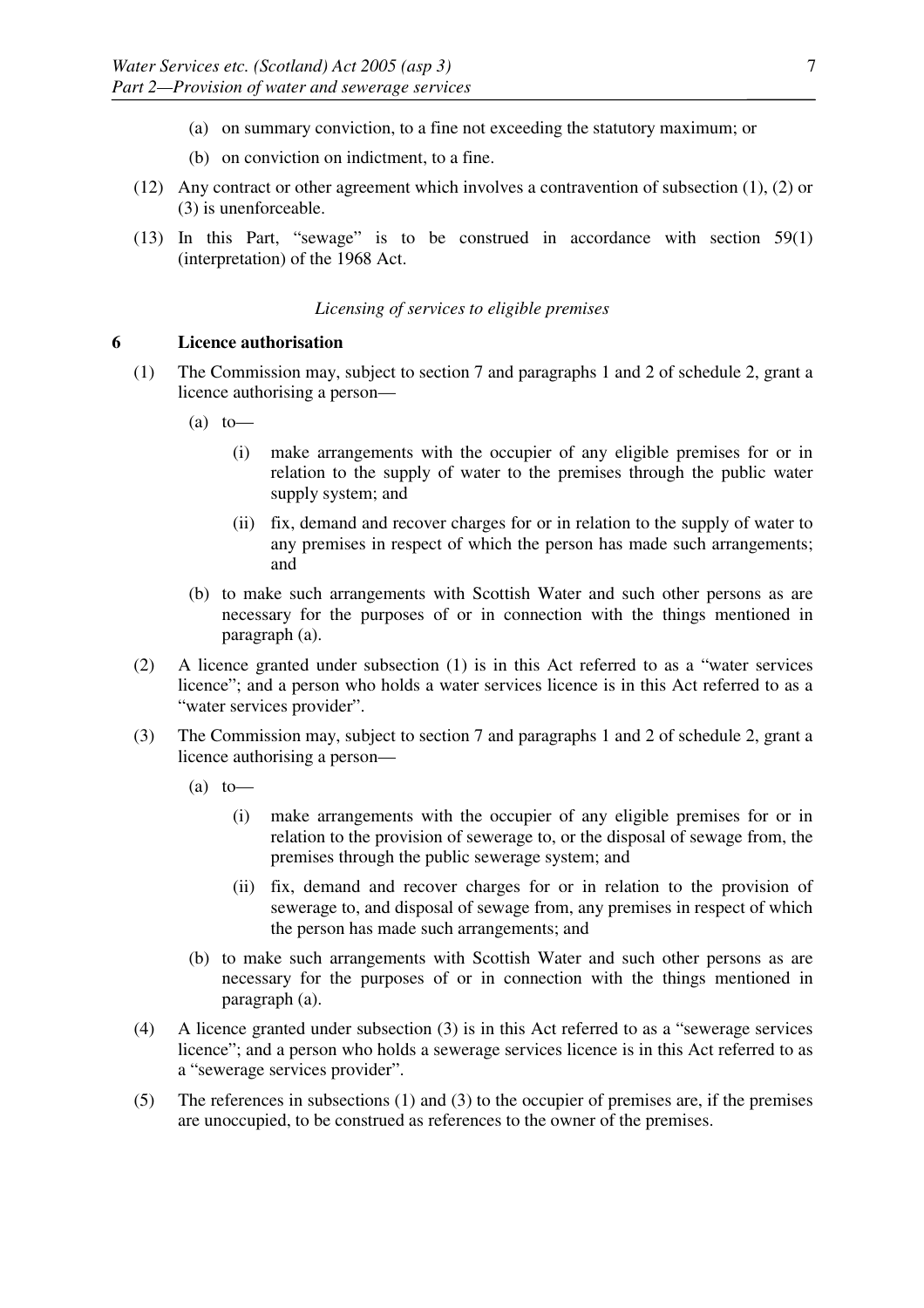# **7 Granting of licences**

- (1) The Commission may grant a water services licence or a sewerage services licence only if satisfied that the applicant has the ability to perform adequately the activities authorised by the licence.
- (2) In assessing an applicant's ability so to perform those activities, the Commission is to have special regard to the following factors (in so far as relevant in relation to the performance of those activities)—
	- (a) knowledge, expertise and experience; and
	- (b) financial acumen and business viability,

and such other matters as the Scottish Ministers may by order specify.

- (3) The Commission may issue guidance (either generally or in a particular case or category of case) in relation to the things mentioned in subsection (2).
- (4) A water services licence and a sewerage services licence—
	- (a) must be in writing; and
	- (b) unless revoked or suspended, continues in force for such period as may be specified in or determined by or under the licence.
- (5) As soon as practicable after refusing an application for a water services licence or a sewerage services licence, the Commission is to intimate the refusal to—
	- (a) the applicant; and
	- (b) Scottish Water.
- (6) As soon as practicable after granting a water services licence or a sewerage services licence, the Commission is to send a copy of the licence to—
	- (a) the person to whom it is granted; and
	- (b) Scottish Water.

# **8 Compliance with licences**

- (1) The Commission is to—
	- (a) monitor compliance with the terms and conditions of water services licences and sewerage services licences; and
	- (b) take such steps as it considers are necessary for the purposes of ensuring that the terms and conditions of such licences are complied with.
- (2) The Commission may give directions to any water services provider or sewerage services provider for the purpose of ensuring that the provider complies with the terms and conditions of the provider's licence; and the provider must comply with any such directions.
- (3) The Commission may issue guidance (either generally or in a particular case or category of case) in relation to compliance with the terms and conditions of water services licences and sewerage services licences.
- (4) Scottish Water must report to the Commission any contravention of a term or condition of a water services licence or a sewerage services licence which appears to it to have occurred or be occurring.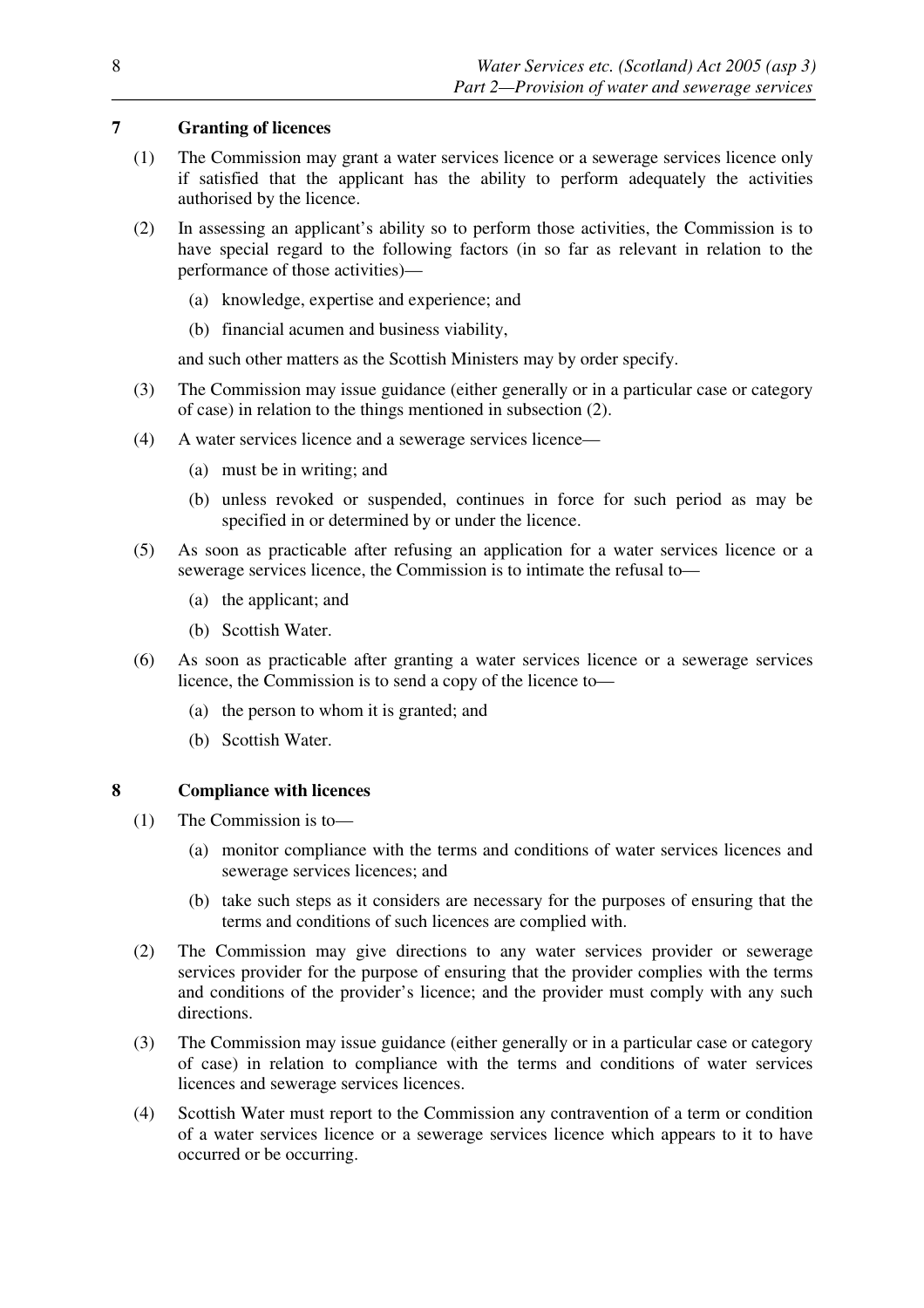## **9 Fees relating to licences**

- (1) The Commission may, for the purpose mentioned in subsection (2), make a scheme (a "fees scheme") which specifies—
	- (a) the matters relating to water services and sewerage services licences in respect of which fees are payable; and
	- (b) the amounts of fees payable (and, as appropriate, the persons by whom they are payable) in respect of each of those matters.
- (2) The purpose is securing that the fees payable in accordance with the scheme are sufficient to meet the costs incurred by the Commission in exercising its functions relating to water services and sewerage services licences.
- (3) A fees scheme may, in particular—
	- (a) impose on licence-holders fees by way of annual levies; and
	- (b) specify fees by reference to maximum amounts.
- (4) A fees scheme may make provision with respect to the times and methods of payment of the fees specified by the scheme.
- (5) A fees scheme may—
	- (a) make different provision for different cases or types of case;
	- (b) revoke or amend a previous scheme.
- (6) The Commission must—
	- (a) send any fees scheme to the Scottish Ministers for approval; and
	- (b) publish a summary of the scheme (and, in doing so, invite representations for the purposes of subsection (7)).
- (7) The Scottish Ministers—
	- (a) must have regard to any representations about a fees scheme which are made to them within 4 weeks of publication of the summary of it under subsection  $(6)(b)$ ; and
	- (b) may approve a fees scheme with or without modifications.
- (8) If the Scottish Ministers approve a fees scheme with modifications, they must give their reasons for doing so.
- (9) When a fees scheme has been approved under subsection (7), the Commission—
	- (a) must—
		- (i) make arrangements for allowing any person to obtain a copy of the scheme on payment of such reasonable fee (if any) as the Commission may determine; and
		- (ii) publicise those arrangements and publish the scheme; and
	- (b) may charge and recover fees in accordance with the scheme.

# **10 Licensed providers to give information**

(1) Water services providers and sewerage services providers must provide the Commission with such information (including information in the form of a document) as it reasonably requires in the exercise of its functions.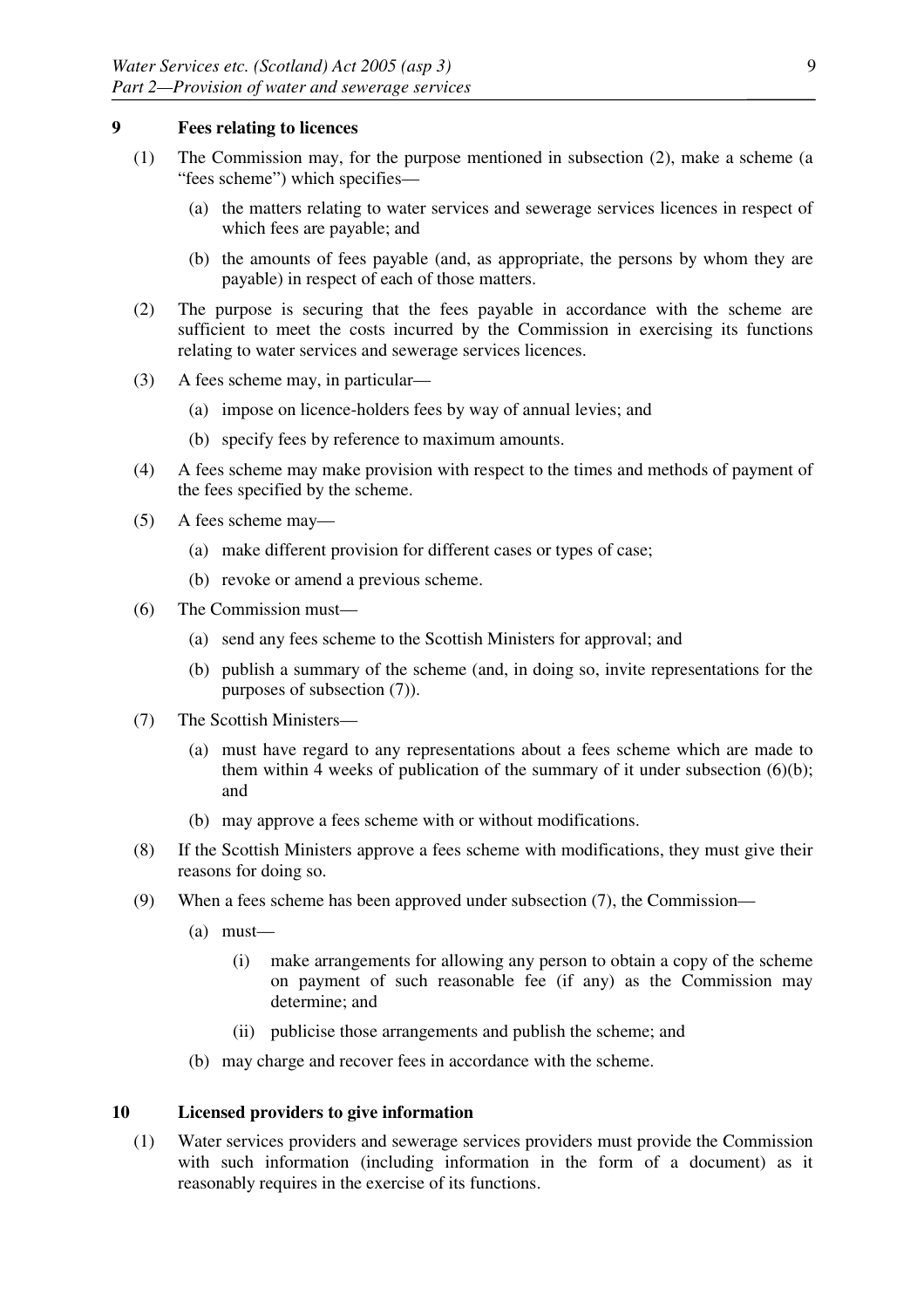- (2) Subsection (1) does not authorise the Commission to require the disclosure of anything that a person would be entitled to refuse to disclose on grounds of confidentiality in proceedings in the Court of Session.
- (3) Any person who fails, without reasonable excuse, to provide information required by the Commission under subsection (1) is guilty of an offence.
- (4) A person who is guilty of an offence under subsection (3) is liable—
	- (a) on summary conviction, to a fine not exceeding the statutory maximum; or
	- (b) on indictment, to a fine.

## **11 Participation of licensed providers**

- (1) The Commission is (so far as is consistent with the exercise of its function under section 1(2) of the 2002 Act) to exercise its functions relating to water services and sewerage services licences for the purposes of securing the participation—
	- (a) in an orderly manner; and
	- (b) in a manner that is not detrimental to the exercise of Scottish Water's core functions,

of water services and sewerage services providers in the provision of water and sewerage services.

- (2) The Commission may give directions of a specific or general character to—
	- (a) Scottish Water; or
	- (b) any—
		- (i) water services or sewerage services provider; or
		- (ii) person in whose favour it intends to grant a water services or sewerage services licence,

as to steps to be taken for the purposes mentioned in subsection (1).

- (3) Directions under subsection (2) may, in particular, relate to––
	- (a) any costs attributable to the participation of water services and sewerage services providers in the provision of water and sewerage services; and
	- (b) the provision or exchange of information about customers of water services or sewerage services providers.
- (4) Before giving directions under subsection (2), the Commission must consult any person to whom the directions are to be given.
- (5) Any person to whom directions are given under subsection (2) must comply with the directions.

## **12 Licences and compliance: further provision**

Schedule 2 makes further provision regarding licences and compliance with licences.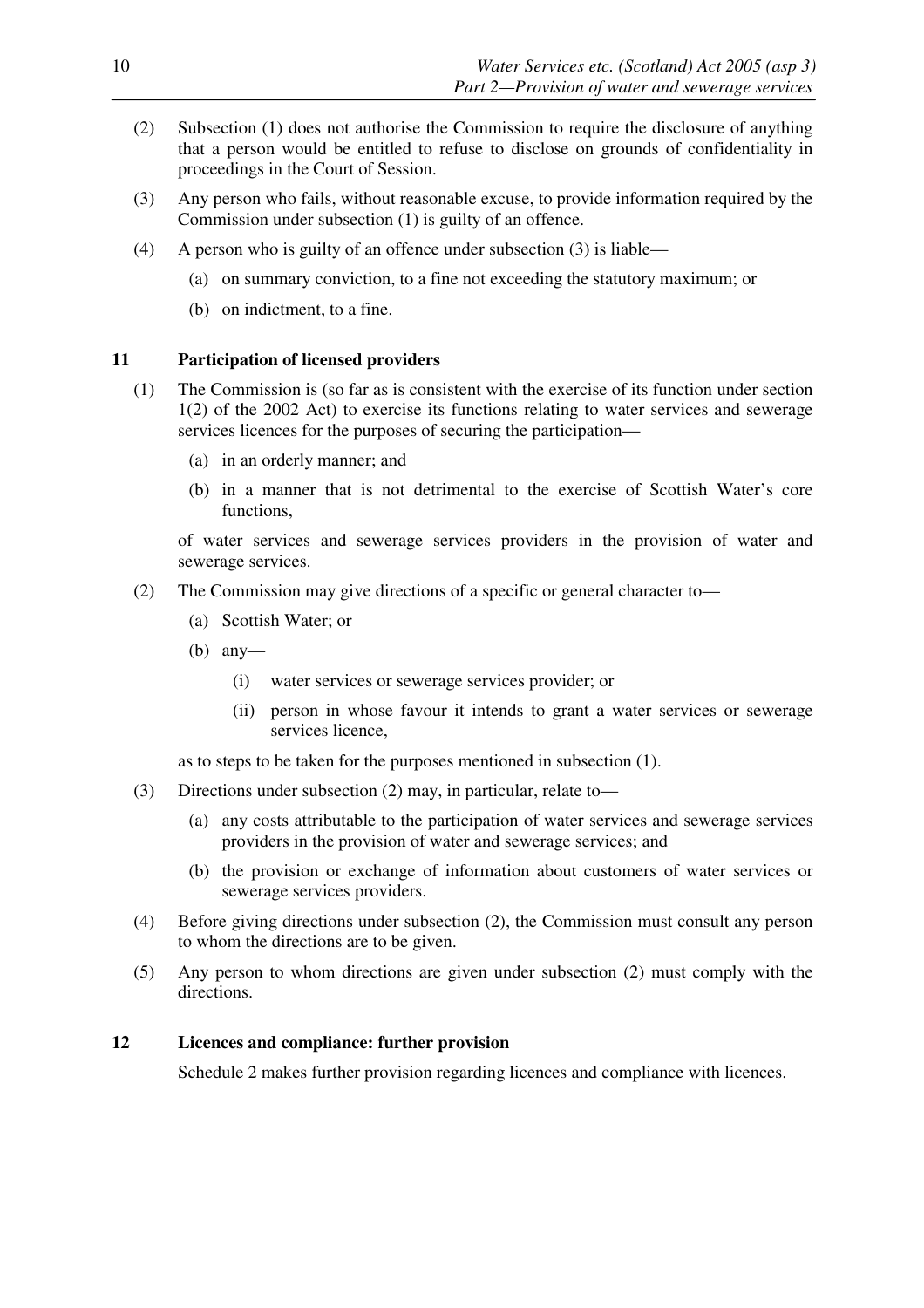*Scottish Water: water and sewerage services undertaking* 

## **13 Water and sewerage services undertaking**

- (1) Scottish Water must, in accordance with any requirements made under subsection (2), secure the establishment of a business undertaking for the purposes of this section.
- (2) The Scottish Ministers may require Scottish Water to—
	- (a) take such steps for the purposes of or in connection with
		- the establishment and development of the undertaking; and
		- (ii) Scottish Water's interest in the undertaking,

as the Scottish Ministers may specify; and

- (b) take the steps, or any particular steps, by such date as they may specify.
- (3) It is, subject to the approval of the Scottish Ministers, for Scottish Water to determine whether the undertaking is—
	- (a) to be—
		- (i) a subsidiary (to be construed in accordance with section 736 of the Companies Act 1985 (c.6)) of Scottish Water;
		- (ii) a company (within the meaning of that Act) formed by Scottish Water (on its own or with others); or
		- (iii) a partnership; or
	- (b) to be established through such other arrangements as Scottish Water considers it appropriate to make.
- (4) The functions of the undertaking are—
	- (a) to become a water services provider and a sewerage services provider; and
	- (b) thereafter, to perform the activities authorised by the water services and sewerage services licences held by it.
- (5) Accordingly, the undertaking must (as soon as reasonably practicable after it is established) apply for a water services licence and a sewerage services licence.
- (6) The Scottish Ministers may by order provide that paragraphs 1 and 2 of schedule 2 have effect—
	- (a) as regards an initial application by the undertaking for a licence; and
	- (b) following such an application, as regards the granting of the licence and the incorporation in it of conditions,

with or subject to such modifications as the order may specify.

- (7) The undertaking may engage in any activity which it considers is not inconsistent with the performance of the activities authorised by the water services and sewerage services licences held by it.
- (8) After the undertaking is established, Scottish Water must not treat it any more or less favourably than it treats—
	- (a) in relation to services as respects the supply of water, other water services providers; and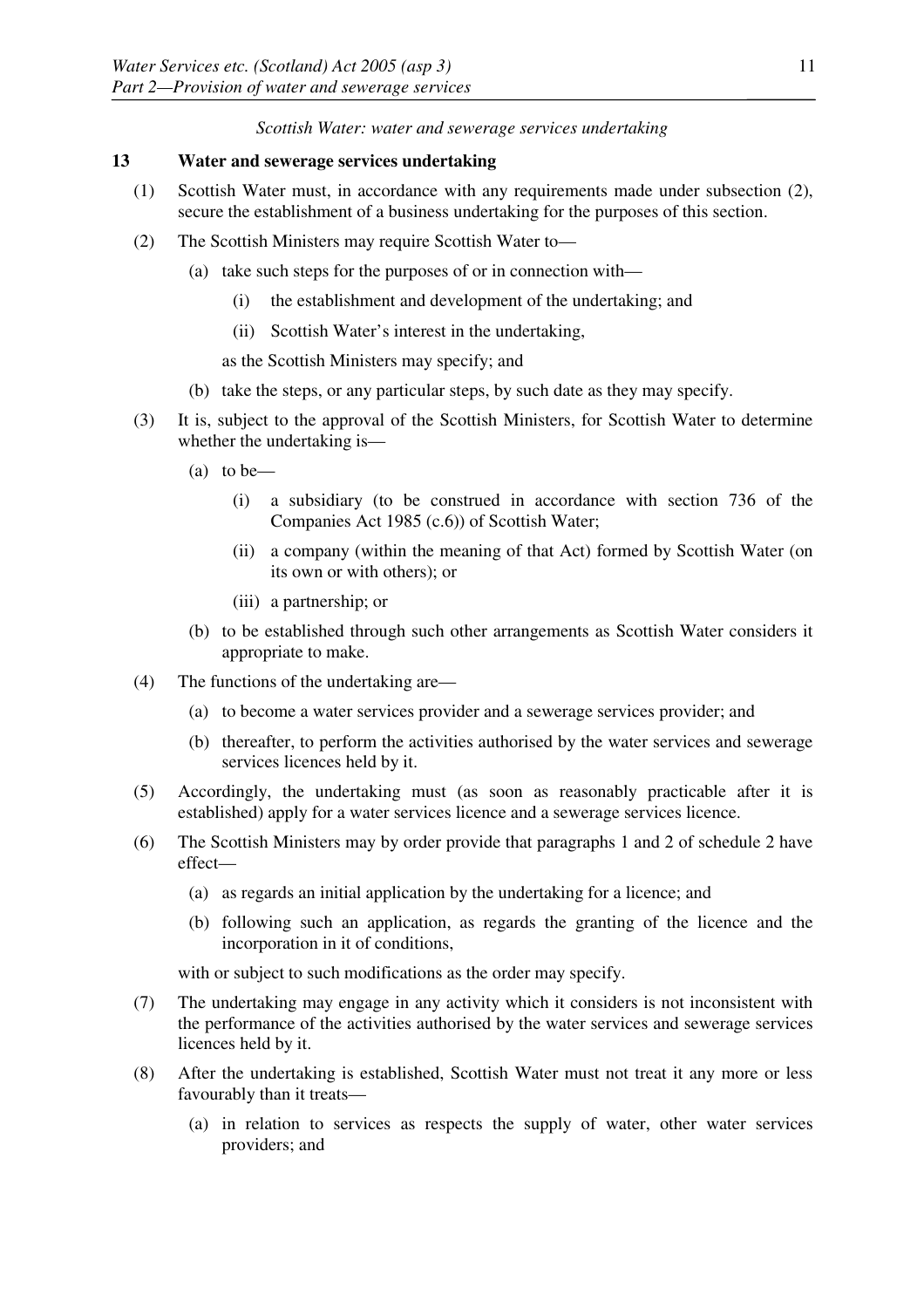- (b) in relation to services as respects the provision of sewerage and the disposal of sewage, other sewerage services providers.
- (9) Any reference in any enactment to Scottish Water is to be construed as not including the undertaking.

## **14 Financing, borrowing and guarantees**

- (1) In such circumstances as the Scottish Ministers may by order specify, the Scottish Ministers may, with the consent of Scottish Water, make grants to the business undertaking established under section 13(1) of such amounts as the Scottish Ministers may determine.
- (2) In such circumstances as the Scottish Ministers may by order specify, the undertaking—
	- (a) may, with the consent of Scottish Water, borrow from the Scottish Ministers (and they may lend to it) sums of such amounts as the Scottish Ministers may determine;
	- (b) may not, except as described in subsection (4)(b), borrow money from any other person apart from Scottish Water.
- (3) In any financial year, the net amount of sums borrowed under subsection (2)(a) must not exceed the amount specified for that year for the purposes of this subsection in a Budget Act.
- (4) In subsection (3), "net amount" means the amount of sums borrowed in the financial year less—
	- (a) any repayments made during that year, otherwise than by way of interest, in respect of sums borrowed in that or any other year; and
	- (b) any sums borrowed, with the consent of Scottish Water, by way of overdraft or otherwise for the purpose of meeting a temporary excess of expenditure over sums otherwise available to meet that expenditure.
- (5) Any loans made under subsection (2)(a) are to be repaid to the Scottish Ministers at such times and by such methods, and interest on the loans is to be paid to them at such times and at such rates, as they may from time to time specify.
- (6) In such circumstances as the Scottish Ministers may by order specify, the Scottish Ministers may guarantee, in such manner as they consider appropriate, the discharge of any financial obligation in connection with any sums borrowed as described in subsection (4)(b).
- (7) Immediately after a guarantee is given under subsection (6), the Scottish Ministers must lay a statement of the guarantee before the Parliament.
- (8) Where any sums are paid out in fulfilment of a guarantee under subsection (6), the undertaking must make to the Scottish Ministers, at such times and in such manner as they may from time to time specify—
	- (a) payments of such amounts as they may so specify in or towards repayment of those sums; and
	- (b) payments of interest, at such rate as they may so specify, on the amount outstanding for the time being in respect of those sums.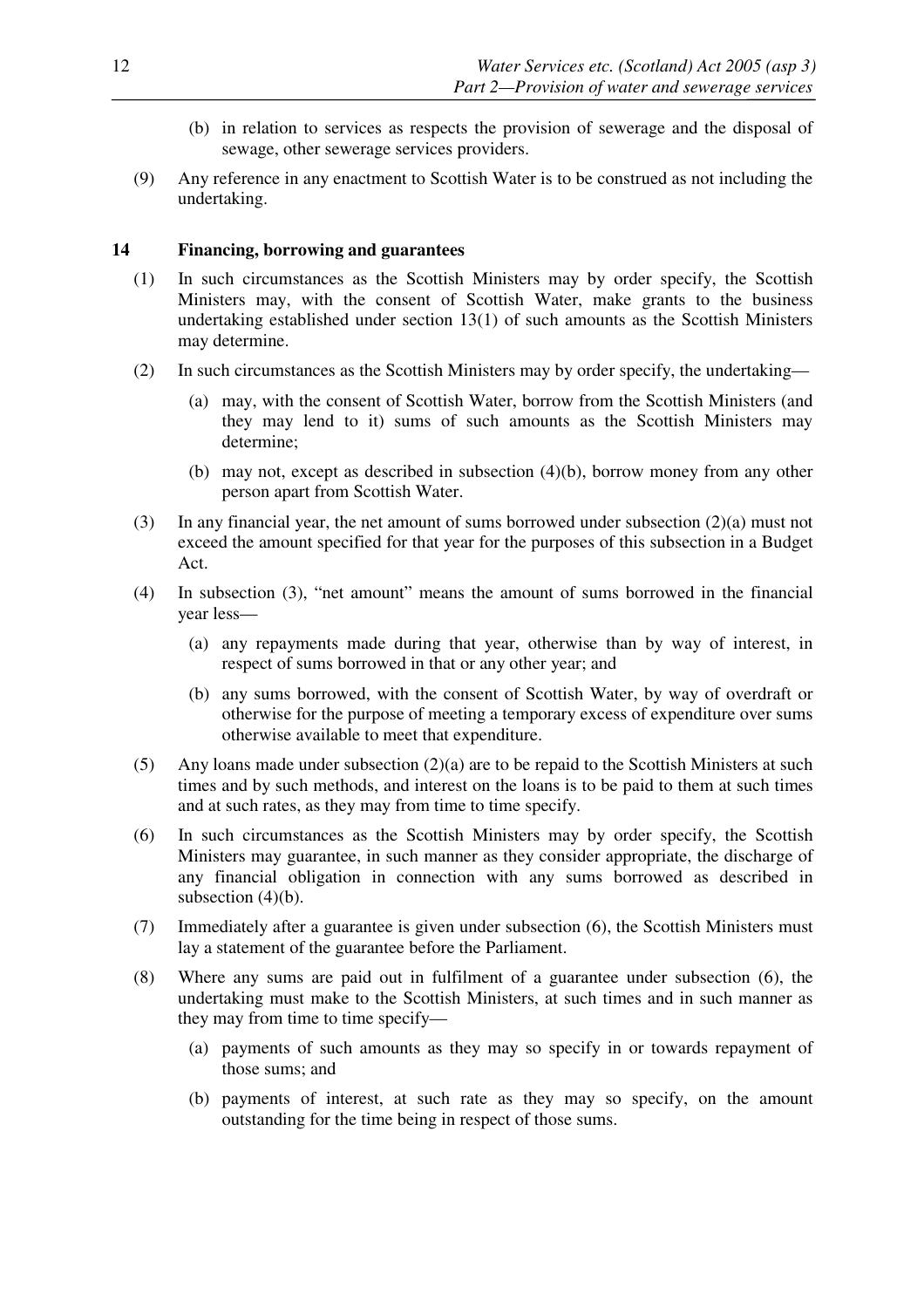- (9) In such circumstances as the Scottish Ministers may by order specify, the Scottish Ministers may, with the consent of Scottish Water, subscribe for share or loan capital of the undertaking.
- (10) Any—
	- (a) grants under subsection (1) may be made;
	- (b) loans under subsection  $(2)(a)$  may be made;
	- (c) guarantees under subsection (6) may be given; and
	- (d) subscriptions for share or loan capital under subsection (9) may be made,

subject to such conditions as the Scottish Ministers consider it appropriate to impose.

# **15 Transfer of staff etc. to the undertaking**

- (1) Scottish Water must, following a requirement made by the Scottish Ministers to do so, transfer such of its staff to the employment of the business undertaking established under section  $13(1)$  as are necessary for the purposes of or in connection with the matters mentioned in subsection (8).
- (2) The contract of employment of a person transferred by virtue of subsection (1)—
	- (a) is not terminated by the transfer; and
	- (b) has effect from the date of transfer as if originally made between the person and the undertaking.
- (3) Without prejudice to subsection (2), where a person is transferred to the employment of the undertaking by virtue of subsection (1)—
	- (a) all the rights, powers, duties and liabilities of Scottish Water under or in connection with the person's contract of employment are transferred to the undertaking on the date of transfer; and
	- (b) anything done before that date by or in relation to Scottish Water in respect of the person or that contract is to be treated from that date as having been done by or in relation to the undertaking.
- (4) Subsections (1) to (3) do not affect any right of any person to terminate the person's contract of employment if the terms and conditions of employment are changed substantially to the detriment of the person; but such a change is not to be taken to have occurred by reason only that the identity of the person's employer changes by virtue of those subsections.
- (5) Scottish Water must, following a requirement made by the Scottish Ministers to do so, transfer such of its property (including rights) and liabilities to the undertaking as are necessary for the purposes of or in connection with the matters mentioned in subsection (8).
- (6) A transfer by virtue of subsection (5) may be—
	- (a) to such extent; and
	- (b) subject to such conditions,

as Scottish Water may, with the consent of the Scottish Ministers, determine.

(7) A transfer by virtue of subsection (5)—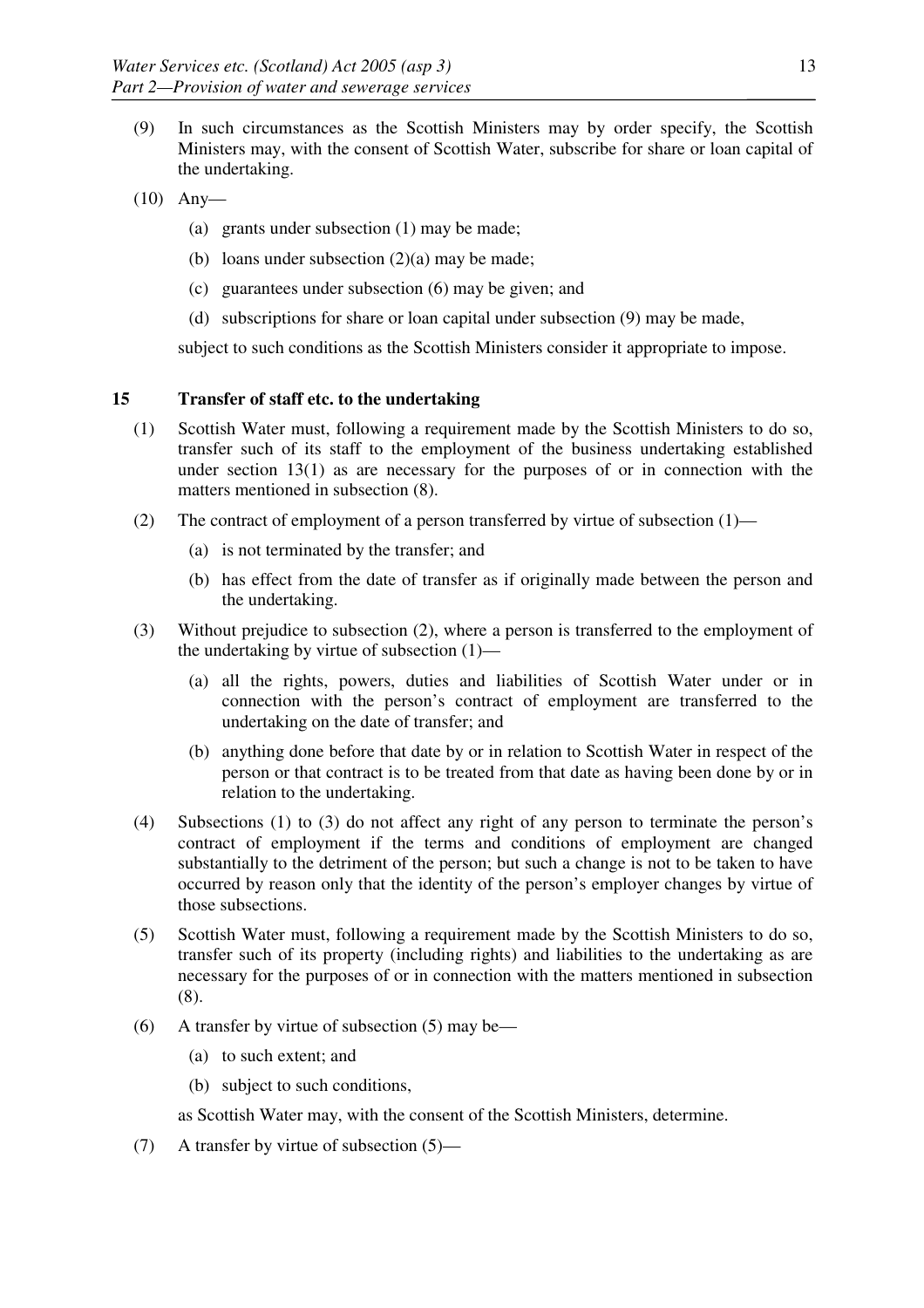- (a) has effect in relation to any property and liabilities to which it applies despite any provision (of whatever nature) which would otherwise prevent, penalise or prohibit the transfer of the property or liabilities; and
- (b) has the effect of vesting in the undertaking any property or liabilities to which it applies.
- (8) For the purpose of subsections (1) and (5), those matters are—
	- (a) applications by the undertaking for water services and sewerage services licences; and
	- (b) the performance by the undertaking of its activities.

## *Scottish Water: services via licensed providers*

## **16 Scottish Water to provide services**

- (1) Where a water services provider has made arrangements with the occupier of eligible premises for the supply of water to the premises, the provider may request Scottish Water to supply (or continue to supply) water through the public water supply system to the premises.
- (2) Scottish Water must, so far as is consistent with the exercise of its core functions as respects the supply of water, supply water as so requested subject to agreement between Scottish Water and the provider as to the terms and conditions that are to apply in relation to that supply.
- (3) A duty to supply water under subsection (2)—
	- (a) ceases if—
		- (i) the arrangements mentioned in subsection (1) have come to an end (unless the duty is continued under section 17(1)); or
		- (ii) the supply is discontinued under section 18; and
	- (b) may be superseded by a new duty under subsection (2).
- (4) Where a sewerage services provider has made arrangements with the occupier of eligible premises for the provision of sewerage to, or disposal of sewage from, the premises, the provider may request Scottish Water to provide (or continue to provide) sewerage to, or dispose of (or continue to dispose of) sewage from, the premises through the public sewerage system.
- (5) Scottish Water must, so far as is consistent with the exercise of its core functions as respects the provision of sewerage and disposal of sewage, provide sewerage and dispose of sewage as so requested subject to agreement between Scottish Water and the provider as to the terms and conditions that are to apply in relation to that provision or disposal.
- (6) A duty to provide sewerage or dispose of sewage under subsection  $(5)$ 
	- (a) ceases if the provision or (as the case may be) disposal is discontinued under section 20; and
	- (b) may be superseded by a new duty under subsection (5).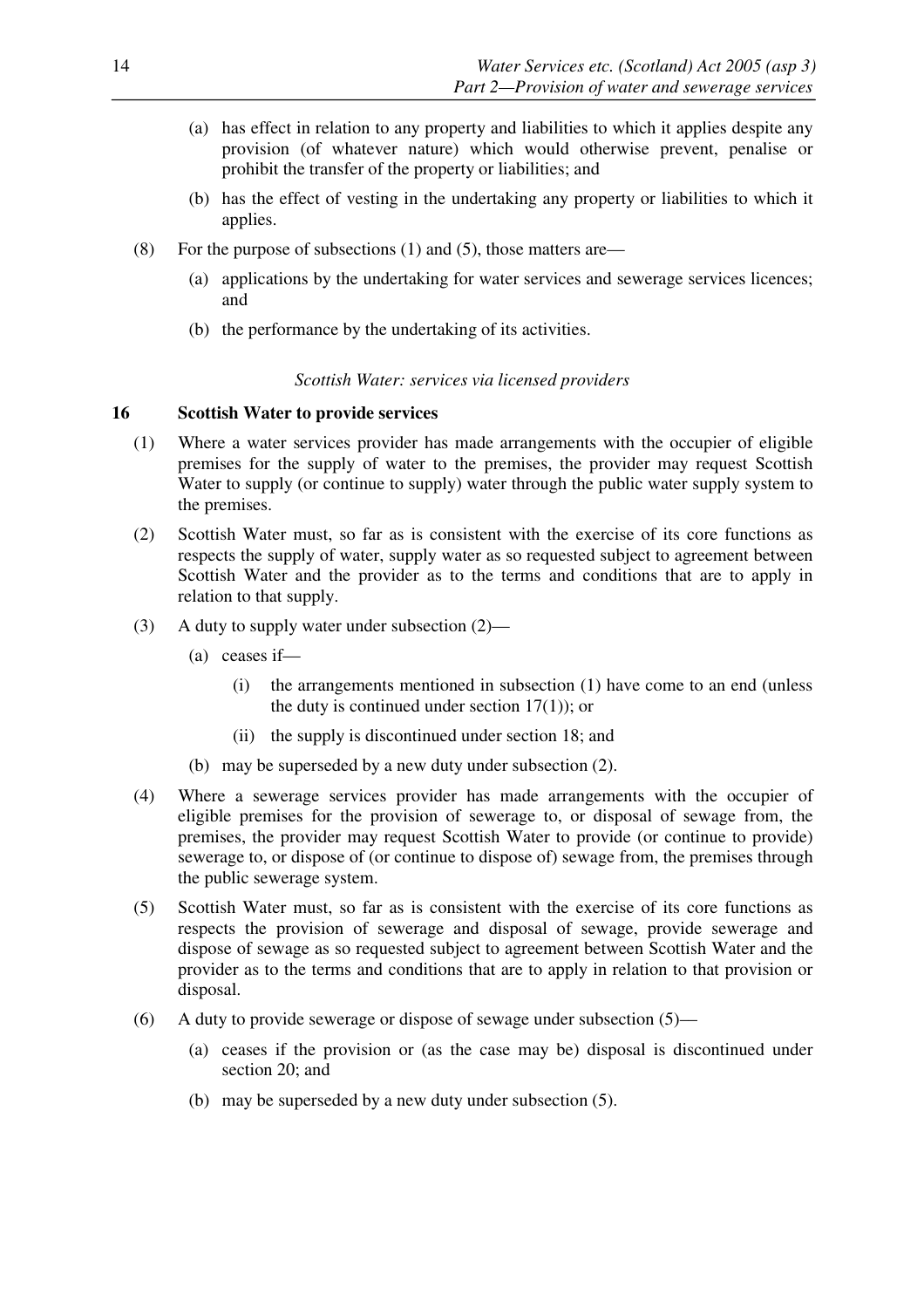(7) Where no agreement as is mentioned in subsection (2) or (5) is reached, the Commission, on the application of the provider in question, may determine the terms and conditions that are to apply in relation to the supply or (as the case may be) provision or disposal; and those terms and conditions have effect as if agreed between the provider and Scottish Water.

## **17 Continuation of water services**

- (1) Where—
	- (a) water is supplied to premises by Scottish Water under subsection (2) of section 16; and
	- (b) the arrangements for the supply of water (made between the occupier of the premises and the water services provider who made the related request under subsection (1) of that section in respect of the premises) have come to an end—
		- (i) by reason of the revocation or suspension of the licence held by the provider; or
		- (ii) for any other reason (except where the supply is discontinued under section 18),

the duty of Scottish Water under subsection (2) of section 16 to supply water to the premises continues for the period mentioned in subsection (2).

- (2) The period is 2 months, or such longer period as Scottish Water agrees to, from the date on which the arrangements mentioned in subsection (1)(b) came to an end.
- (3) But the continuation under subsection (1) of a duty to supply water ceases if—
	- (a) it is superseded by a new duty under subsection (2) of section 16; or
	- (b) the occupier of the premises notifies Scottish Water that the supply of water is not required.
- (4) In section 9 (supply of water for non-domestic purposes) of the 1980 Act, after subsection (2), there is inserted—
	- "(2A) Where a supply of water has been made to premises under subsection (2) of section 16 of the Water Services etc. (Scotland) Act 2005 (asp 3) but—
		- (a) the arrangements for the supply (made between the occupier of the premises and the water services provider who made the related request under subsection (1) of that section in respect of the premises) are at an end, or are to come to an end, in consequence of non-payment of charges owed to the provider in relation to the water supplied; or
		- (b) the supply is discontinued (or is to be discontinued) under section 18(5) of that Act,

 Scottish Water shall not be required to give a supply of water to the premises in accordance with subsection  $(1)$  if it is of the opinion that there is no reasonable prospect of recovering the charges (or any significant proportion of the charges) which it would be entitled to recover in relation to that supply of water were it given.

(2B) Where Scottish Water decides, by virtue of subsection (2A), not to give a supply of water to premises, the occupier of the premises may by notice require the Water Industry Commission for Scotland to review that decision.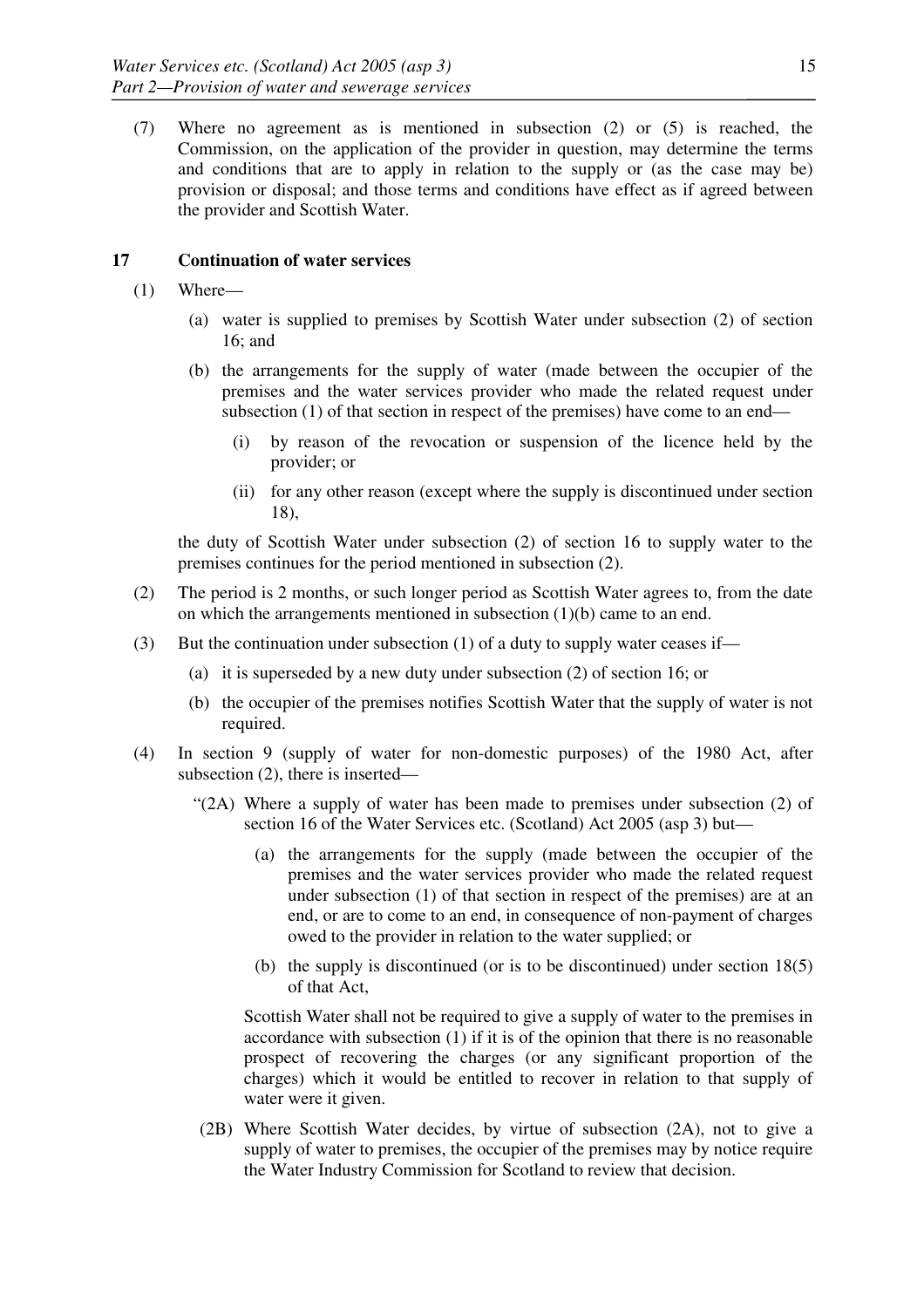- (2C) In a review under subsection (2B), the Commission may, having regard to any representations made to it by the parties—
	- (a) confirm the decision of Scottish Water; or
	- (b) direct Scottish Water to give a supply of water to the premises in accordance with subsection (1),

and the determination of the Commission in the review shall be final.".

#### **18 Discontinuation of water services**

- (1) A water services provider may request Scottish Water to discontinue a supply of water to premises made under subsection (2) of section 16.
- (2) At least 14 days before making a request under subsection (1), the provider must serve a notice of the provider's intention to make such a request on—
	- (a) the occupier of the premises;
	- (b) Scottish Water; and
	- (c) the Commission.
- (3) The notice must be in such form and contain such particulars as the Scottish Ministers may by order prescribe.
- (4) An occupier of premises who has been served with a notice under subsection (2) may, within 10 days of the date of service of the notice, make representations to the provider about the notice; and the provider must have regard to any representations so made.
- (5) Where a request is made under subsection (1), Scottish Water is to discontinue the supply of water made under section 16(2) to the premises if the conditions mentioned in subsection (6) are satisfied.
- (6) The conditions are that—
	- (a) the provisions of the code made under section 19 are complied with; and
	- (b) any supply of water to—
		- (i) the premises for domestic purposes; or
		- (ii) any other premises for any purpose,

is not adversely affected by the discontinuation.

- (7) In subsection (6)(b)(i), what is a supply of water for domestic purposes is to be construed in accordance with section 7 (supply of water for domestic purposes) of the 1980 Act.
- (8) Any reasonable costs incurred by Scottish Water in effecting a discontinuation under this section are to be met by the water services provider who made the request under subsection (1) for the discontinuation.
- (9) If there is a dispute between a water services provider and Scottish Water as to reasonable costs incurred in effecting a discontinuation under this section, Scottish Water is to refer the matter to the Commission for determination; and the determination of the Commission in the matter is final.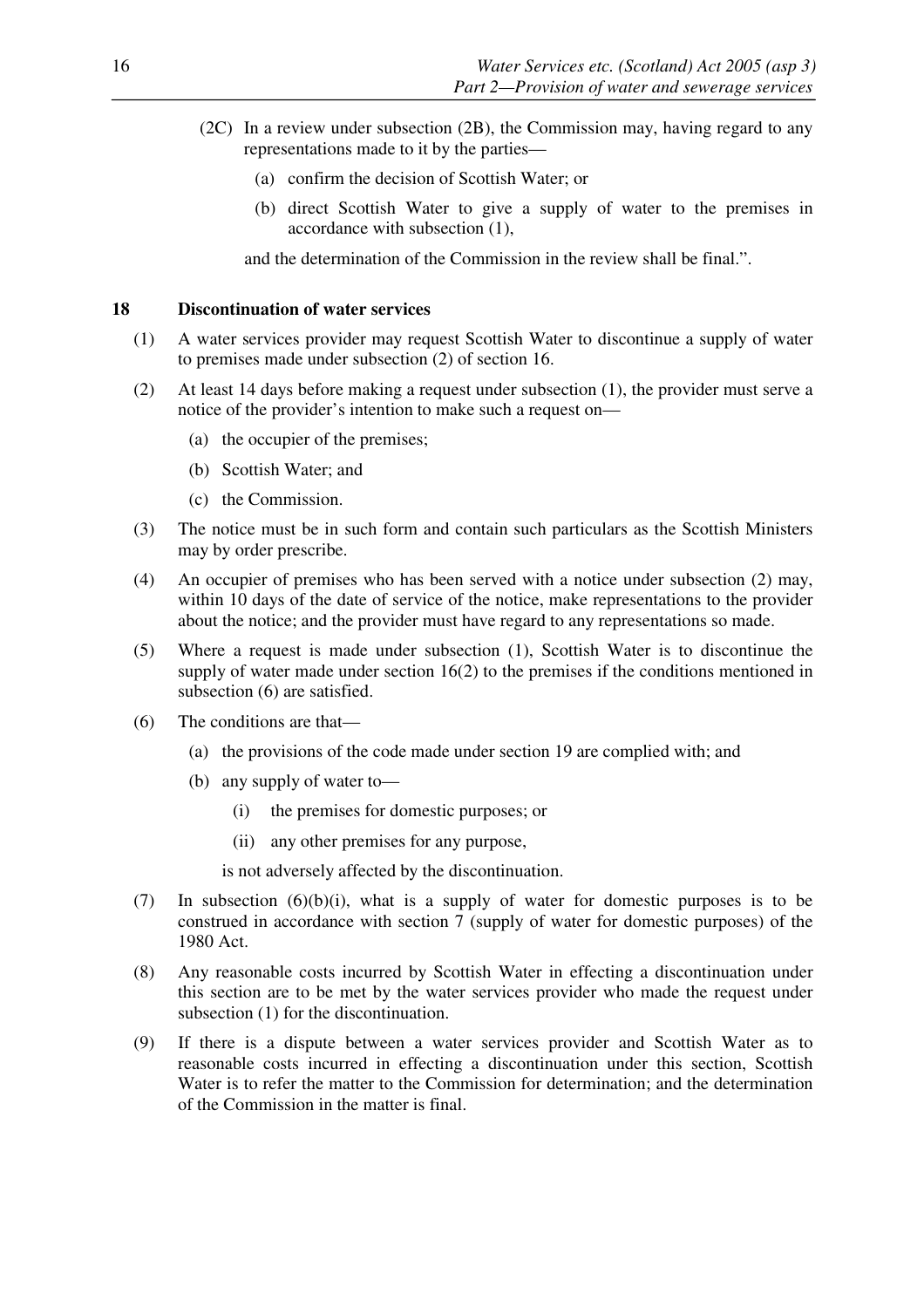## **19 Disconnections code**

- (1) For the purposes of subsection (6)(a) of section 18, the Commission must make a code (a "disconnections code") which contains further provision about discontinuations of supplies of water to premises under that section.
- (2) In particular, a disconnections code may specify—
	- (a) circumstances in which requests under subsection (1) of section 18 may (or may not) be made; and
	- (b) conditions (in addition to the condition mentioned in subsection (6)(b) of that section) which are to be satisfied before Scottish Water is required under subsection (5) of that section to discontinue a supply of water to premises.
- (3) A disconnections code may—
	- (a) make different provision for different cases or types of case;
	- (b) revoke or amend a previous code.
- (4) In making a disconnections code, the Commission must consult—
	- (a) Scottish Water;
	- (b) every water services provider and sewerage services provider;
	- (c) the Convener of the Water Customer Consultation Panels (representing the Panels as a whole);
	- (d) the Drinking Water Quality Regulator for Scotland; and
	- (e) such other persons as the Commission considers appropriate.
- (5) When a disconnections code is made, the Commission must—
	- (a) make arrangements for allowing any person to obtain a copy of the code on payment of such reasonable fee (if any) as the Commission may determine; and
	- (b) publicise those arrangements and publish the code.

## **20 Continuation and discontinuation of sewerage services**

- (1) Where sewerage is provided to, or sewage is disposed of from, premises by Scottish Water under subsection (5) of section 16, Scottish Water is to continue providing sewerage to, or (as the case may be) disposing of sewage from, the premises even if the arrangements for that provision or disposal (made between the occupier of the premises and the sewerage services provider who made the related request under subsection (4) of that section in respect of the premises) have come to an end.
- (2) Subsection (1) does not apply in relation to any trade effluent services.
- (3) Where—
	- (a) trade effluent services are provided to premises by Scottish Water under subsection (5) of section 16; and
	- (b) the arrangements for the provision of the services (made between the occupier of the premises and the sewerage services provider who made the related request under subsection (4) of that section in respect of the premises) have come to an end—
		- (i) by reason of the revocation or suspension of the licence held by the provider; or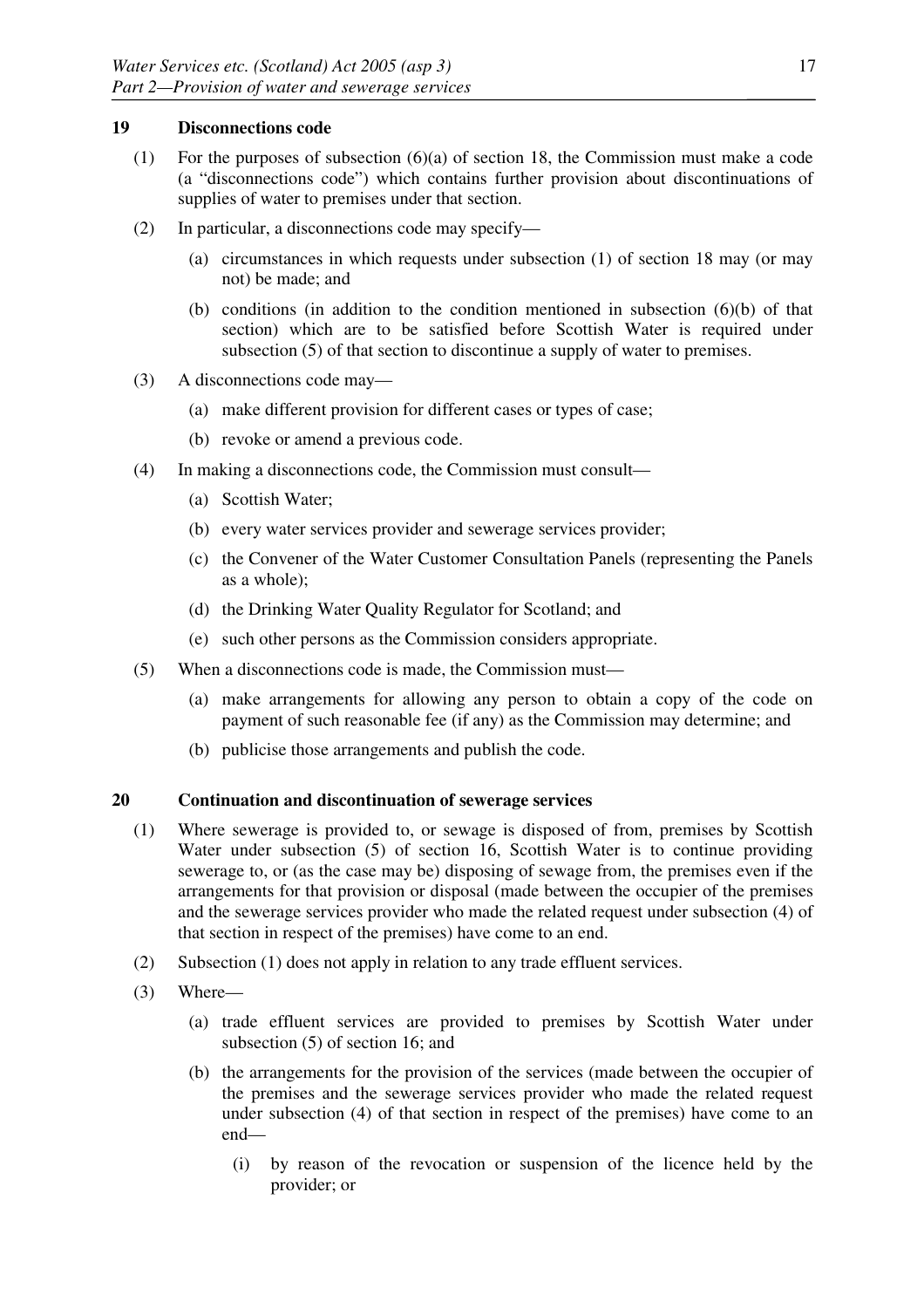(ii) for any other reason (except where the services are discontinued under subsection  $(10)$ ),

the duty of Scottish Water under subsection (5) of section 16 to provide trade effluent services to the premises continues for the period mentioned in subsection (4).

- (4) The period is 2 months, or such shorter period as Scottish Water with the Commission's consent determines, from the date on which the arrangements mentioned in subsection (3)(b) came to an end.
- (5) But the continuation under subsection (3) of a duty to provide trade effluent services ceases if—
	- (a) it is superseded by a new duty under subsection (5) of section 16; or
	- (b) the occupier of the premises notifies Scottish Water that the trade effluent services are not required.
- (6) A sewerage services provider may request Scottish Water to discontinue any trade effluent services provided to premises under subsection (5) of section 16.
- (7) At least 14 days before making a request under subsection (6), the provider must serve a notice of the provider's intention to make such a request on—
	- (a) the occupier of the premises;
	- (b) Scottish Water; and
	- (c) the Commission.
- (8) The notice must be in such form and contain such particulars as the Scottish Ministers may by order prescribe.
- (9) An occupier of premises who has been served with a notice under subsection (7) may, within 10 days of the date of service of the notice, make representations to the provider about the notice; and the provider must have regard to any representations so made.
- (10) Where a request is made under subsection (6), Scottish Water is to discontinue the trade effluent services provided under section 16(5) to the premises if the conditions mentioned in subsection (11) are satisfied.
- (11) The conditions are that—
	- (a) any provision of sewerage to, or disposal of sewage from—
		- (i) the premises for a purpose otherwise than in respect of trade effluent; or
		- (ii) any other premises for any purpose,

is not adversely affected by the discontinuation; and

- (b) there is no likely risk to public health arising in consequence of the discontinuation.
- (12) Any reasonable costs incurred by Scottish Water in effecting a discontinuation under this section are to be met by the sewerage services provider who made the request under subsection (6) for the discontinuation.
- (13) If there is a dispute between a sewerage services provider and Scottish Water as to reasonable costs incurred in effecting a discontinuation under this section, Scottish Water is to refer the matter to the Commission for determination; and the determination of the Commission in the matter is final.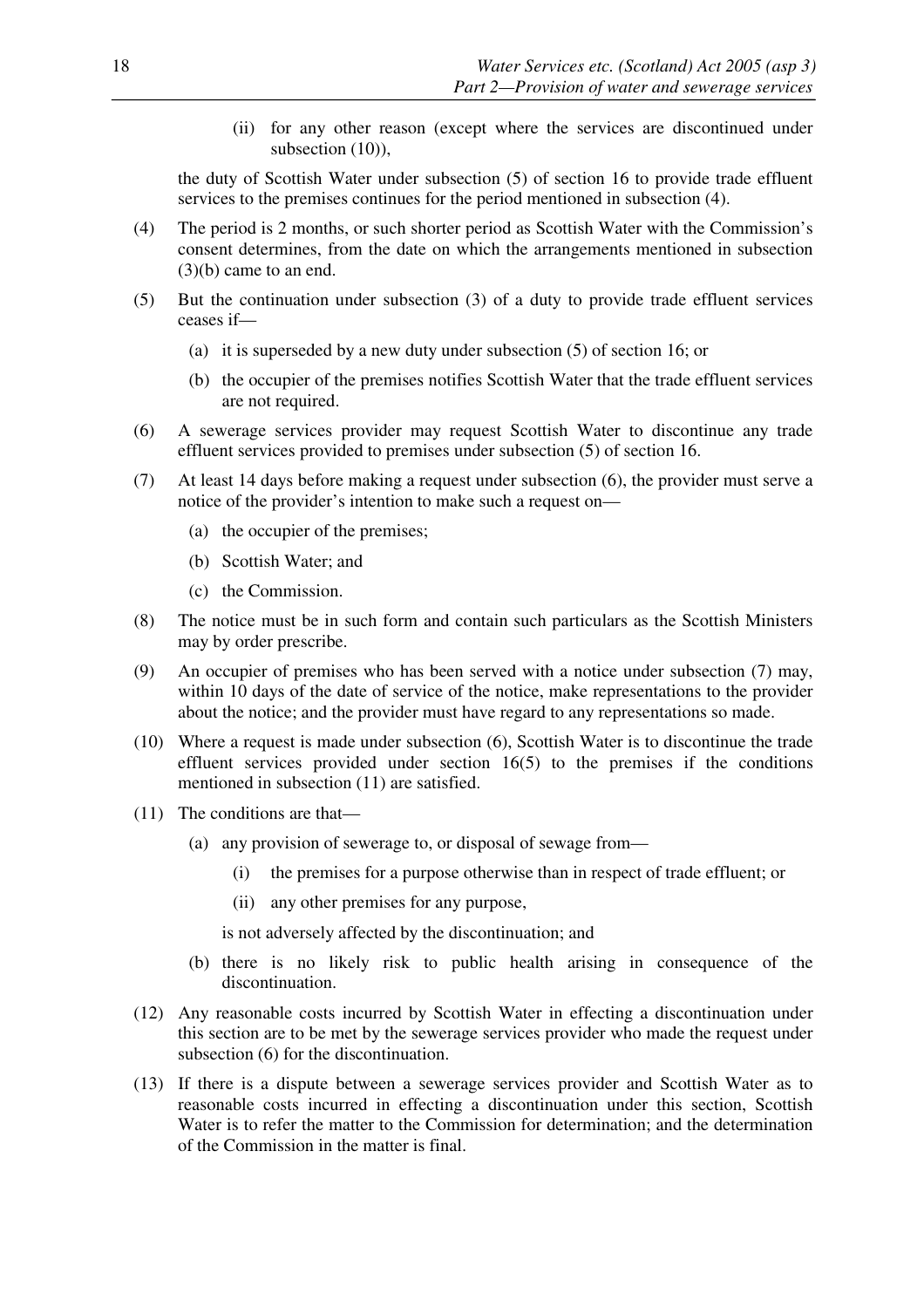- (14) This section is without prejudice to any provision in Part II of the 1968 Act relating to trade effluent services.
- (15) In this section, "trade effluent services" means the provision of sewerage, or disposal of sewage, in respect of trade effluent.
- (16) In subsection (15), "trade effluent" is to be construed in accordance with section 59(1) (interpretation) of the 1968 Act.

#### *Scottish Water: charges and functions*

## **21 Scottish Water's charges for water and sewerage services**

(1) For section 29 (charges for goods and services) of the 2002 Act there is substituted—

## "**29 Charges for goods and services**

- (1) Scottish Water may—
	- (a) demand and recover charges for any services provided by it in the exercise of its core functions, and
	- (b) fix, demand and recover charges for any goods supplied or services provided in exercise of its other functions.
- (2) Scottish Water is to exercise the power conferred by subsection  $(1)(a)$  in accordance with—
	- (a) a charges scheme, or
	- (b) a departure from a charges scheme for which consent has been given under section 29E.
- (3) The power conferred by subsection (1)(b) is exercisable by or in accordance with an agreement with the person to be charged.
- (4) Subsections (1) to (3) are subject to sections 9A and 47 of the 1980 Act (which provide for no charge for water in certain circumstances).

## **29A Charges schemes**

- (1) Scottish Water must make a scheme (referred to in this Act as a "charges scheme") which fixes the charges to be paid for services provided by Scottish Water in the exercise of its core functions.
- (2) A charges scheme must be made by reference to a determination made under section 29B.
- (3) In particular, the scheme must not fix in any case a charge exceeding any maximum charge applying to the case by virtue of the determination.
- (4) A charges scheme may make provision with respect to the times and methods of payment of the charges fixed by the scheme.
- (5) The Scottish Ministers and the Commission must provide Scottish Water with such information as it reasonably requires for the purposes of making a charges scheme.
- (6) Scottish Water must send a charges scheme to the Commission for approval by such date as the Scottish Ministers may direct.
- (7) The Commission may approve a charges scheme with or without modifications.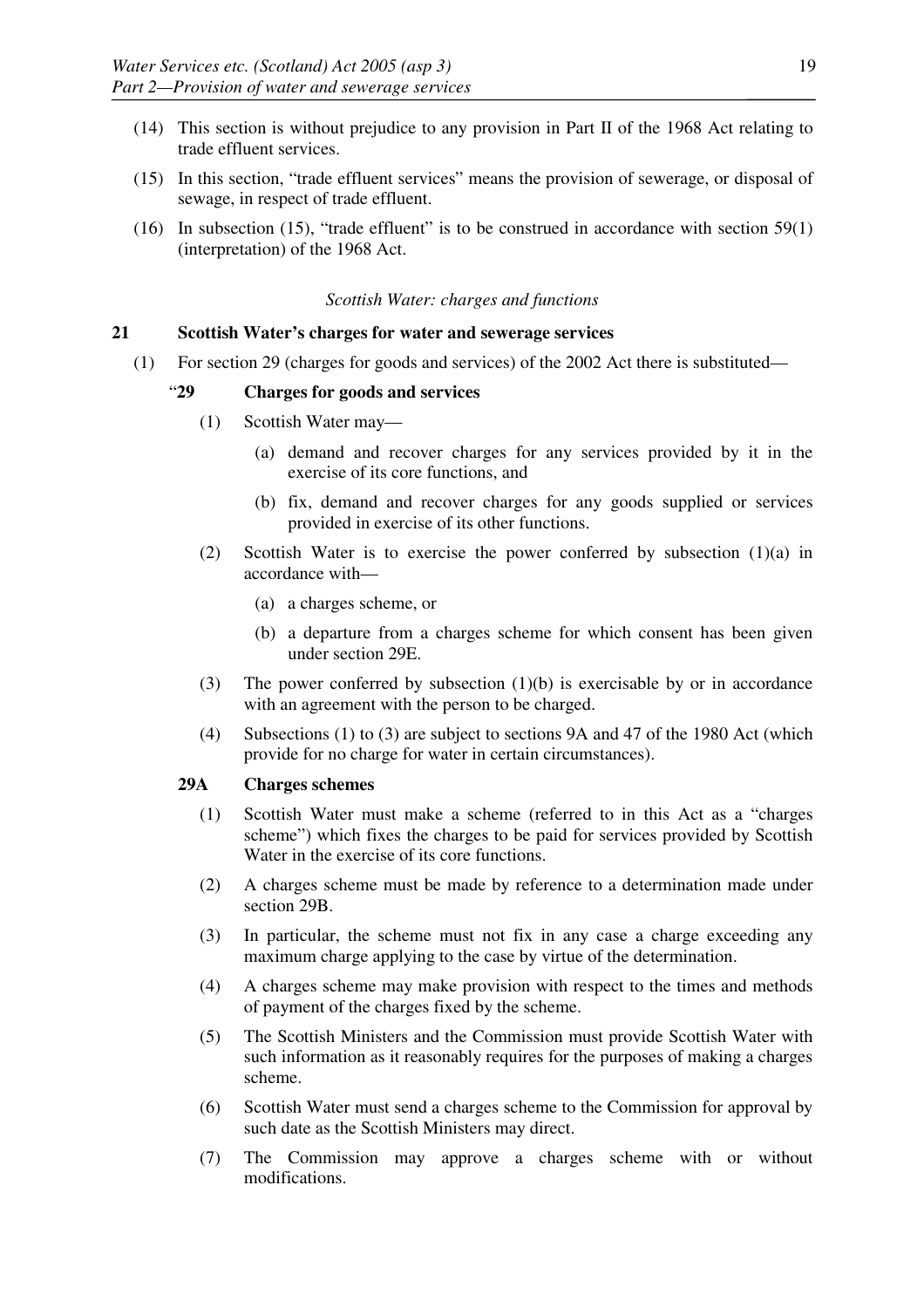- (8) If the Commission approves a charges scheme with modifications, it must give its reasons for doing so.
- (9) When a charges scheme is approved by the Commission, Scottish Water must—
	- (a) make arrangements for allowing any person to—
		- (i) inspect the scheme at any reasonable time,
		- (ii) obtain a copy of the scheme or part of it on payment of such reasonable fee (if any) as Scottish Water may determine, and
	- (b) publicise those arrangements and publish a summary of the scheme.
- (10) Following approval of a charges scheme by the Commission, the scheme comes into effect on such date as is specified in the scheme.

#### **29B Determination of maximum charges**

- (1) The Commission must—
	- (a) determine in writing maximum amounts of charges by reference to which a charges scheme is to be made, and
	- (b) send the determination to Scottish Water by such time as the Scottish Ministers may specify.
- (2) Maximum amounts determined under subsection (1)(a) apply in relation to such period as the Scottish Ministers may specify.
- (3) A determination made under subsection (1)(a) may make different provision for different cases or categories of case.
- (4) Before making a determination under subsection  $(1)(a)$ , the Commission—
	- (a) must send a draft determination to––
		- (i) the Scottish Ministers,
		- (ii) Scottish Water, and
		- (iii) the Convener of the Water Customer Consultation Panels (representing the Panels as a whole),
	- (b) must—
		- (i) publish the draft determination, and
		- (ii) invite (by way of advertisement or otherwise) representations as regards the draft determination by such time as the Commission may specify, and
	- (c) must have regard to any representations made to the Commission by virtue of paragraph (a) or (b).
- (5) The Scottish Ministers and Scottish Water must provide the Commission with such information as it reasonably requires for the purposes of making a determination under subsection (1)(a).

#### **29C Exercise of functions regarding charges**

- (1) Scottish Water must exercise its functions under sections 29A and 29F for the purposes of ensuring that subsections (4) and (5) are complied with.
- (2) The Commission must—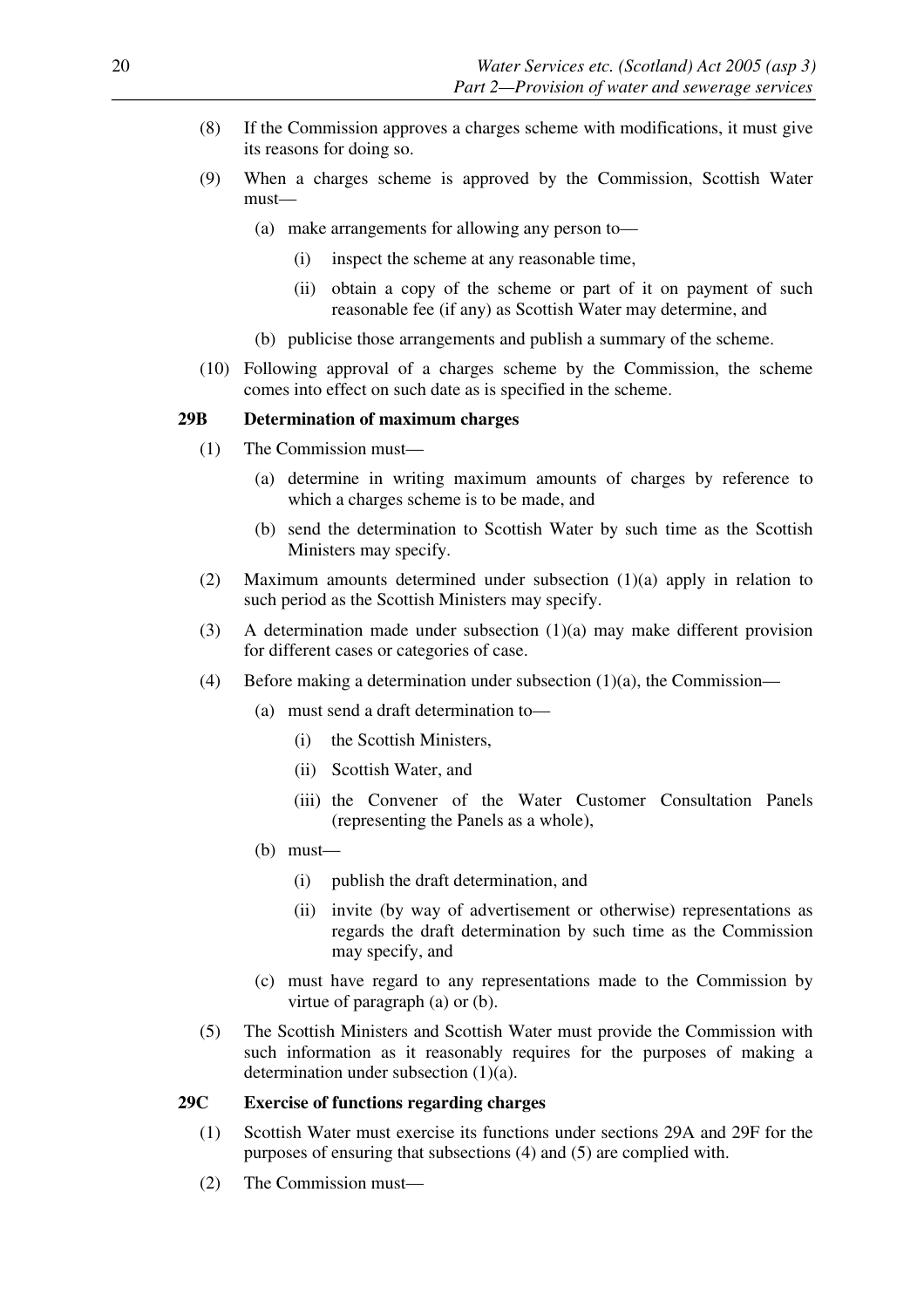- (a) exercise its functions under sections 29A, 29B and 29F for the purposes of ensuring that subsections (4) and (5) are complied with,
- (b) exercise its functions under section 29E for the purposes of ensuring that subsection (5) is complied with, and
- (c) in exercising its functions under those sections, have regard to—
	- (i) any guidance issued to Scottish Water by the Scottish Ministers, and
	- (ii) any directions given to Scottish Water under section 44 or 56,

so far as relevant in relation to charges schemes.

- (3) The Scottish Ministers must—
	- (a) provide the Commission with such information as it may require for the purpose of subsection  $(2)(c)$ ; and
	- (b) in particular, send to the Commission copies of any guidance and directions referred to in that subsection when issued or given.
- (4) This subsection is complied with if (so far as is consistent with compliance with subsection (5)) a charges scheme gives effect to any statement issued under section 29D.
- (5) This subsection is complied with if (so far as is consistent with compliance with section  $41(1)$ ) Scottish Water's receipts from the aggregate of-
	- (a) its income from charges for services provided in the exercise of its core functions, and
	- (b) the amount of—
		- (i) any grants paid to it under subsection (1) of section 42,
		- (ii) money it may borrow under subsection (3) of that section, and
		- (iii) any other resources reasonably available to it,

for the purposes of the exercise of those functions,

 is not less than sufficient to meet the expenditure required for the effective exercise of those functions.

#### **29D Statements regarding charges**

- (1) The Scottish Ministers must—
	- (a) in respect of a period specified under section 29B(2), and
	- (b) by reference to such economic or other factors as they consider relevant,

 issue to Scottish Water and the Commission a statement of policy regarding charges under a charges scheme.

- (2) A statement under subsection (1) is to include provision with respect to harmonisation of charges (that is to say, provision with a view to ensuring that a charges scheme does not fix different charges for similar services provided to persons of a similar category).
- (3) A statement under subsection (1) may (so far as is consistent with the provision described in subsection (2)) include provision with respect to—
	- (a) the funding of particular services by charges for services as a whole,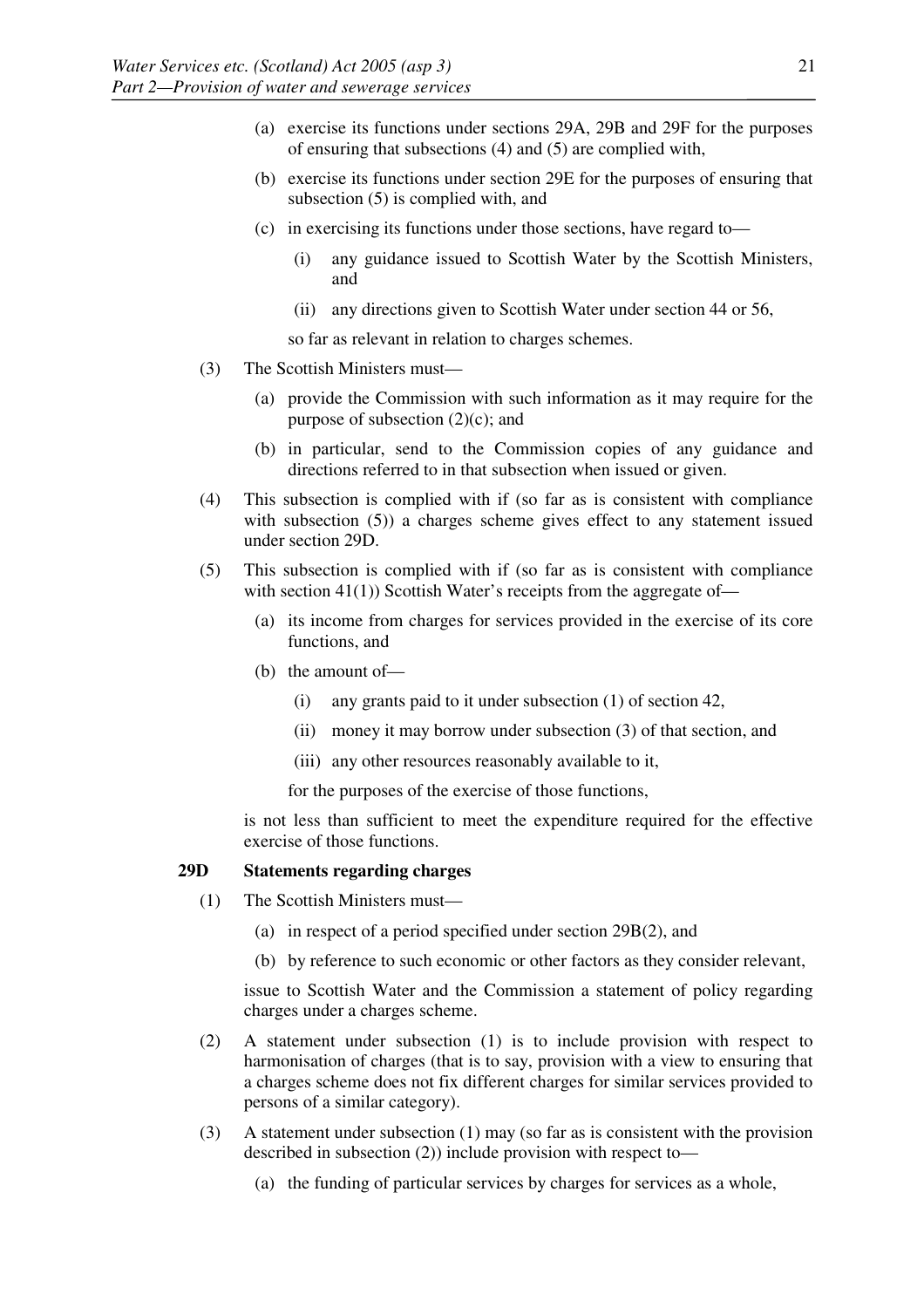- (b) the proportion of the amount of income requiring to be raised by charges fixed by a charges scheme to be contributed by each category of person to whom Scottish Water provides services,
- (c) the fixing of levels of charges by reference to—
	- (i) different categories of person to whom Scottish Water provides services, or
	- (ii) liability for council tax under Part II (Council tax: Scotland) of the Local Government Finance Act 1992 (c.14), and
- (d) such other matters as the Scottish Ministers think fit.
- (4) In preparing a statement under subsection (1), the Scottish Ministers must have regard to Scottish Water's duty under section 51(1).
- (5) Before issuing a statement under subsection (1), the Scottish Ministers must consult––
	- (a) the Commission,
	- (b) the Convener of the Water Customer Consultation Panels (representing the Panels as a whole), and
	- (c) Scottish Water.

# **29E Departure from certain charges**

- (1) Scottish Water may, in any particular case, apply to the Commission for its consent to depart from a charges scheme in respect of charges to be paid for services provided to a water services or sewerage services provider.
- (2) The Commission may consent to a departure from a charges scheme only if satisfied that—
	- (a) a customer of the provider has done, or has agreed to, something which reduces or increases the costs incurred by Scottish Water in providing the services to the provider, and
	- (b) the departure is otherwise justified in the circumstances of the case.
- (3) Where the Commission consents to a departure, it may do so subject to such reasonable conditions as it considers are appropriate in the case.
- (4) Where the Commission withholds its consent to a departure, it must give its reasons for doing so.
- (5) The Commission is to make provision in writing which specifies—
	- (a) the procedure to be followed for the purposes of determining applications made under subsection (1), and
	- (b) any matters to be taken into account and the criteria to be applied in—
		- (i) determining whether a departure from a charges scheme is justified, and
		- (ii) the fixing, by Scottish Water, of lower or (as the case may be) higher charges to be paid for the services in question where it is determined that a departure is justified.
- (6) The Commission may from time to time revise the provision.
- (7) In preparing or revising the provision, the Commission must consult—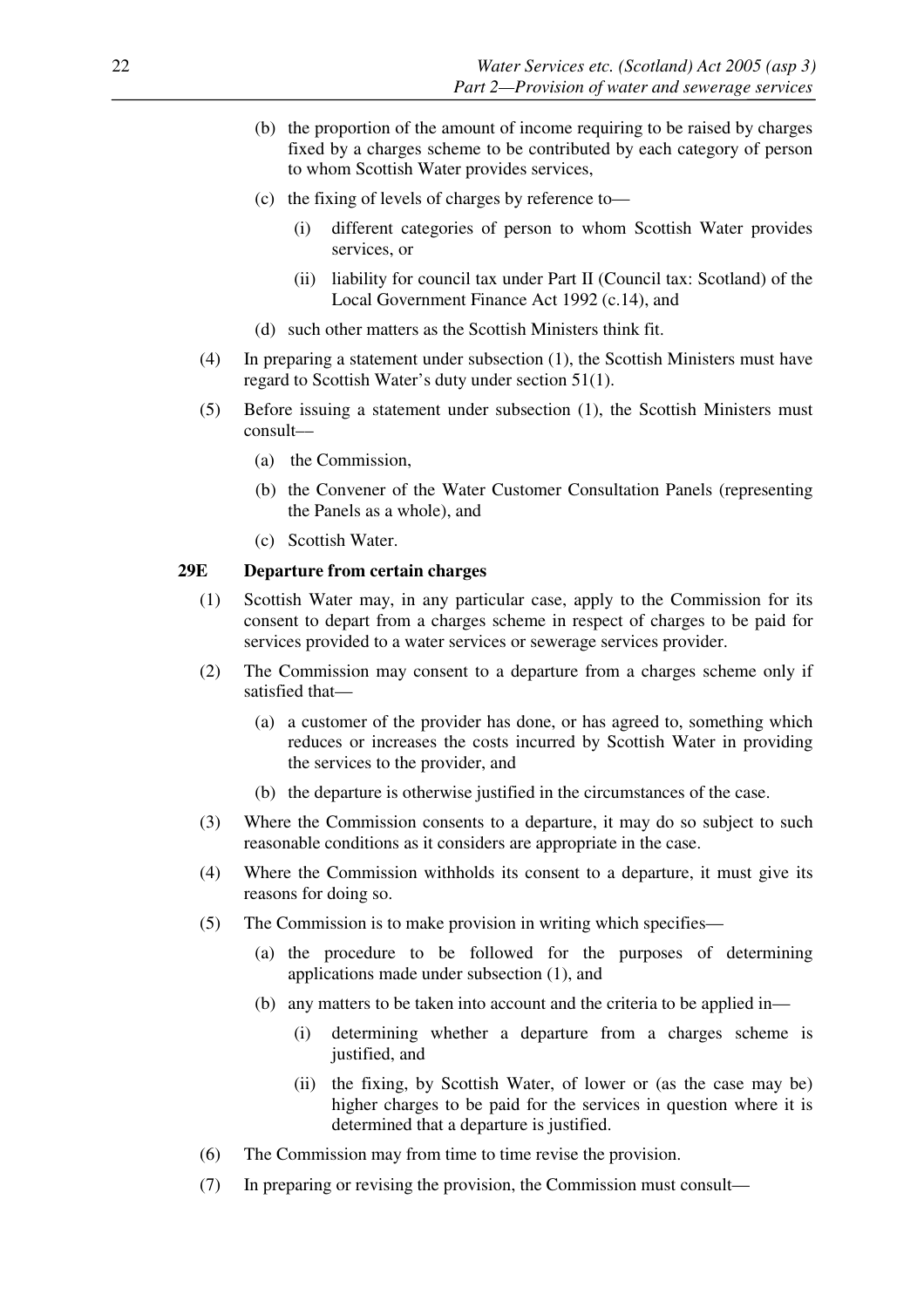- (a) the Scottish Ministers and Scottish Water, and
- (b) such other persons as it thinks fit,

 as to the procedure to be followed in considering applications made under subsection  $(1)$ .

- (8) The Commission must send a copy of the provision to—
	- (a) the Scottish Ministers,
	- (b) Scottish Water, and
	- (c) every water services and sewerage services provider.
- (9) Scottish Water must publish details of every departure from a charges scheme.

## **29F Review of determinations and charges**

- (1) This subsection applies where, since the making of a determination under section  $29B(1)(a)$ , there has been or is likely to be material change to—
	- (a) Scottish Water's income from charges for services provided in the exercise of its core functions,
	- (b) the amount of—
		- (i) any grants paid to it under subsection (1) of section 42,
		- (ii) money it may borrow under subsection (3) of that section, or
		- (iii) any other resources reasonably available to it,

for the purposes of the exercise of those functions, or

- (c) the expenditure required for the effective exercise of those functions.
- (2) Where subsection (1) applies, Scottish Water—
	- (a) may of its own accord,
	- (b) must, if the Commission requests it to do so,

 send to the Commission proposals for revising the maximum amounts of charges determined under section 29B(1)(a).

- (3) The Commission—
	- (a) must, after receipt of the proposals, review those amounts, and
	- (b) may revise those amounts to such extent as it thinks fit.
- (4) In reviewing those amounts, the Commission must take into account all matters affecting the resources available to Scottish Water for the purposes of the exercise of its core functions.
- (5) Before revising those amounts, the Commission must—
	- (a) intimate to the Scottish Ministers that revision of those amounts is under consideration,
	- (b) invite (by way of advertisement or otherwise) representations as regards revision of those amounts by such time as the Commission may specify, and
	- (c) have regard to any representations made to the Commission by virtue of paragraph (a) or (b).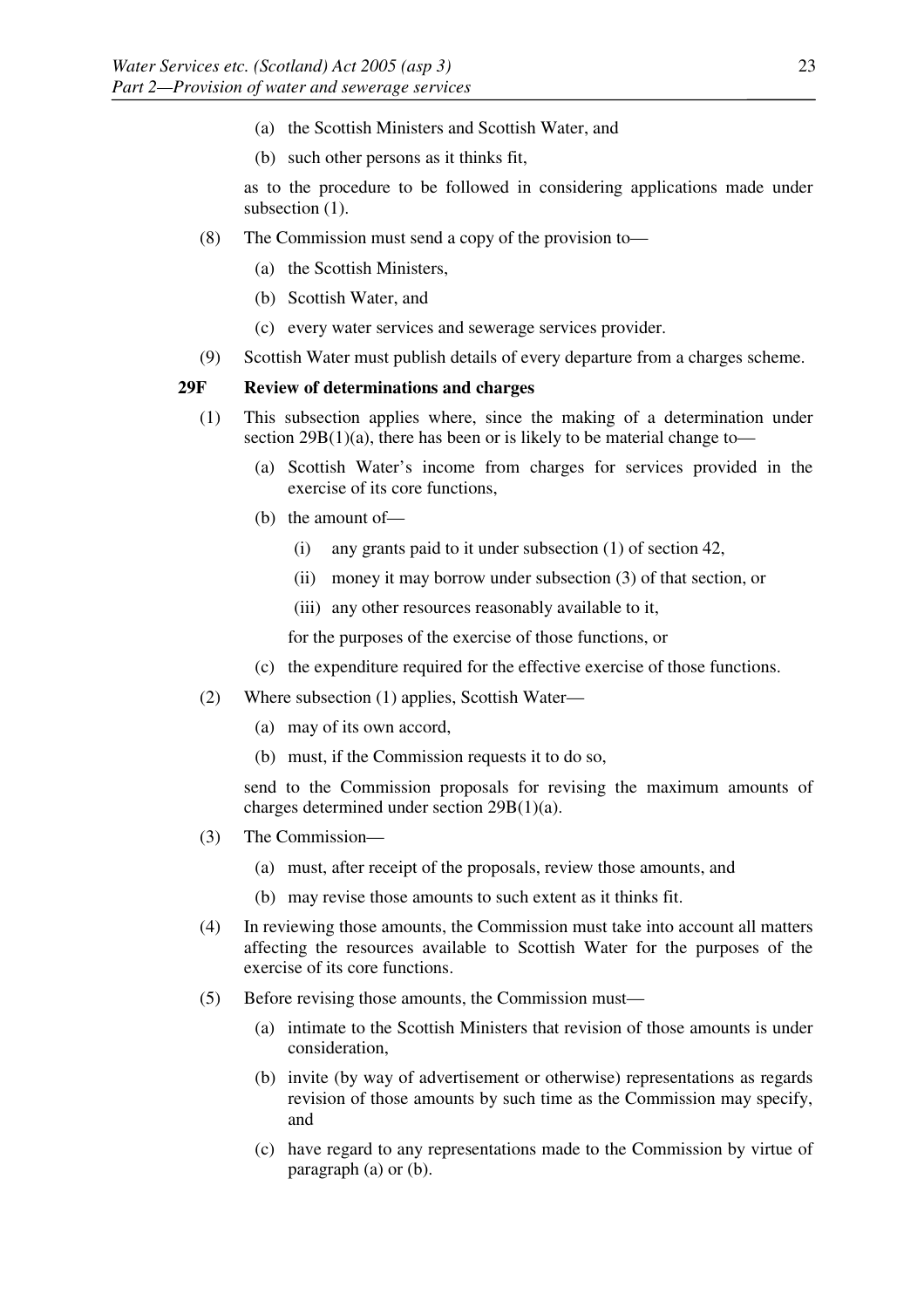- (6) The Commission must give its reasons for deciding whether or not to revise those amounts.
- (7) Where the Commission revises those amounts, it must send to Scottish Water written notice which specifies the revised amounts.
- (8) Scottish Water—
	- (a) may, after receipt of the notice, revise any charges fixed by the charges scheme by reference to the revised amounts specified in the notice, and
	- (b) if it does so, must send written notice of the revised charges to the Commission for approval.
- (9) The Commission may approve any revised charges with or without modifications.
- (10) If the Commission approves any revised charges with modifications, it must give its reasons for doing so.
- (11) When revised charges are approved by the Commission, Scottish Water must publish a summary of the revised charges and the date from which they have effect.
- (12) The date from which the revised charges have effect is to be determined by the Commission.

## **29G Effective exercise of core functions**

 For the purposes of sections 29C(5) and 29F(1), Scottish Water is to be taken to be exercising its core functions effectively if (in discharging its statutory duties and contractual obligations relating to the exercise of those functions) it makes such use of its resources that, year on year, it—

- (a) achieves the objectives contained in any directions given by reference to section 56A, and
- (b) does so at the lowest reasonable overall cost.".
- (2) In section 30 (maximum charges for services provided with help of Scottish Water) of that Act—
	- (a) in subsection (1), for the words "The Scottish Ministers may by order" there is substituted "A charges scheme must also";
	- (b) in subsection (3), for the words "An order under this section" there is substituted "In relation to maximum charges fixed by virtue of subsection (1), the charges scheme"; and
	- (c) in subsection  $(4)$ 
		- (i) for the words "an order under this section" there is substituted ", by virtue of subsection (1), a charges scheme"; and
		- (ii) for the word "order" in the second place where it appears there is substituted "scheme".
- (3) Sections 31 to 34 of that Act (which make provision for and in connection with the making of charges schemes by Scottish Water) are repealed.
- (4) In section 35 (liability of occupiers etc. for charges) of that Act, after subsection (9) there is added—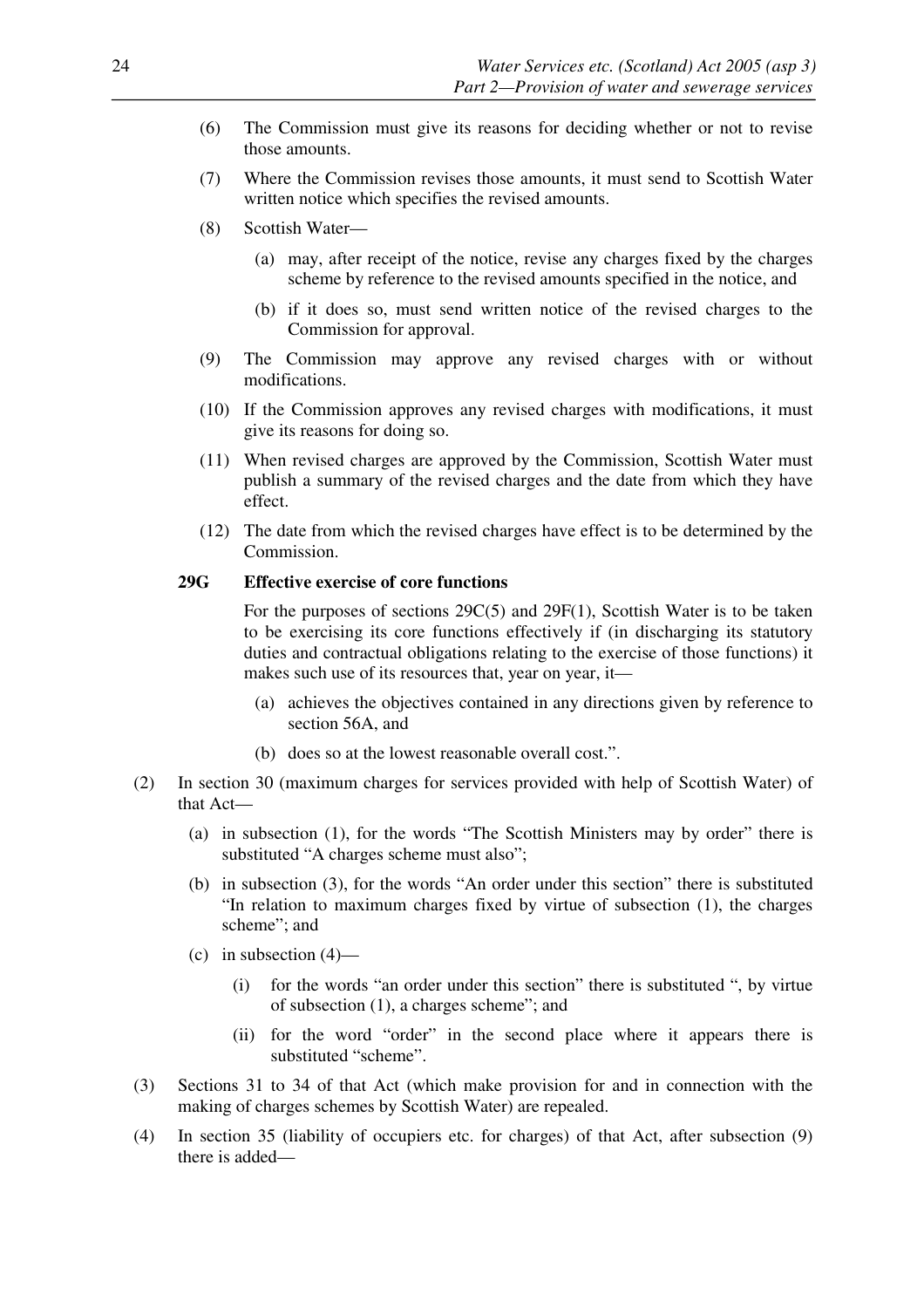- "(10) This section does not apply to or in relation to any services provided by Scottish Water under section 16 of the Water Services etc. (Scotland) Act 2005 (asp 3) except where the provision of the service is continued under section 17(1) or 20(1) or (3) of that Act.".
- (5) After that section of that Act there is inserted—

# "**35A Charges for services arranged by licensed providers**

- (1) Supplies of water provided to any premises by Scottish Water under subsection (2) of section 16 of the Water Services etc. (Scotland) Act 2005 (asp 3) are to be treated, for the purposes of sections 29 to 29F, as services provided solely to the water services provider who made the related request under subsection (1) of that section in respect of the premises.
- (2) The provision of sewerage to, and disposal of sewage from, any premises by Scottish Water under subsection (5) of that section of that Act are to be treated, for the purposes of sections 29 to 29F, as services provided solely to the sewerage services provider who made the related request under subsection (4) of that section in respect of the premises.
- (3) But—
	- (a) where the supplies of water provided to the premises are continued under subsection (1) of section 17 of that Act, subsection (1) does not apply,
	- (b) where the provision of sewerage to, or disposal of sewerage from, the premises is continued under subsection (1) or (3) of section 20 of that Act, subsection (2) does not apply.".
- (6) Schedule 3 makes provision in relation to certain pre-existing agreements as to charges.

# **22 Scottish Water's functions: powers of the Scottish Ministers**

After section 56 (directions) of the 2002 Act there is inserted—

## "**56A Directions may set objectives**

- (1) In particular, directions under section 56 may in respect of a period specified under section 29B(2) set objectives as to—
	- (a) the standard of the services to be provided in the exercise of Scottish Water's core functions, and
	- (b) the time by which—
		- (i) a particular standard of any of those services is to be attained,
		- (ii) any particular work required for or in connection with the provision of those services is (in part or whole) to be commenced or completed.
- (2) Different objectives may be set for different cases or categories of case.
- (3) In formulating objectives of a type referred to in subsection (1) for inclusion in directions under section 56, the Scottish Ministers must have regard to Scottish Water's duty under section 51(1).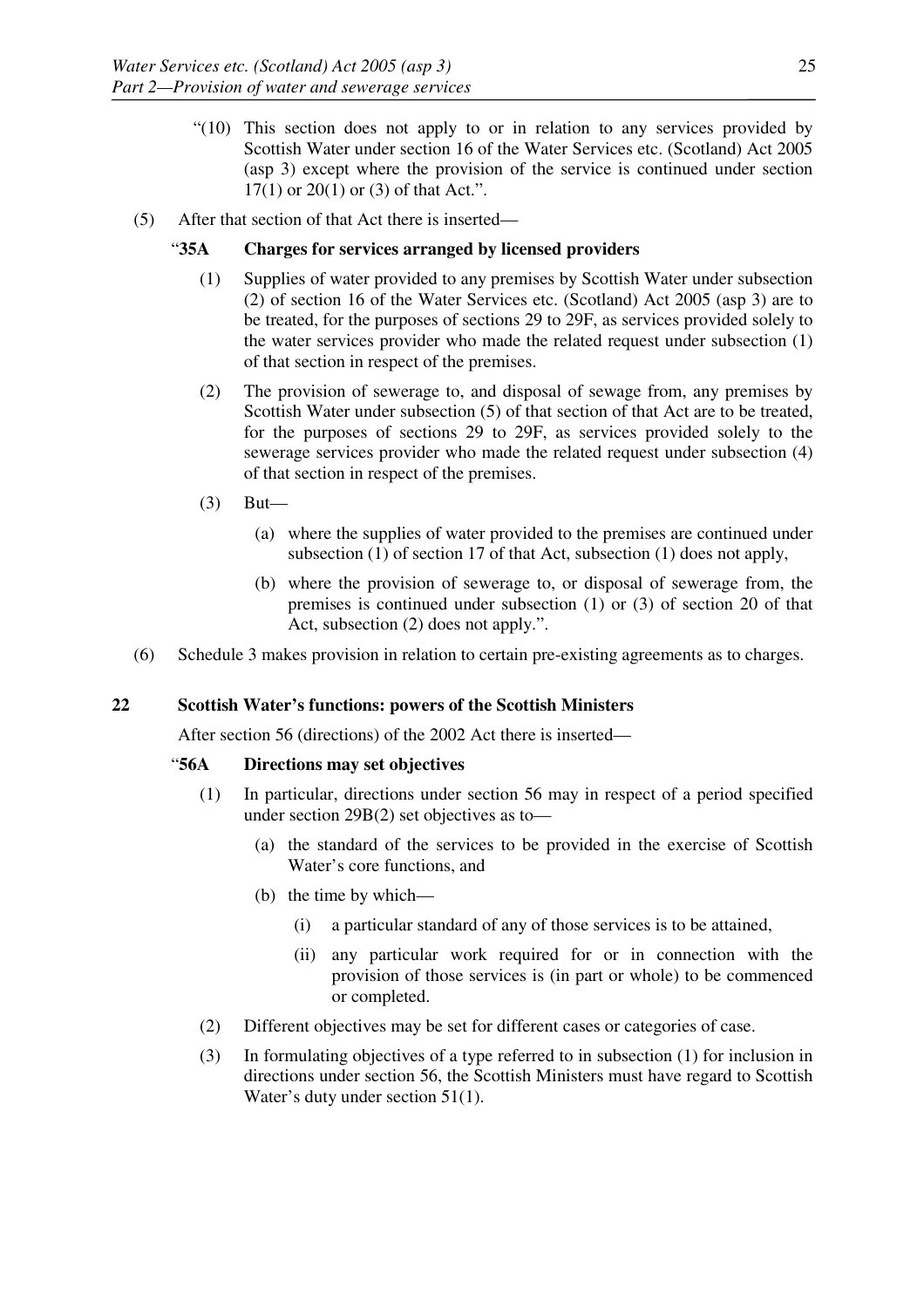(4) Before giving directions under section 56 which set objectives of a type referred to in subsection (1), the Scottish Ministers must consult the Convener of the Water Customer Consultation Panels (representing the Panels as a whole) on the objectives.

## **56B Supplementary functions**

- (1) The Scottish Ministers may by order confer on Scottish Water such additional or supplementary functions relating to the provision of water and sewerage services by Scottish Water as the Scottish Ministers consider appropriate so to confer.
- (2) The Scottish Ministers are to consult Scottish Water and the Commission on any order they propose to make under subsection (1).".

# **23 Determinations relating to provision of services**

- (1) In section 1 (duty of Scottish Water to provide for sewerage) of the 1968 Act—
	- (a) in subsection  $(4)$ 
		- (i) for the words "Secretary of State" there is substituted "Water Industry Commission for Scotland"; and
		- (ii) for the word "his" there is substituted "its";
	- (b) after that subsection there is inserted—
	- "(4A) The Commission—
		- (a) shall prepare a statement which specifies the procedure to be followed for the purposes of its determining questions under subsection (4) above, and
		- (b) may from time to time revise the statement.
	- (4B) In preparing or revising the statement, the Commission shall consult Scottish Water and such other persons as it considers appropriate.
	- (4C) The Commission shall, on payment of such reasonable fee (if any) as the Commission may determine, send a copy of the statement to any person who requests it.";
	- (c) subsection (5) is repealed; and
	- (d) in subsection (6), for the words "subsections (3C) and (5)" there is substituted "subsection (3C)".
- (2) In section 6 (duty of Scottish Water to provide water supply) of the 1980 Act—
	- (a) in subsection  $(3)$ 
		- (i) for the words "Secretary of State" there is substituted "Water Industry Commission for Scotland"; and
		- (ii) for the word "his" there is substituted "its"; and
	- (b) after that subsection there is inserted—
	- "(3A) The Commission—
		- (a) shall prepare a statement which specifies the procedure to be followed for the purposes of its determining questions under subsection (3), and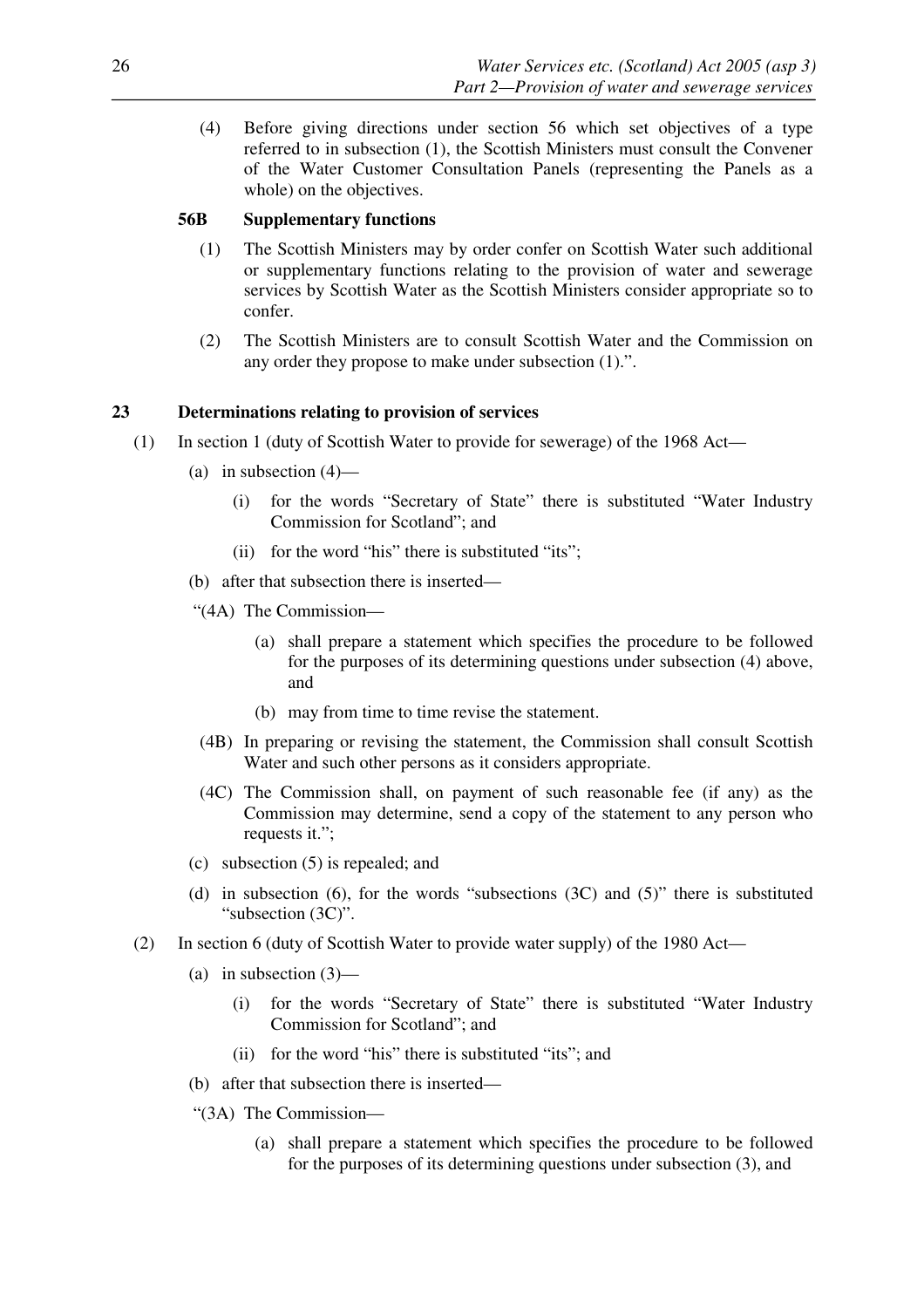- (b) may from time to time revise the statement.
- (3B) In preparing or revising the statement, the Commission shall consult Scottish Water and such other persons as it considers appropriate.
- (3C) The Commission shall, on payment of such reasonable fee (if any) as the Commission may determine, send a copy of the statement to any person who requests it.".

## **24 Qualification of duty to provide services**

- (1) In section 1 (duty of Scottish Water to provide for sewerage) of the 1968 Act, after subsection (6) there is added—
	- $\degree$ (7) The duties imposed by subsections (1) and (2) above shall not require Scottish Water to do anything which is prejudicial to its compliance with—
		- (a) any directions given to it under section 56 of the Water Industry (Scotland) Act 2002 (asp 3) so far as setting objectives of a type referred to in section 56A of that Act, or
		- (b) a statement of policy issued under section 29D of that Act.".
- (2) In section 6 (duty of Scottish Water to provide water supply) of the 1980 Act, after subsection (4) there is added—
	- " $(5)$  The duties imposed by subsections  $(1)$ ,  $(2)$  and  $(4)$  shall not require Scottish Water to do anything which is prejudicial to its compliance with—
		- (a) any directions given to it under section 56 of the Water Industry (Scotland) Act 2002 (asp 3) so far as setting objectives of a type referred to in section 56A of that Act, or
		- (b) a statement of policy issued under section 29D of that Act.".

#### *Sewerage nuisance: code of practice*

#### **25 Sewerage nuisance: code of practice**

- (1) The Scottish Ministers may make an order containing a code of practice (referred to in this section and section 26 as a "sewerage code") for the purposes of assessing, controlling and minimising sewerage nuisance.
- (2) In this section and section 26, "sewerage nuisance" means—
	- (a) smells and discharges;
	- (b) insects; or
	- (c) any other thing,

emanating from, or present at, any part of the public sewerage system so as to be prejudicial to health (that is to say, injurious, or likely to cause injury, to health) or a nuisance.

- (3) A sewerage code may, in particular, set out—
	- (a) guidance as to the best practicable means of assessing, controlling and minimising sewerage nuisance; and
	- (b) circumstances in which—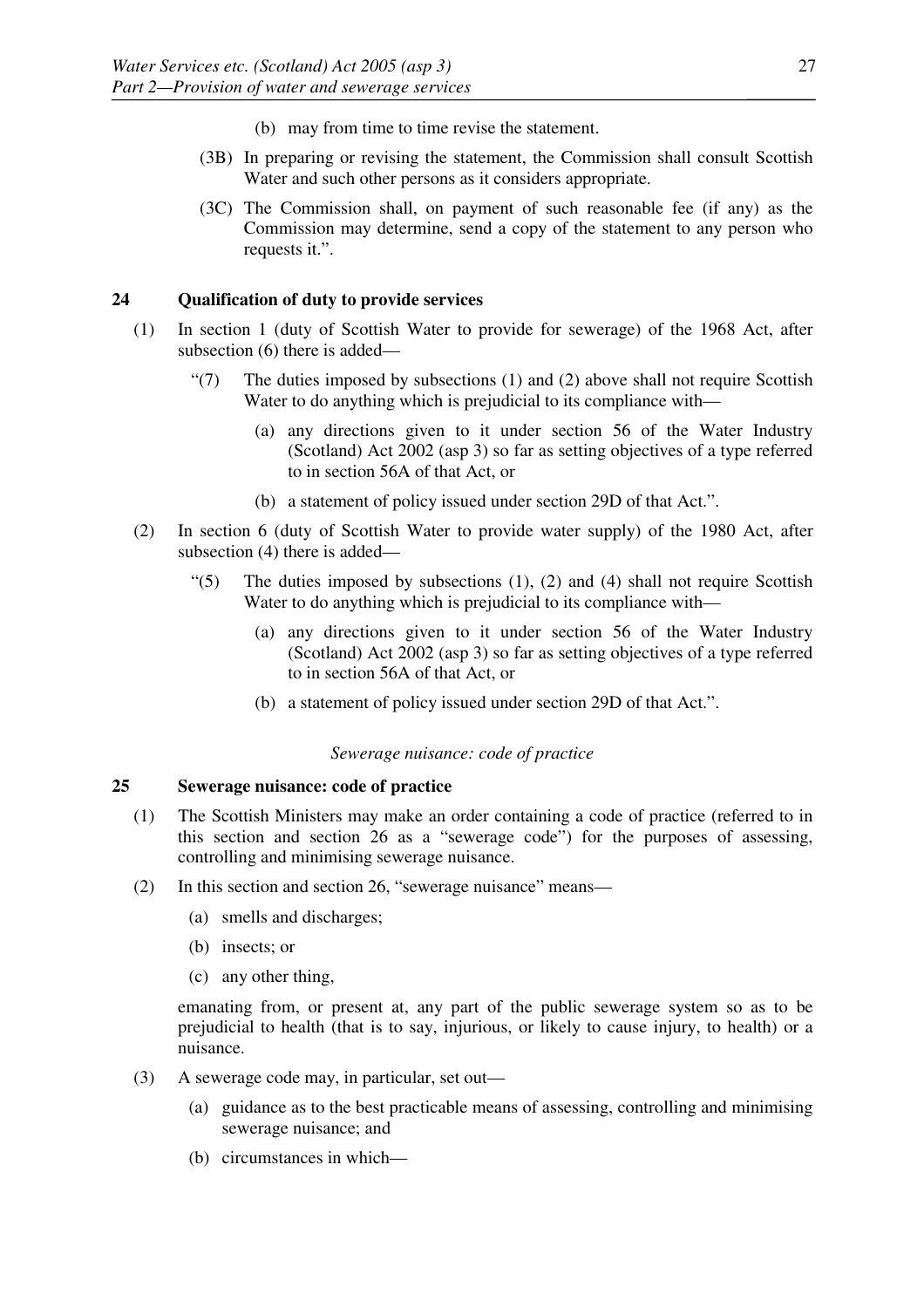- (i) Scottish Water; or
- (ii) any other person to whom the code applies,

is to be regarded for the purposes of this section and section 26 as complying, or (as the case may be) not complying, with the code.

- (4) In subsection (3)(a), "best practicable means" is to be construed by reference to the following provisions—
	- (a) "practicable" means reasonably practicable having particular regard to—
		- (i) local conditions and circumstances;
		- (ii) the current state of technical knowledge; and
		- (iii) financial implications; and
	- (b) "means" includes—
		- (i) the design, installation, maintenance and manner and periods of operation of plant and machinery; and
		- (ii) the design, construction and maintenance of buildings and other structures.
- (5) A sewerage code is to apply to—
	- (a) Scottish Water in respect of its core functions relating to the provision of sewerage and the disposal of sewage; and
	- (b) any other person to the extent that the person is acting on Scottish Water's behalf, or under its authority, in that respect.
- (6) Scottish Water and any other person to whom a sewerage code applies must comply with the code.
- (7) The Scottish Ministers and every local authority must publicise any sewerage code.
- (8) Before making an order under subsection (1), the Scottish Ministers must consult—
	- (a) Scottish Water;
	- (b) every local authority; and
	- (c) such other persons as they consider appropriate,

about the proposed sewerage code.

- (9) For the purposes of subsection (5), the provision of sewerage and the disposal of sewage does not include such provision or disposal through any part of the public sewerage system which is regulated by a permit granted by virtue of regulations made under section 2 of the Pollution Prevention and Control Act 1999 (c.24).
- (10) Subsection (9) is subject to any direction made by the Scottish Ministers by virtue of any enactment in relation to the application of a sewerage code to any such part of the public sewerage system.

#### **26 Monitoring and enforcement**

- (1) Each local authority must—
	- (a) monitor compliance in its area with any sewerage code; and
	- (b) where a complaint of sewerage nuisance is made to it by a person living in its area, investigate the complaint.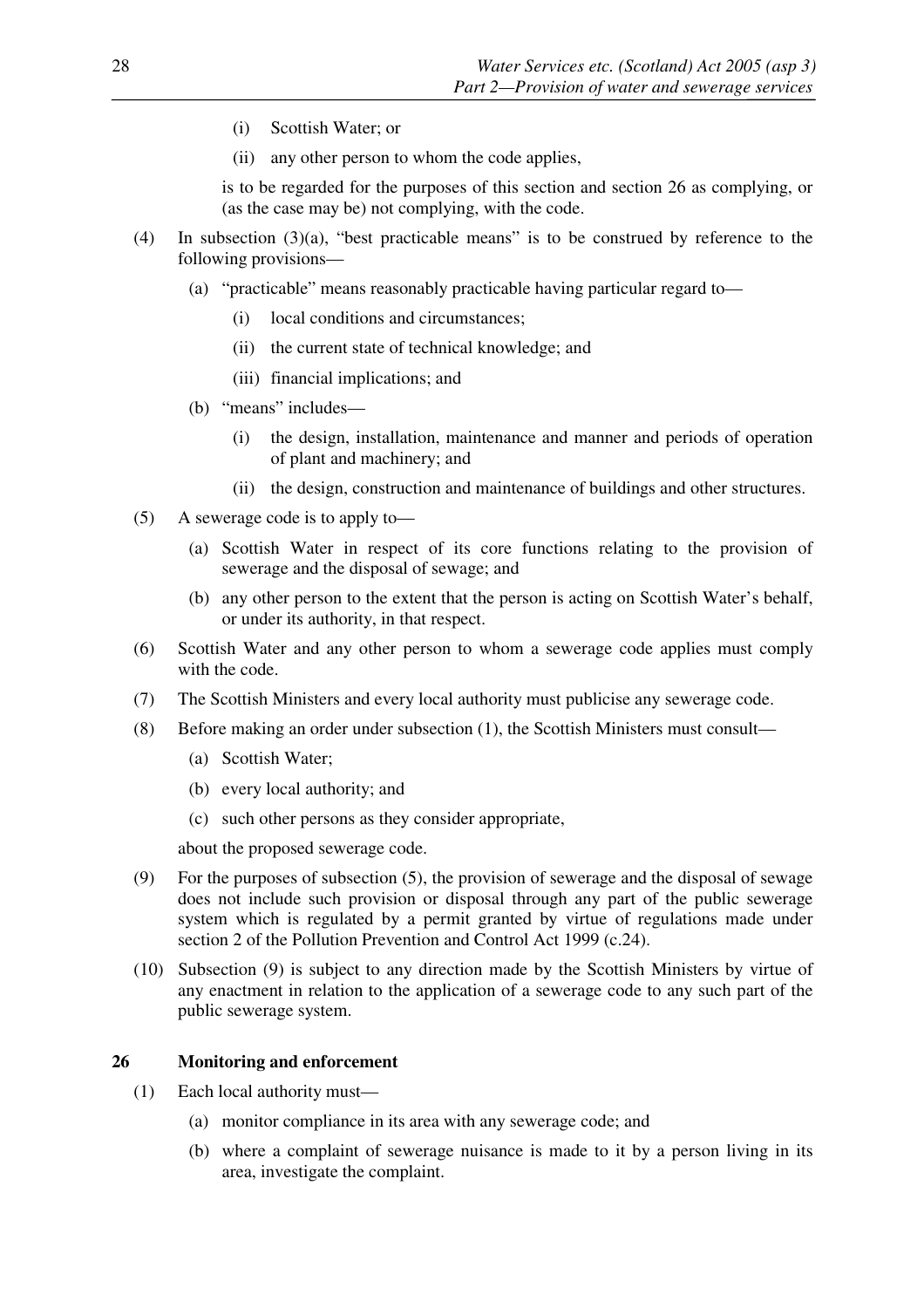- (2) Where a local authority is satisfied that Scottish Water or another person to whom a sewerage code applies is—
	- (a) not complying with; or
	- (b) likely not to comply with,

the code in a material regard, the authority must serve a notice (an "enforcement notice") on Scottish Water or (as the case may be) that other person.

- (3) An enforcement notice—
	- (a) may require—
		- (i) the execution of such works; and
		- (ii) the taking of such other steps,

as are necessary for securing compliance with a sewerage code in any particular respects; and

- (b) must specify the date by which the requirements of the notice, or any particular requirements of it, are to be fulfilled.
- (4) A person on whom an enforcement notice has been served may, by summary application made within 21 days of the date of service of the notice, appeal to the sheriff against the notice; and the notice is of no effect until the appeal is withdrawn or finally determined.
- (5) In an appeal under subsection (4), the sheriff may make such order as the sheriff thinks fit; and the decision of the sheriff in the appeal is final.
- (6) If a person, without reasonable excuse, contravenes an enforcement notice, the person is guilty of an offence and liable on summary conviction to a fine not exceeding £40,000.
- (7) Where an enforcement notice is contravened, the local authority may (whether or not proceedings have been taken for an offence under subsection (6)) take proceedings in the sheriff court for the purposes of securing that the requirements of the notice are fulfilled.
- (8) Where an enforcement notice is contravened, the local authority may (whether or not proceedings have been taken for an offence under subsection (6)) take any action it considers necessary in fulfilment of the requirements of the notice.
- (9) Any expenses reasonably incurred by a local authority in taking action under subsection (8) may be recovered by the authority from the person on whom the enforcement notice was served.
- (10) The functions of a local authority under sections 79 to 81 of the Environmental Protection Act 1990 (c.43) in respect of statutory nuisance (within the meaning of Part III of that Act) do not apply in relation to any nuisance which constitutes a sewerage nuisance.
- (11) This section and section 25 are without prejudice to section 82 (summary proceedings by persons aggrieved by statutory nuisance) of the Environmental Protection Act 1990.
- (12) In this section and section 25, "local authority" means a council constituted under section 2 of the Local Government etc. (Scotland) Act 1994 (c.39).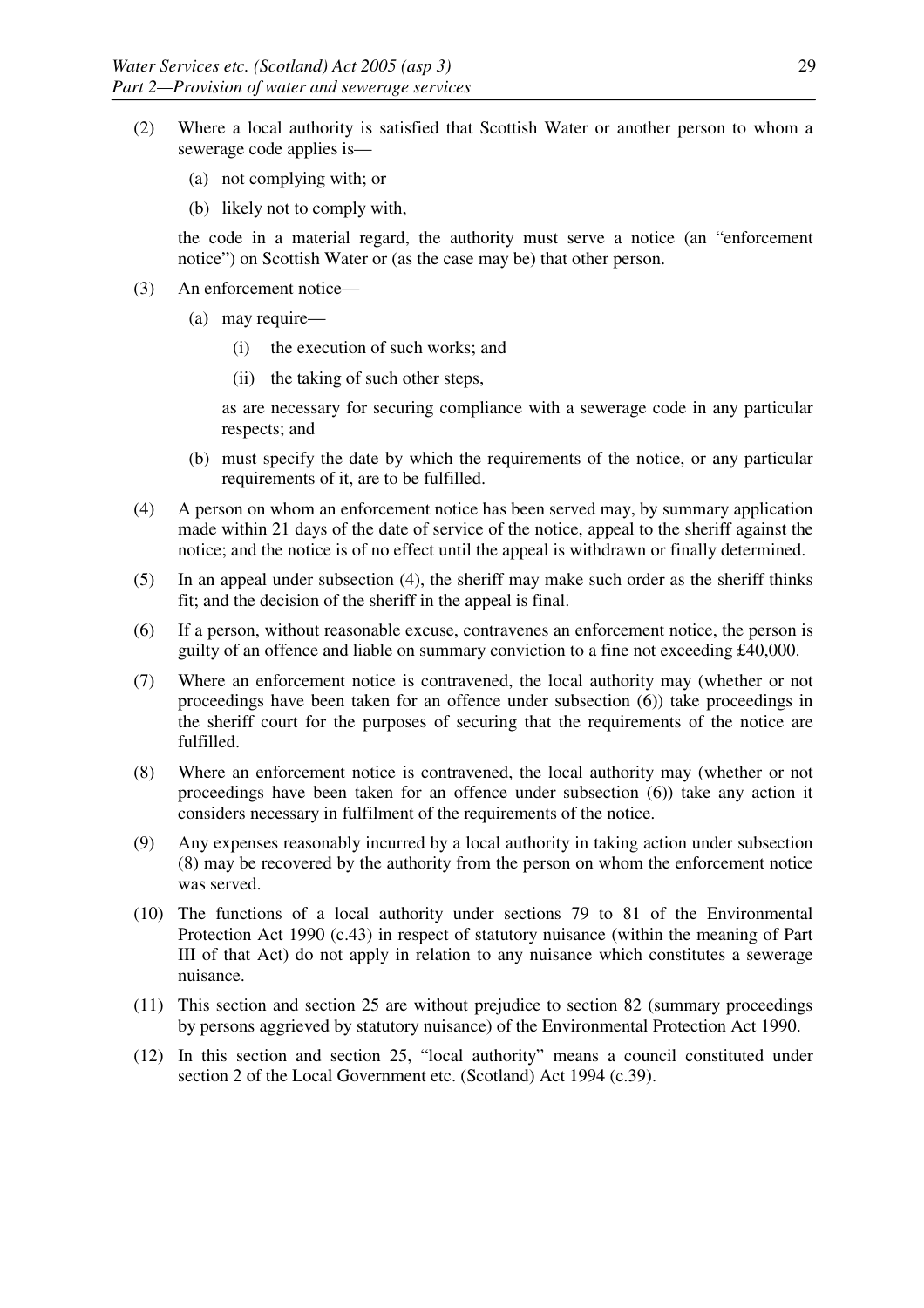# *Definitions for Part*

# **27 Meaning of "eligible premises"**

- (1) In this Part, "eligible premises" means—
	- (a) in relation to the supply of water, premises which are (or are to be) connected to the public water supply system; and
	- (b) in relation to the provision of sewerage or the disposal of sewage, premises which are (or are to be) connected to the public sewerage system,

but not any dwelling.

- (2) In subsection (1), "dwelling" means any dwelling within the meaning of Part II (Council tax: Scotland) of the Local Government Finance Act 1992 (c.14) except the residential part of part residential subjects within the meaning of that Part of that Act.
- (3) The Scottish Ministers may by order modify subsection (2) so as to vary the meaning of "dwelling".

# **28 Meaning of "public water supply system"**

- (1) In this Part, the "public water supply system" means any and all of the mains and other pipes, water treatment works and other similar infrastructure which are (either or both)—
	- (a) vested in Scottish Water; or
	- (b) used by Scottish Water (or a person acting on its behalf or under its authority) in connection with the exercise of Scottish Water's core functions as respects the supply of water.
- (2) In subsection (1), "mains" is to be construed in accordance with section 109(1) (interpretation) of the 1980 Act.

# **29 Meaning of "public sewerage system"**

- (1) In this Part, the "public sewerage system" means any and all of the sewers (and junctions therewith), drains, SUD systems, sewage treatment works and other similar infrastructure which are (either or both)—
	- (a) vested in Scottish Water; or
	- (b) used by Scottish Water (or a person acting on its behalf or under its authority) in connection with the exercise of Scottish Water's core functions as respects the provision of sewerage or disposal of sewage.
- $(2)$  In subsection  $(1)$ —

"sewers", "SUD systems" and "sewage treatment works" are to be construed in accordance with section 59(1) (interpretation) of the 1968 Act; and

"junctions" is to be construed in accordance with section 16 (vesting of sewers and other works) of that Act.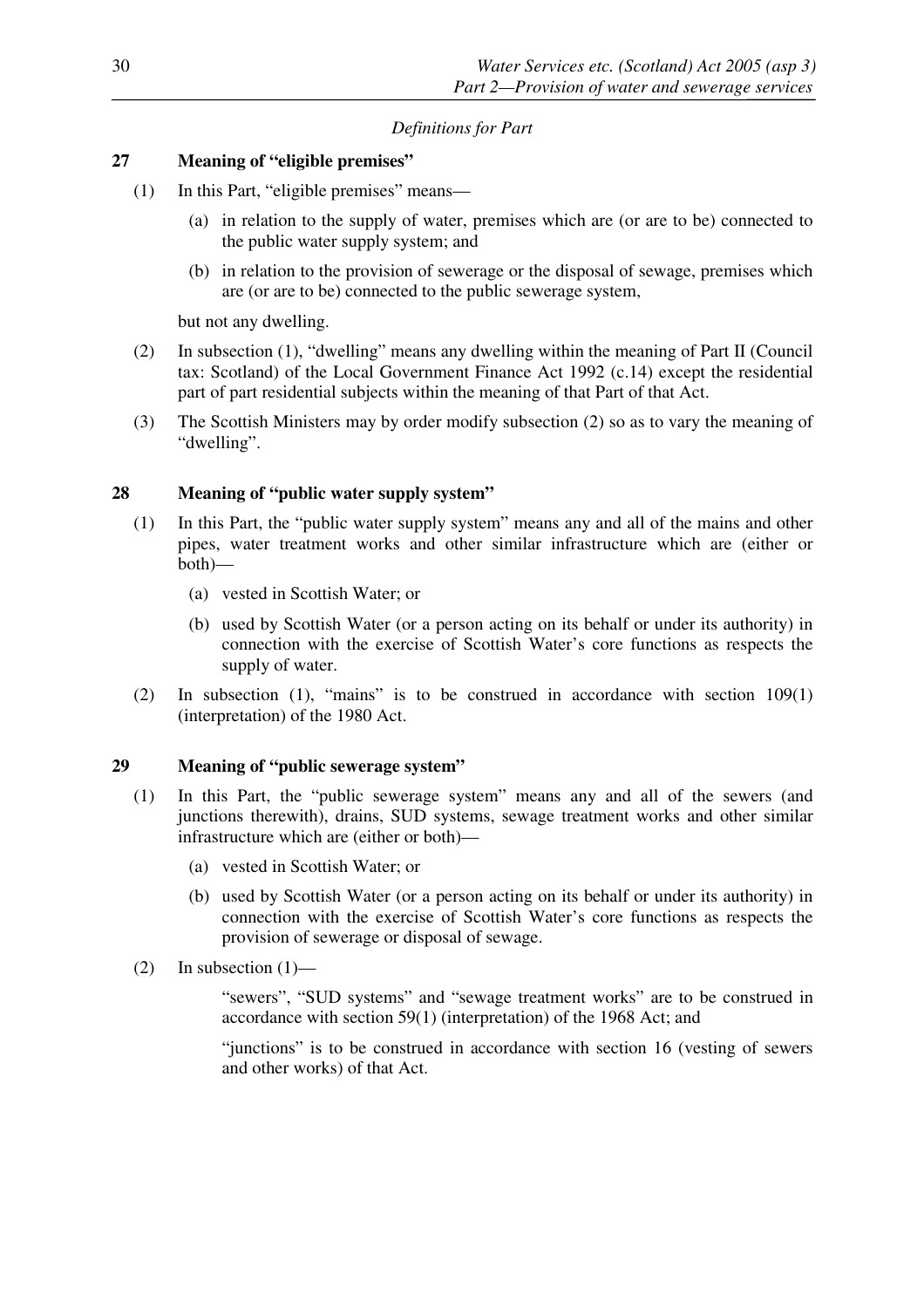## **PART 3**

#### COAL MINE WATER POLLUTION

#### **30 Control of water from coal mines**

(1) After section 4C of the Coal Industry Act 1994 (c.21) there is inserted—

## "**4D Power of the Authority with respect to coal mine water discharge: Scotland**

- (1) The Authority may take such action as it considers appropriate (if any) for the purpose of preventing, or mitigating the effect of, the discharge of water from a coal mine into or on to any land or into the water environment.
- (2) In this section and sections 4E and 4F below—
	- (a) "the water environment" has the meaning given by section 3 of the Water Environment and Water Services (Scotland) Act 2003 (asp 3); and
	- (b) references to coal mines are to coal mines vested in the Authority.

#### **4E Coal mine water discharge: powers of entry in Scotland**

- (1) If the Authority is of the opinion that a discharge of water from a coal mine into or on to any land or into the water environment has caused, is causing or is likely to cause—
	- (a) serious pollution of the environment; or
	- (b) danger to life or health,

 the Authority may, for any purpose specified in subsection (2) below, in writing authorise a person to exercise (in accordance with the terms of the authorisation) any of the powers specified in subsection (3) below.

- (2) The purposes are—
	- (a) to determine the extent of the pollution or of the danger, or the likelihood of serious pollution or such danger;
	- (b) to determine whether (and if so how) the Authority should exercise its power under section 4D above;
	- (c) to take action under that section.
- (3) The powers are—
	- (a) to enter—
		- (i) in an emergency, at any time (and, if need be, using reasonable force); or
		- (ii) in any other case, at any reasonable time,

 any premises which the authorised person has reason to believe it is necessary for him to enter;

- (b) to use a vehicle or boat to do so;
- (c) to make such examination and investigation as may in any circumstances be necessary;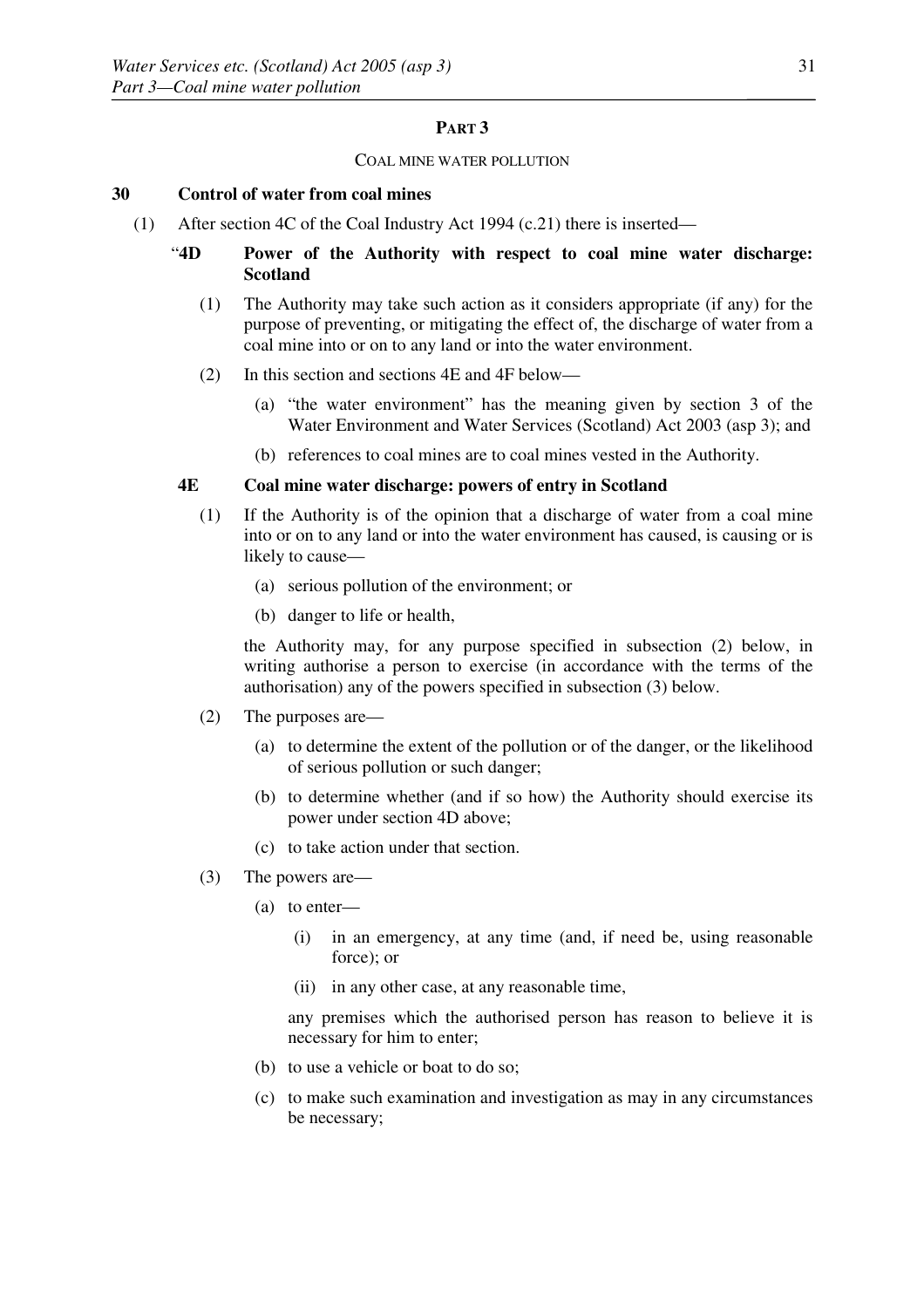- (d) to take such measurements and photographs and make such recordings as he considers necessary for the purpose of any examination or investigation under paragraph (c) above;
- (e) to take samples, or cause samples to be taken, of any articles or substances found in or on any premises which he has power to enter, and of the air or water or land in, on, or in the vicinity of, the premises;
- (f) to require any person to give him such facilities and assistance with respect to any matters or things within that person's control or in relation to which that person has responsibilities as are necessary to enable the authorised person to exercise any of the powers conferred on him by virtue of this section.
- (4) The powers which are conferred in relation to any land by this section include power, for the purposes mentioned in subsection (2) above—
	- (a) to carry out experimental borings or other works on those premises; and
	- (b) to install, keep or maintain monitoring and other apparatus there.
- (5) Where subsection (6) below applies, any entry to premises by virtue of this section shall (except in an emergency) be effected only—
	- (a) after the expiry of at least seven days' notice of the proposed entry given to a person who appears to the authorised person to be in occupation of the premises in question; and
	- (b) either—
		- (i) with the consent of a person who is in occupation of those premises; or
		- (ii) under the authority of a warrant granted under paragraph 2 of Schedule 1C to this Act.
- (6) This subsection applies where it is proposed to—
	- (a) enter any premises used for residential purposes; or
	- (b) take heavy equipment on to any premises which are to be entered.
- (7) Where an authorised person proposes to enter any premises and—
	- (a) entry has been refused and he reasonably believes that the use of force may be necessary to effect entry; or
	- (b) he reasonably believes that entry is likely to be refused and that the use of force may be necessary to effect entry,

 any entry to those premises by virtue of this section shall (except in an emergency) be effected only under the authority of a warrant granted under paragraph 2 of Schedule 1C to this Act.

(8) In this section—

 "premises" includes any land, vehicle or vessel, and any plant which is designed to move or be moved (whether or not on roads);

 "emergency" means a case in which it appears to the authorised person in question—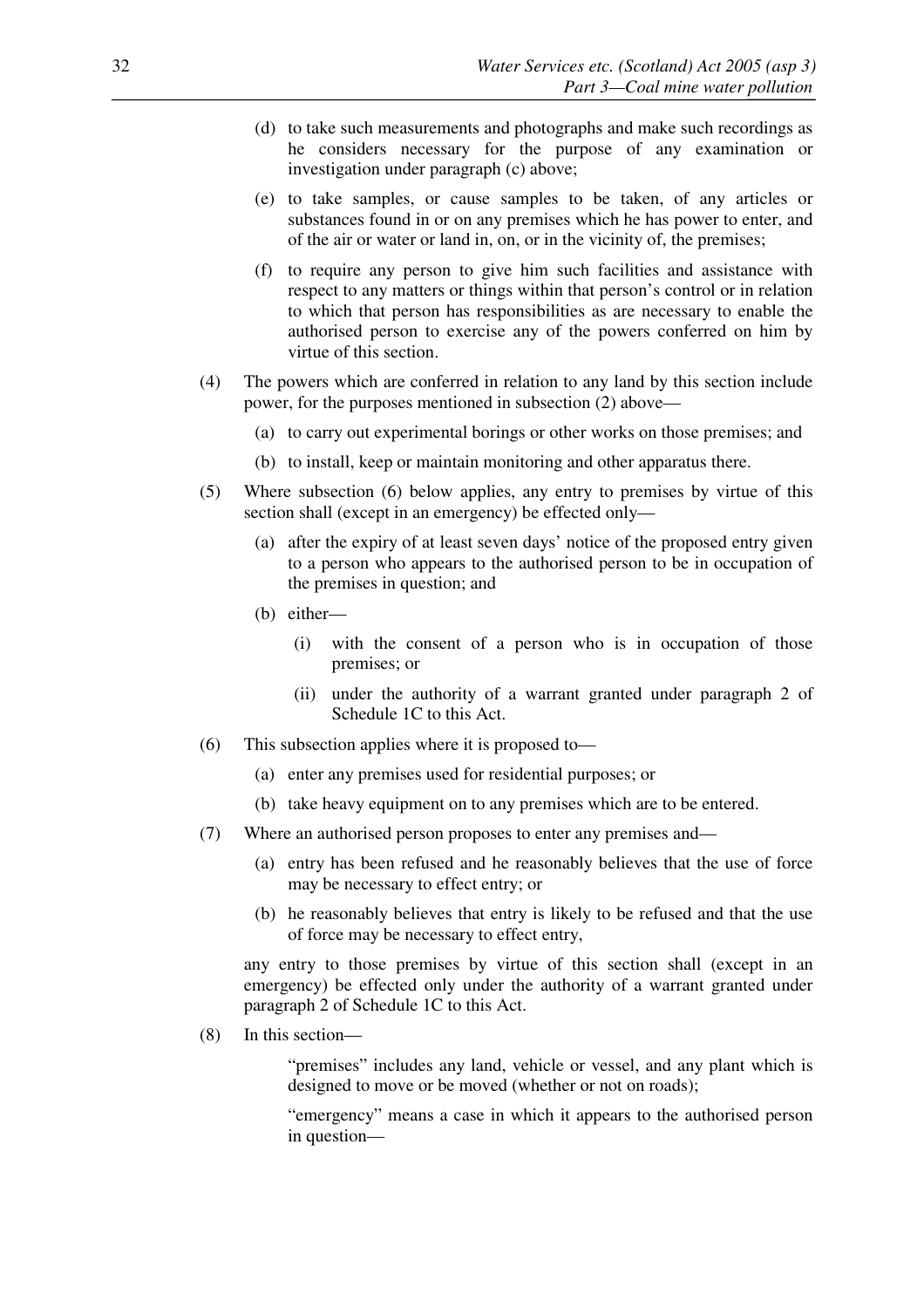- (a) that there is an immediate risk of serious pollution of the environment; or
- (b) that circumstances exist which are an immediate danger to life or health,

 and that immediate entry to any premises is necessary to verify the existence of that risk or those circumstances or to ascertain the cause of that risk or those circumstances or to effect a remedy.

(9) Schedule 1C to this Act makes further provision regarding powers of entry.

## **4F Coal mine discharge: compulsory acquisition of land in Scotland**

- (1) The Authority may, with the authorisation of the Scottish Ministers, acquire any land anywhere in Scotland compulsorily if the Authority is of the opinion that—
	- (a) the acquisition is for the purpose of preventing, or mitigating the effect of, a discharge of water from a coal mine; and
	- (b) the discharge has caused, is causing or is likely to cause—
		- (i) serious pollution of the water environment; or
		- (ii) danger to life or health.
- (2) The power to acquire land under subsection (1) above includes power to acquire a servitude or other right in or over land by the creation of a new right.
- (3) The Acquisition of Land (Authorisation Procedure) (Scotland) Act 1947 (c.42) applies in relation to an acquisition under subsection (1) above as if—
	- (a) this section were contained in an Act in force immediately before the commencement of that Act; and
	- (b) references in that Act to a local authority were references to the Authority.".
- (2) In section 66 (Crown application) of that Act, after subsection (5) there is added—
	- "(6) The references in subsection (5) above to a Government department shall, for the purposes of the application of this section to sections 4D to 4F of, and Schedule 1C to, this Act, be treated as including the holder of an office in the Scottish Administration which is not a ministerial office.".
- (3) In section 68 (extent, etc.) of that Act, after subsection (7) there is inserted—

"(7A) Sections 4D to 4F of, and Schedule 1C to, this Act extend to Scotland only.".

(4) Schedule 4 inserts Schedule 1C into that Act.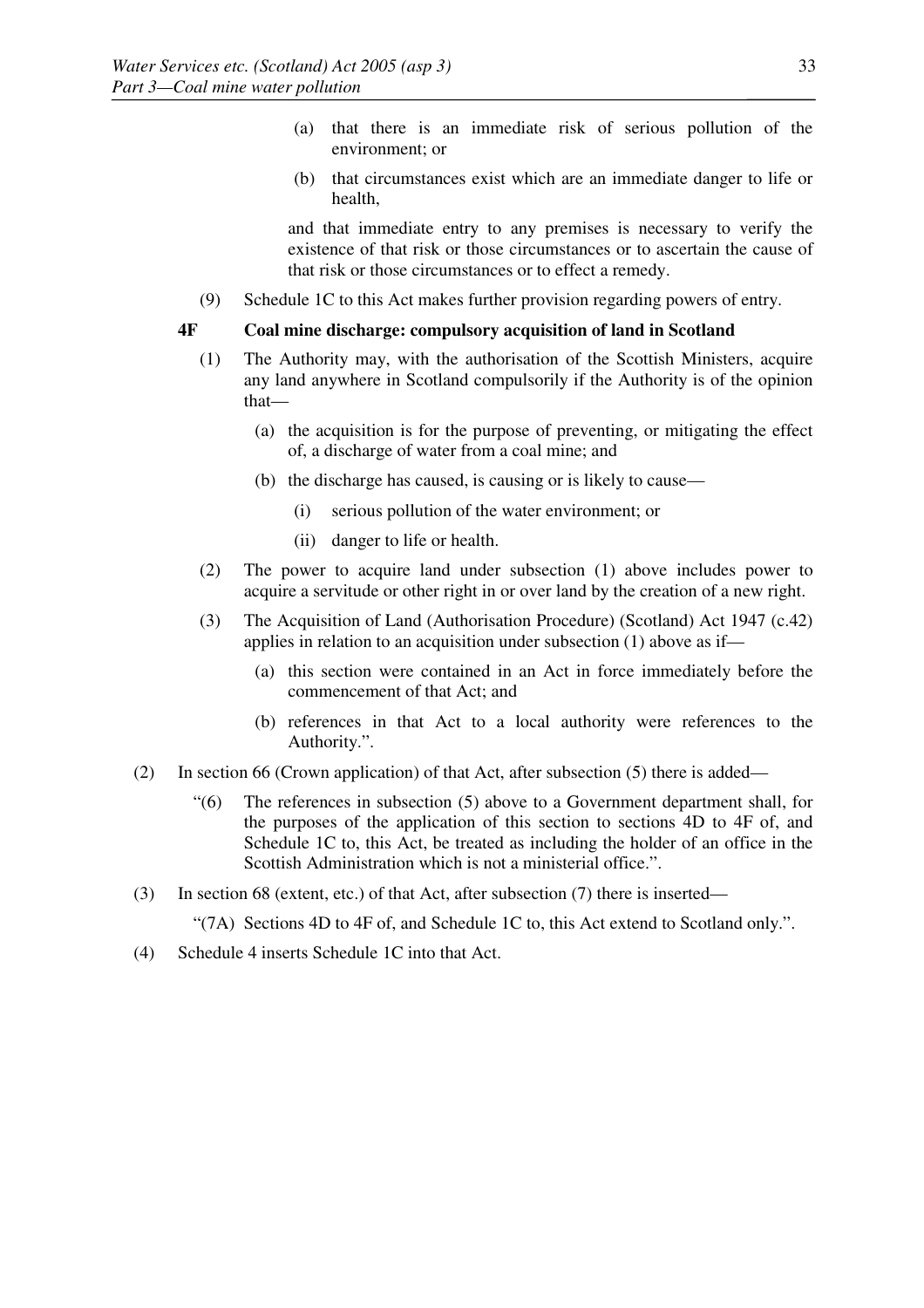# **PART 4**

## MISCELLANEOUS AND GENERAL

# *Miscellaneous*

# **31 Offences by bodies corporate and partnerships**

- (1) Where an offence under this Act has been committed by a body corporate and has been committed with the consent or connivance of, or is attributable to the neglect of, a director, manager, secretary or other similar officer of the body, or a person purporting to act in any such capacity, that person as well as the body corporate is guilty of the offence.
- (2) Where an offence under this Act has been committed by a Scottish partnership and has been committed with the consent or connivance of, or is attributable to the neglect of, a partner, that partner as well as the partnership is guilty of the offence.

# **32 Amendments to enactments**

Schedule 5 amends enactments for the purposes of and in consequence of this Act.

# **33 Ancillary provision**

The Scottish Ministers may by order make such incidental, supplemental, consequential, transitional, transitory or saving provision as they consider necessary or expedient for the purposes of or in consequence of this Act.

## *General*

# **34 Orders and regulations**

- (1) Any power of the Scottish Ministers to make orders or regulations under this Act is exercisable by statutory instrument.
- (2) Any such power includes power to make—
	- (a) such incidental, supplemental, consequential, transitional, transitory or saving provision as the Scottish Ministers consider necessary or expedient; and
	- (b) different provision for different purposes.
- (3) A statutory instrument containing an order under—
	- (a) section 2, 7(2), 13(6), 14(1), (2), (6) or (9), 18(3), 20(8), 25(1) or 27(3);
	- (b) subject to subsection (4)(a), section 33; or
	- (c) paragraph  $1(1)$  or (4) or  $12(1)$  or  $(2)(g)$  of schedule 2,
	- is subject to annulment in pursuance of a resolution of the Parliament.
- (4) A statutory instrument containing—
	- (a) an order under section 33 which amends an Act; or
	- (b) regulations under section  $4(7)$  or  $5(7)$ ,

is not made unless a draft of the instrument has been laid before, and approved by resolution of, the Parliament.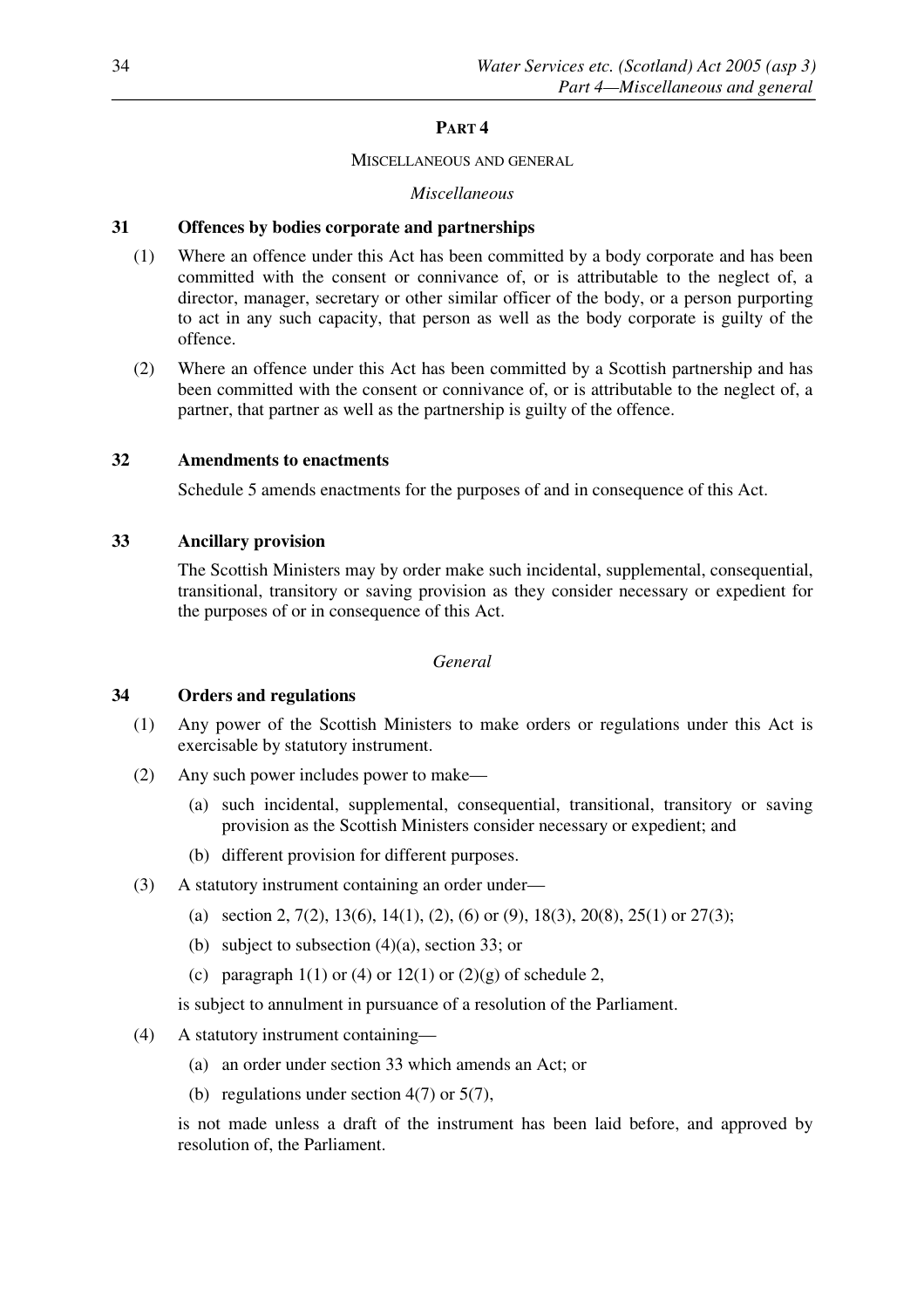## **35 Interpretation**

(1) In this Act, unless the context otherwise requires—

"the 1968 Act" means the Sewerage (Scotland) Act 1968 (c.47);

"the 1980 Act" means the Water (Scotland) Act 1980 (c.45);

"the 2002 Act" means the Water Industry (Scotland) Act 2002 (asp 3);

"the Commission" means the Water Industry Commission for Scotland;

"the Parliament" means the Scottish Parliament.

(2) Any reference in this Act to the core functions of Scottish Water is to be construed by reference to section 70(2) of the 2002 Act.

## **36 Crown application**

This Act binds the Crown.

## **37 Short title and commencement**

- (1) This Act may be cited as the Water Services etc. (Scotland) Act 2005.
- (2) The provisions of this Act, except sections 33 to 36 and this section, come into force on such day as the Scottish Ministers may by order appoint.
- (3) Different days may be so appointed for different provisions and for different purposes.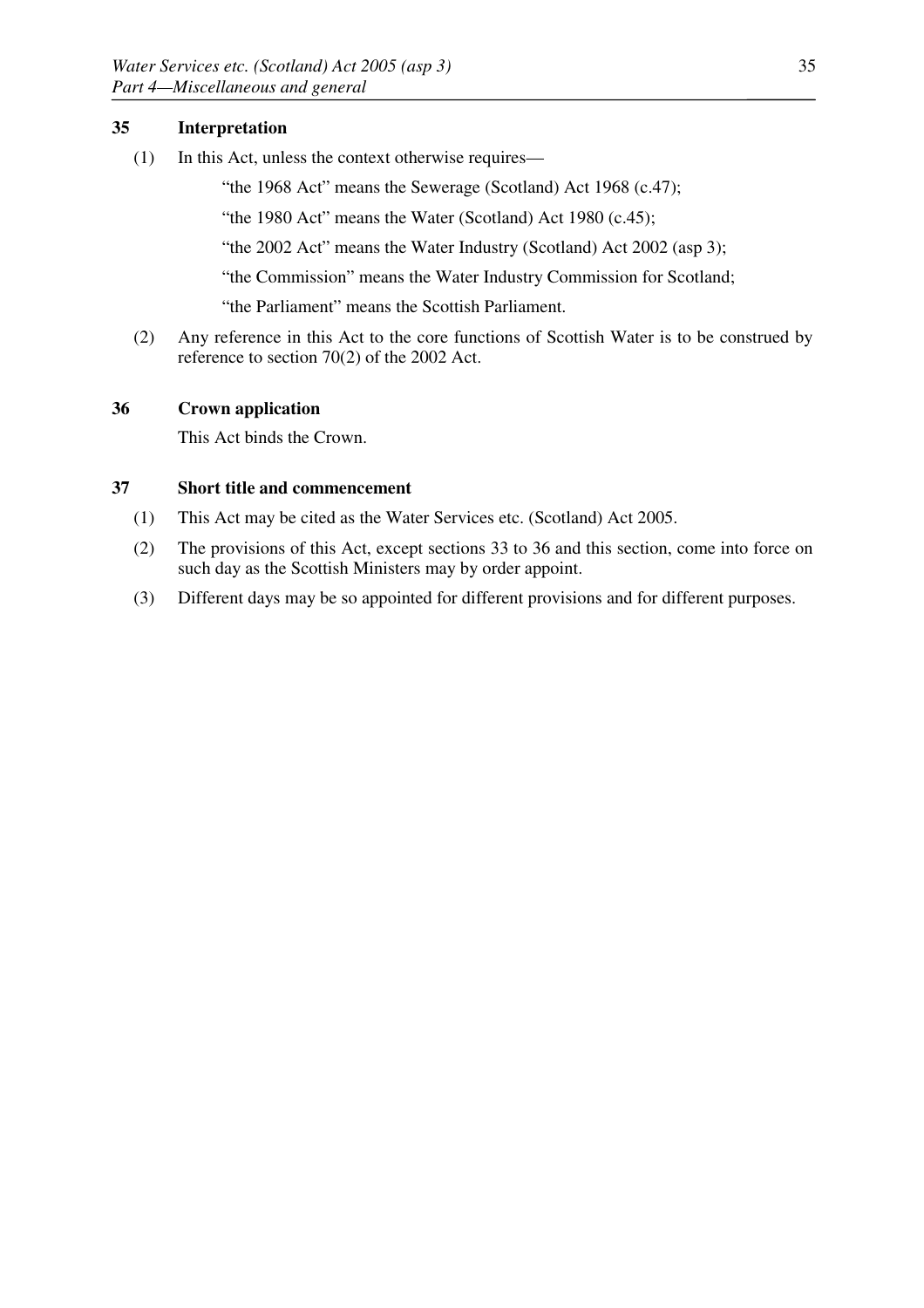## SCHEDULE 1

*(introduced by section 1)*

## WATER INDUSTRY COMMISSION FOR SCOTLAND

Before schedule 1 (the Commissioner and Customer Panels) to the 2002 Act there is inserted—

#### "SCHEDULE A1

#### *(introduced by section 1(4))*

## WATER INDUSTRY COMMISSION FOR SCOTLAND

## *Status*

- 1 (1) The Commission is a body corporate.
	- (2) The Commission—
		- (a) is not a servant or agent of the Crown,
		- (b) has no status, immunity or privilege of the Crown,

 and its property is not to be regarded as property of, or held on behalf of, the Crown.

#### *Membership*

- 2 The Commission is to consist of the following members—
	- (a) not fewer than 3, nor more than 5, ordinary members, and
	- (b) the person holding the post of chief executive.

#### *Tenure and removal from office*

- 3 (1) Each ordinary member—
	- (a) is to be appointed by the Scottish Ministers for such period as is specified in the appointment,
	- (b) may, by written notice to the Scottish Ministers, resign as a member,
	- (c) in other respects, holds and vacates office on such terms and conditions as the Scottish Ministers may determine, and
	- (d) after ceasing to hold office is eligible for reappointment as a member.
	- (2) The Scottish Ministers may remove an ordinary member from office and the Commission may, with the approval of the Scottish Ministers, remove the member who is the chief executive from office if satisfied that—
		- (a) the member's estate has been sequestrated or the member has been adjudged bankrupt, has made an arrangement with creditors or has granted a trust deed for creditors or a composition contract, or
		- (b) the member—
			- (i) is incapacitated by physical or mental illness,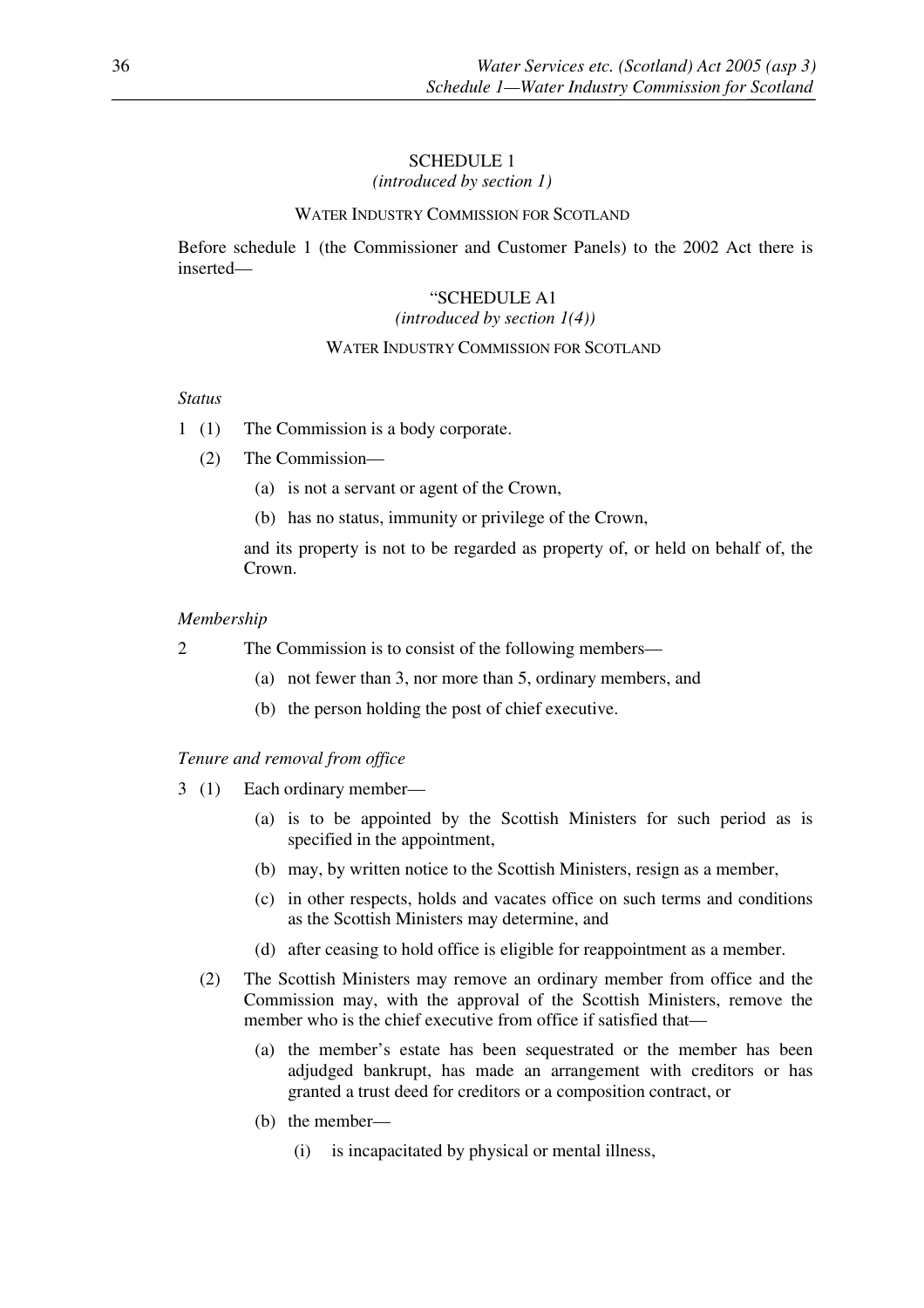- (ii) has been absent from meetings of the Commission for a period longer than 3 consecutive months without the permission of the Commission, or
- (iii) is otherwise unable or unfit to discharge the functions of a member or is unsuitable to continue as a member.

## *Disqualification*

- 4 A person is disqualified from appointment, and from holding office, as a member of the Commission if that person is a member of—
	- (a) the House of Lords,
	- (b) the House of Commons,
	- (c) the Scottish Parliament, or
	- (d) the European Parliament.

## *Chairing*

- 5 (1) The Scottish Ministers—
	- (a) must appoint one of the ordinary members to chair meetings of the Commission, and
	- (b) may, after consulting that member, appoint another ordinary member to act as deputy to that member.
	- (2) The member appointed to chair the meetings and any member appointed to act as deputy to that member hold and vacate office as such in accordance with the terms of their appointments.
	- (3) A member so appointed may, by written notice to the Scottish Ministers, resign from office as such.
	- (4) A member so appointed vacates office on ceasing to be a member of the Commission.
	- (5) Where a member—
		- (a) is appointed to chair meetings or to act as deputy to the member so appointed, or
		- (b) ceases to hold office as such,

 the Scottish Ministers may vary the terms of the member's appointment so as to alter the date on which office as a member is to be vacated.

## *Remuneration, allowances and pensions*

- 6 (1) The Commission must pay to each ordinary member such remuneration as the Scottish Ministers may determine.
	- (2) The Commission must pay to each ordinary member and the chief executive such allowances as the Scottish Ministers may determine in respect of expenses properly incurred in the performance of their duties as a member.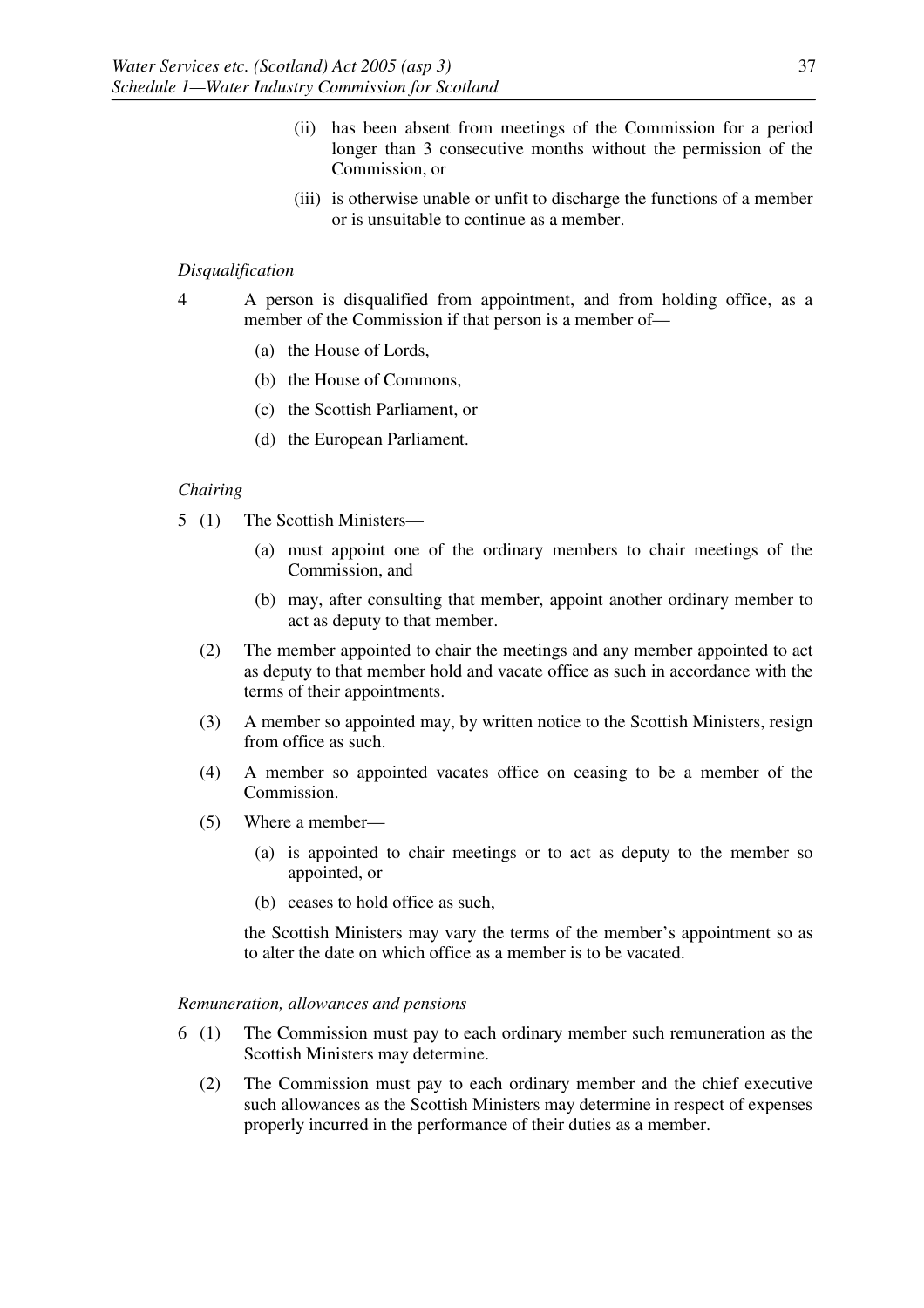- (3) Where a person ceases to be an ordinary member otherwise than on the expiry of that person's term of appointment, the Scottish Ministers may, if they think there are special circumstances, direct the Commission to pay to the person such amount of compensation as they may determine.
- (4) The Scottish Ministers may direct the Commission to pay—
	- (a) such pension, allowance or gratuity to, or in respect of, any person who is or has been an ordinary member,
	- (b) such contribution or other payment towards provision for such pension, allowance or gratuity,

as they consider appropriate.

#### *Chief executive*

- 7 (1) The Commission is to employ a chief executive.
	- (2) The Scottish Ministers are to appoint the first chief executive of the Commission on such terms and conditions as the Scottish Ministers may determine.
	- (3) Before making the appointment of the first chief executive, the Scottish Ministers must consult the member of the Commission appointed, or to be appointed, to chair the meetings of the Commission (if there is a person holding, or as the case may be designated to hold, that office).
	- (4) The Commission may, with the approval of the Scottish Ministers, make subsequent appointments to the post of chief executive on such terms and conditions as it may with the approval of the Scottish Ministers determine.
	- (5) The chief executive is to be appointed from amongst persons who appear—
		- (a) as regards the first appointment, to the Scottish Ministers, and
		- (b) thereafter, to the Commission,

 to have knowledge, skills or experience relevant to the functions of the Commission.

- (6) The Commission may, with the approval of the Scottish Ministers—
	- (a) vary any terms and conditions of a person's appointment to the post of chief executive, or
	- (b) terminate a person's appointment to the post of chief executive if the Commission is satisfied that the person is not adequately discharging the functions of that post.

#### *Staff*

- 8 (1) All staff employed, immediately before the coming into force of this subparagraph, by the Water Industry Commissioner for Scotland are transferred to the employment of the Commission.
	- (2) The contract of employment of a person transferred by virtue of sub-paragraph  $(1)$ —
		- (a) is not terminated by the transfer, and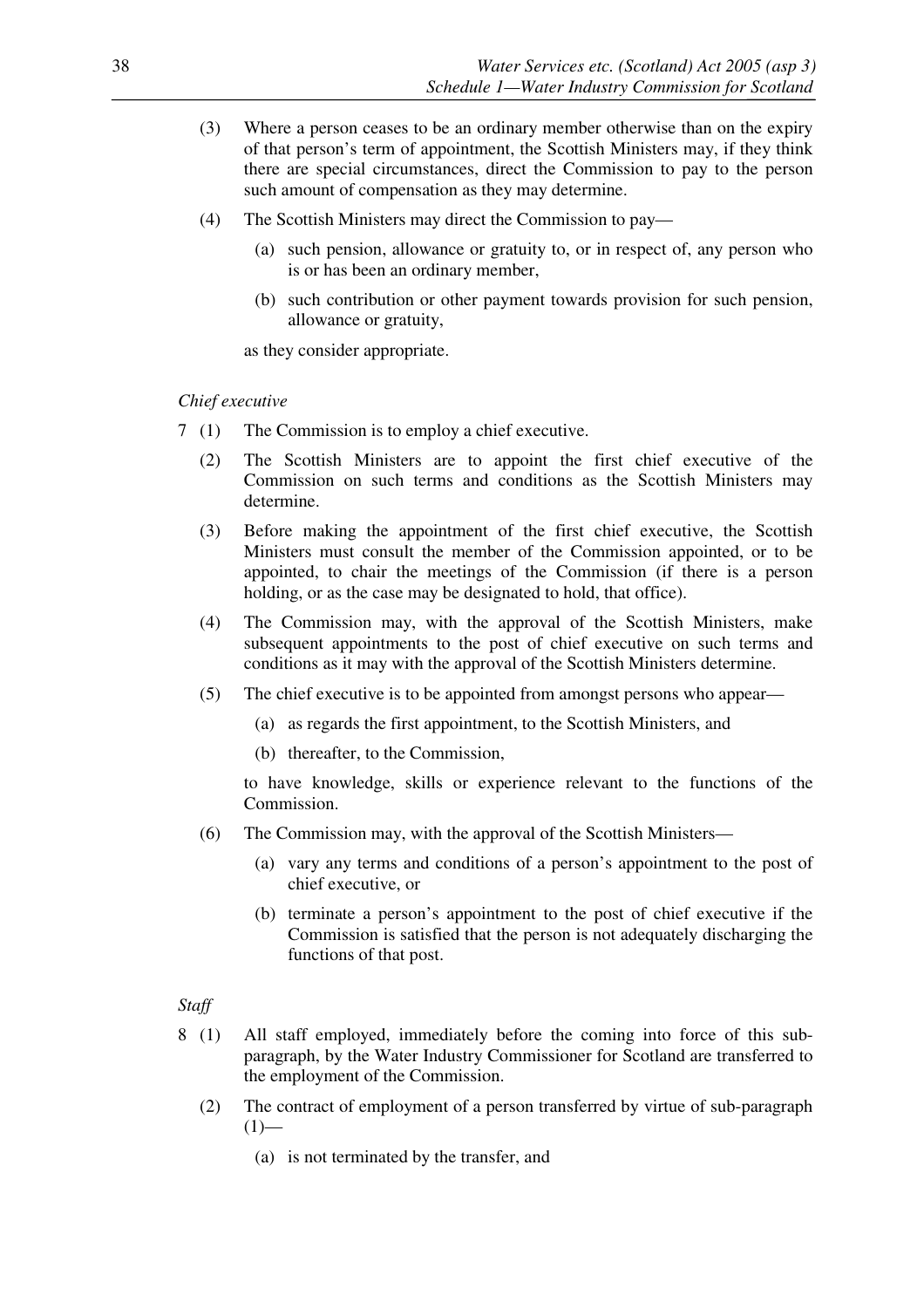- (b) has effect from the date of transfer as if originally made between the person and the Commission.
- (3) Without prejudice to sub-paragraph (2), where a person becomes a member of staff of the Commission under sub-paragraph (1)—
	- (a) all the rights, powers, duties and liabilities of the Water Industry Commissioner for Scotland under or in connection with that person's contract of employment are by virtue of this sub-paragraph transferred to the Commission on the date of transfer, and
	- (b) anything done before that date by or in relation to the Water Industry Commissioner for Scotland in respect of that contract of employment or that person is to be treated from that date as having been done by, or in relation to, the Commission.
- (4) Sub-paragraphs (1) to (3) do not prejudice the right of any person to terminate that person's contract of employment if the terms and conditions of employment are changed substantially to the detriment of the person; but such a change is not to be taken to have occurred by reason only that the identity of that person's employer changes by virtue of those sub-paragraphs.
- (5) The Commission may, with the consent of the Scottish Ministers as to numbers, terms and conditions, appoint such other employees as it considers appropriate.
- (6) The Commission must, as regards such of its employees as it may with the approval of the Scottish Ministers determine, make such arrangements as it considers appropriate for providing, to or in respect of those employees, pensions, allowances or gratuities.
- (7) Such arrangements—
	- (a) may include the establishment and administration, by the Commission or otherwise, of one or more pension schemes, and
	- (b) must, in any case, be approved by the Scottish Ministers.
- (8) The reference in sub-paragraph (6) to the provision of pensions, allowances or gratuities includes a reference to their provision by way of compensation for loss of office or employment or loss or diminution of emoluments.

## *Transfer of property and liabilities*

- 9 (1) All property (including rights) and liabilities, subsisting immediately before the coming into force of this paragraph, of the Water Industry Commissioner for Scotland are transferred to the Commission.
	- (2) Sub-paragraph (1) has effect in relation to any property and liabilities to which it applies despite any provision (of whatever nature) which would otherwise prevent, penalise or prohibit the transfer of the property or liabilities.

# *Committees*

- 10 (1) The Commission may establish committees for or in connection with the exercise of such of its functions as it may determine.
	- (2) Any committee established under this paragraph must be chaired by a person who is an ordinary member of the Commission.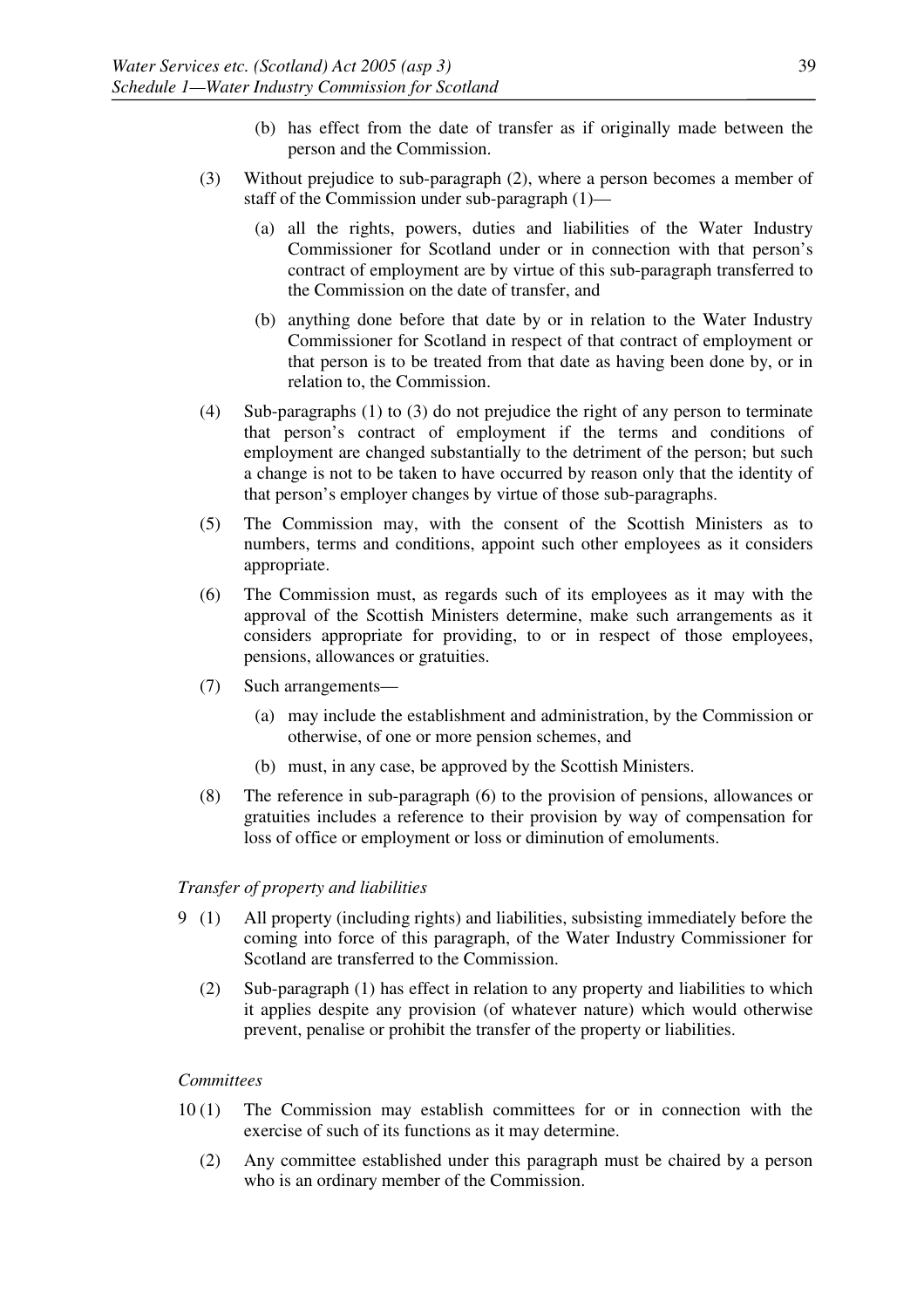(3) Employees of the Commission who are not members of the Commission may be appointed to be members of any committee established by it.

## *Delegation of powers*

- 11 (1) Anything authorised or required under any enactment to be done by the Commission may be done by any of its committees which, or by any of its members or employees who, are authorised (whether generally or specifically) by it for the purpose.
	- (2) Nothing in sub-paragraph (1) prevents the Commission from doing anything that a committee, member or employee has been authorised or required to do.

## *Proceedings*

- 12 (1) The Commission may regulate its own procedure (including any quorum) and that of any of its committees.
	- (2) The validity of any proceedings or actings of the Commission is not affected  $by-$ 
		- (a) any vacancy among its members, or
		- (b) any defect in the appointment of a member.

## *General powers*

- 13 (1) The Commission may do anything which appears necessary or expedient for the purpose of, or in connection with, the exercise of its functions including, in particular—
	- (a) entering into contracts; and
	- (b) acquiring and disposing of property.
	- (2) But the Commission may not acquire or dispose of land without the consent of the Scottish Ministers.

## *Accounts*

- 14 The Commission must—
	- (a) prepare for each financial year, in accordance with directions given by the Scottish Ministers, an account of the Commission's income and expenditure, and
	- (b) send the account, by such time as the Scottish Ministers may direct, to the Auditor General for Scotland for auditing.".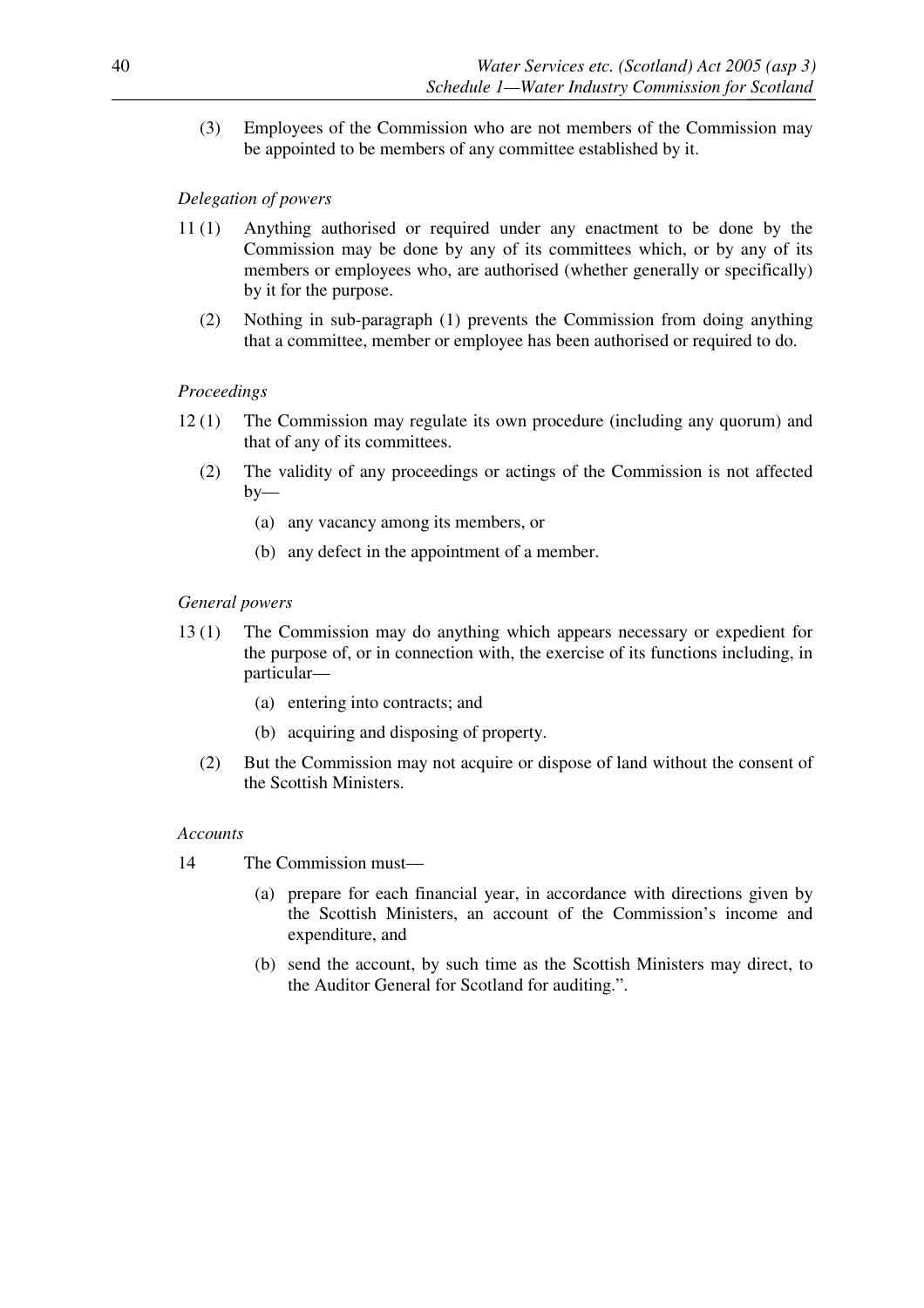# SCHEDULE 2

## *(introduced by section 12)*

#### LICENCES AND COMPLIANCE: FURTHER PROVISION

## *Application for licence*

- 1 (1) An application for a water services licence or a sewerage services licence is to be made to the Commission and is—
	- (a) to be in such form and made in such manner; and
	- (b) to contain such information (including information in the form of a document),

as the Scottish Ministers may by order prescribe.

- (2) The applicant must provide the Commission with such further information (including information in the form of a document) as it reasonably requires in order to determine the application.
- (3) Sub-paragraph (2) does not authorise the Commission to require the disclosure of anything that a person would be entitled to refuse to disclose on grounds of confidentiality in proceedings in the Court of Session.
- (4) The applicant must, in such manner and within such time from the making of the application as the Scottish Ministers may by order prescribe, publish a notice of the application; and the notice must—
	- (a) specify such procedure for making representations to the Commission with respect to the application; and
	- (b) contain such other particulars,

as the Scottish Ministers may so prescribe.

- (5) Where the Commission proposes to refuse an application, the Commission is to give the applicant notice—
	- (a) of that fact (together with its reasons for proposing to refuse the application); and
	- (b) specifying the date by which the applicant may make representations to the Commission with respect to the proposed refusal.
- (6) The Commission is, in determining the application, to have regard to any representations made by virtue of—
	- (a) sub-paragraph (4)(a); and
	- (b) sub-paragraph  $(5)(b)$ .
- (7) Any applicant for a water services licence or a sewerage services licence who knowingly or recklessly makes a statement, in connection with the application for the licence, that is false or misleading in a material particular is guilty of an offence.
- (8) A person who is guilty of an offence under sub-paragraph (7) is liable—
	- (a) on summary conviction, to a fine not exceeding the statutory maximum; or
	- (b) on indictment, to a fine.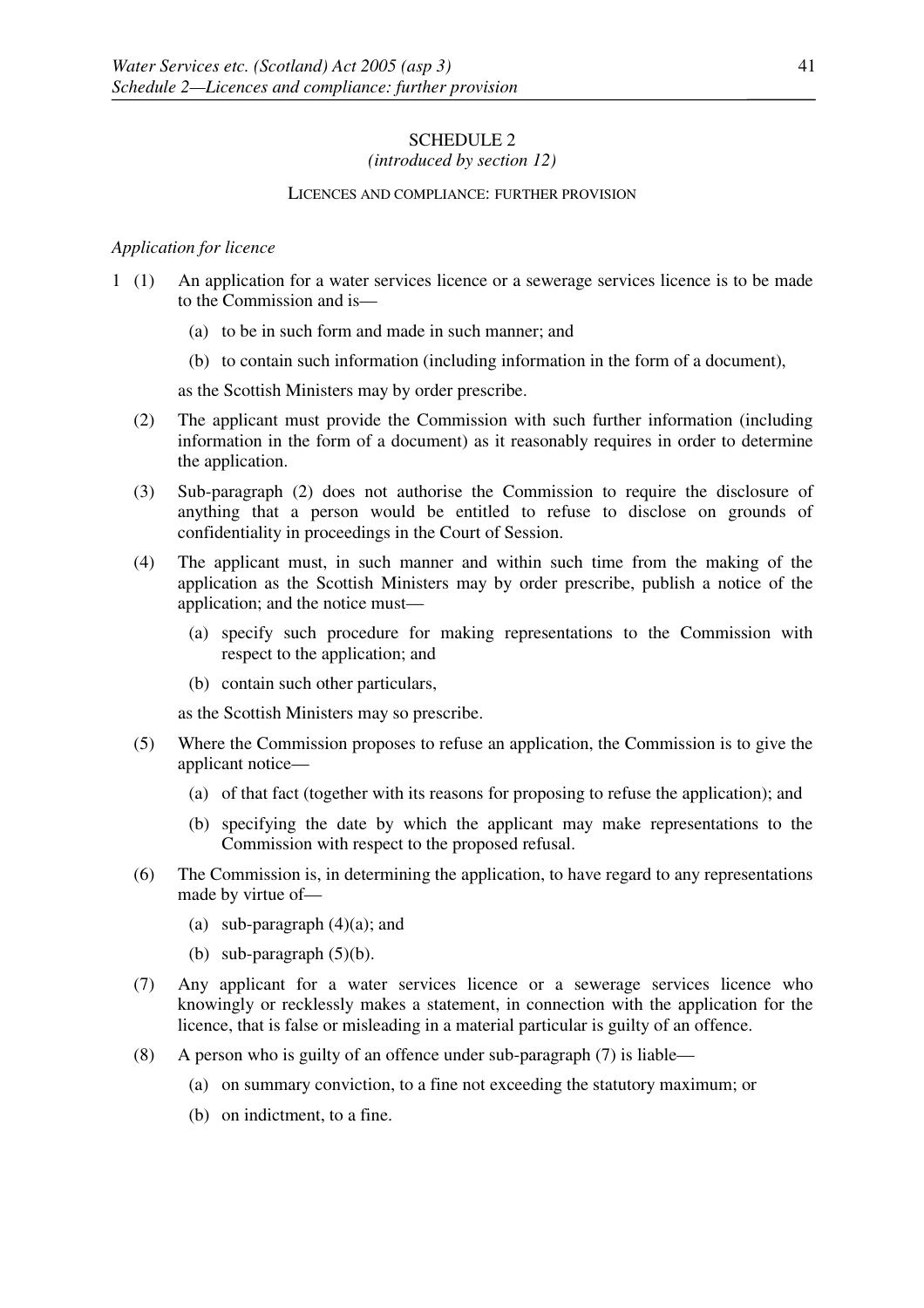- (9) A person whose application for a water services licence or sewerage services licence has been refused may, within 14 days of the date on which the refusal was intimated to the person under section 7(5)(a), appeal to the Court of Session against the refusal on a question of law.
- (10) Where a water services licence or sewerage services licence has been granted, Scottish Water may, within 14 days of the date on which a copy of the licence was sent to Scottish Water under section 7(6)(b), appeal to the Court of Session against the granting of the licence on a question of law; and the licence is suspended until the appeal is withdrawn or finally determined.
- (11) In an appeal under sub-paragraph (9) or (10), the Court may quash or confirm the Commission's decision to refuse the application or (as the case may be) grant the licence; and the decision of the Court in the appeal is final.

## *Conditions of licence*

- 2 (1) Each water services licence and sewerage services licence—
	- (a) is, subject to sub-paragraph (10), to have incorporated in it by reference to the standard conditions such of those conditions as are applicable to it; and
	- (b) may include such ordinary conditions as appear to the Commission to be necessary or expedient for the purposes of or in connection with the activities authorised by the licence.
	- (2) The Commission is, within 9 months of the coming into force of this sub-paragraph, to determine standard conditions that are to apply to water services licences and sewerage services licences.
	- (3) The standard conditions are to relate to the obligations of water services providers and sewerage services providers to their customers and to Scottish Water; and the standard conditions may, in particular—
		- (a) include standard conditions that are to apply to—
			- (i) all licences; and
			- (ii) a particular type of licence; and
		- (b) make provision for—
			- (i) the standard conditions (or any of them) not to apply to a particular licence or type of licence in such circumstances; and
			- (ii) the coming into effect and suspension of the standard conditions (or any of them) in such manner and in such circumstances,

as may be specified in the standard conditions.

- (4) The Commission is to—
	- (a) consult the Scottish Ministers on proposals for standard conditions; and
	- (b) publish the standard conditions.
- (5) The Commission—
	- (a) is from time to time to review the standard conditions; and
	- (b) may—

(i) modify the standard conditions; and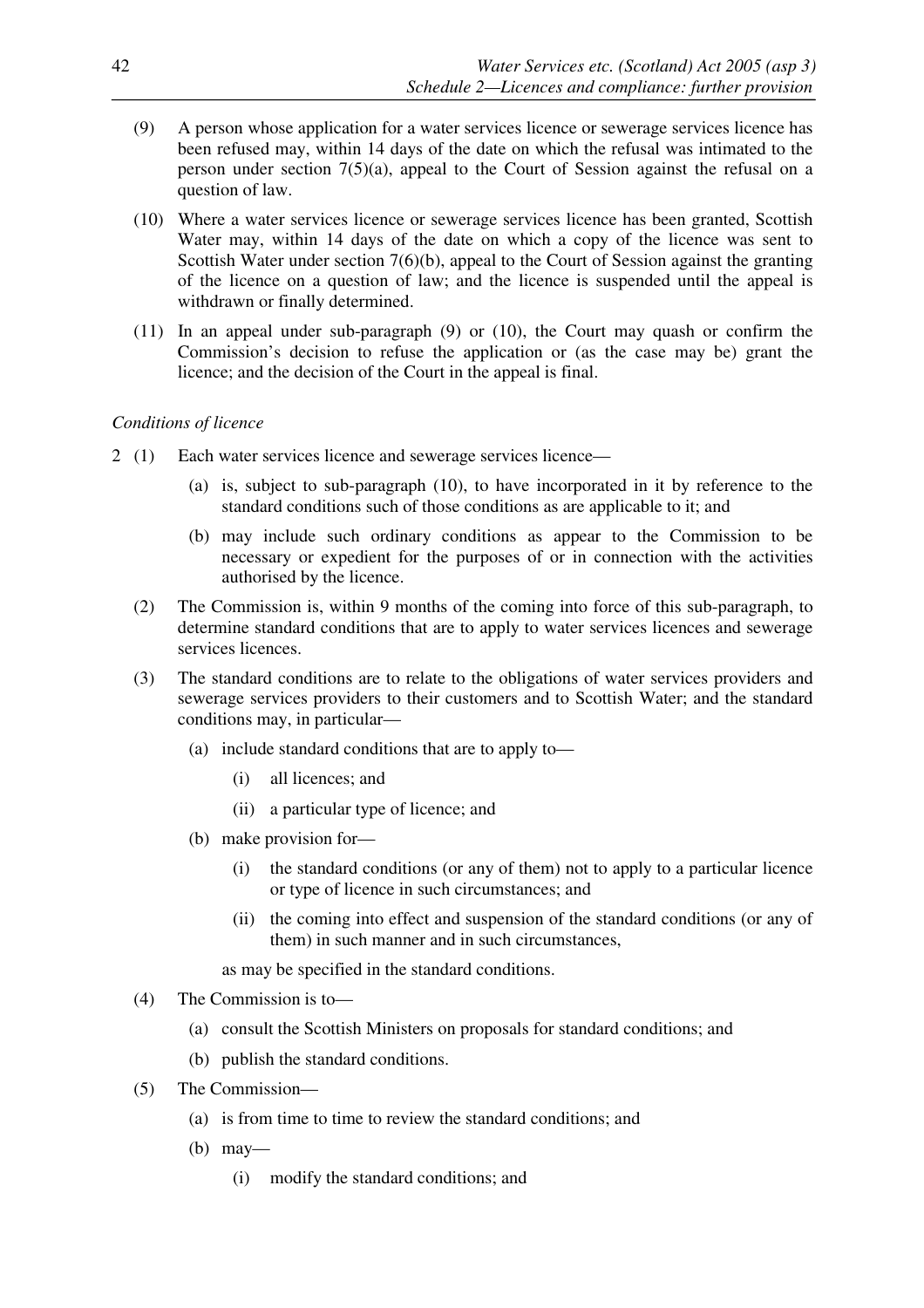- (ii) make such modification to the conditions of any licence as it considers is necessary or expedient as a consequence of any modification of the standard conditions.
- (6) Before making any modification under sub-paragraph (5)(b), the Commission is to**—**
	- (a) send a notice of the proposed modification to—
		- (i) every water services provider and sewerage services provider whose licence would be affected by the modification;
		- (ii) the Scottish Ministers; and
		- (iii) Scottish Water; and
	- (b) publish the notice.
- (7) The notice must—
	- (a) state the reasons why the modification is proposed; and
	- (b) specify the period (which is to be not less than 28 days from the date of publication of the notice) within which representations with respect to the proposed modification may be made to the Commission.
- (8) The Commission is to have regard to any representations made by virtue of subparagraph (7)(b).
- (9) Where the Commission modifies the standard conditions, the Commission is to publish them as modified.
- (10) The Commission may, in granting a particular licence, exclude or modify any of the standard conditions to such extent as it considers appropriate in the circumstances of the case.
- (11) Sub-paragraphs (6) to (8) apply to exclusions and modifications under sub-paragraph (10) as they apply to modifications under sub-paragraph (5)(b) (but as if, in the case of an exclusion, the references in sub-paragraphs (6) and (7) to modification were references to exclusion).
- (12) Any ordinary condition of a licence may provide for the condition to—
	- (a) have effect or cease to have effect; or
	- (b) be modified,

at such time, in such manner and in such circumstances, as the Commission considers appropriate.

- (13) The Commission may modify any condition of a particular licence if it considers that the modification is necessary or expedient in the circumstances of the case.
- (14) Sub-paragraphs (6) to (8) apply to modifications under sub-paragraph (13) as they apply to modifications under sub-paragraph (5)(b).
- (15) Any water services provider or sewerage services provider who is aggrieved by the inclusion of a condition in the licence held by the provider may, within 14 days of the date on which the licence was granted, appeal to the Court of Session against the inclusion of the condition on a question of law.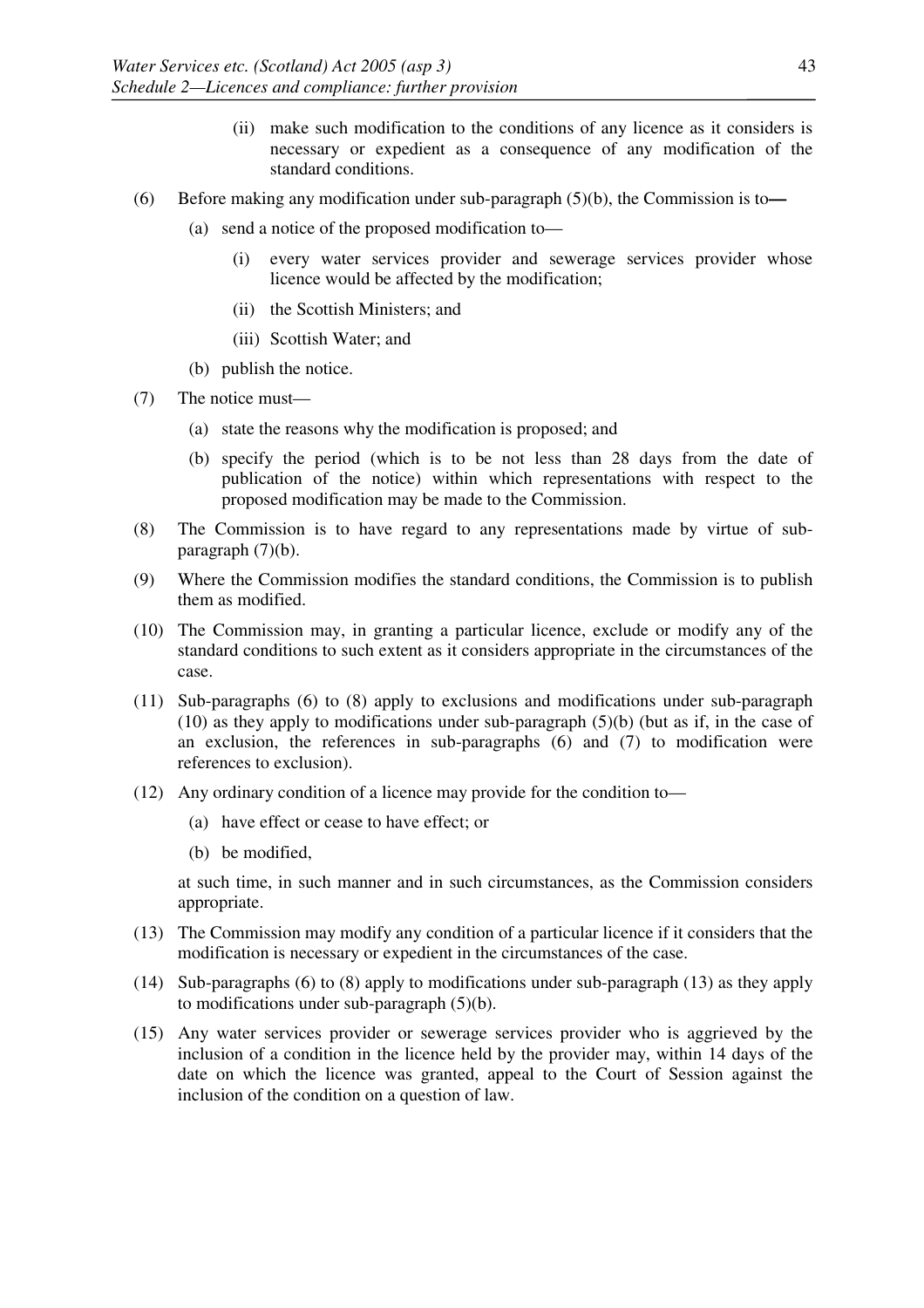- (16) Any water services provider or sewerage services provider who is aggrieved by a modification of a condition included in the licence held by the provider may, within 14 days of the date on which the modification has effect, appeal to the Court of Session against the making of the modification on a question of law.
- (17) In an appeal under sub-paragraph (15) or (16), the Court may quash, confirm or vary the condition; and the decision of the Court in the appeal is final.

## *Conditions: sustainable development*

- 3 (1) The Scottish Ministers may issue to the Commission guidance as to how water services and sewerage services providers might, by the manner in which they perform the activities authorised by their licences, reasonably contribute to the achievement of sustainable development.
	- (2) In exercising its functions under paragraph 2, the Commission is to have regard to any guidance issued under sub-paragraph (1).

## *Transfer of licence*

- 4 (1) Any water services licence or sewerage services licence may, subject to sub-paragraphs (2) to (5), be transferred to another person by the provider who holds it ("the transferor"), either in respect of—
	- (a) all the activities; or
	- (b) any particular activity or activities,

authorised by the licence.

- (2) A transfer of a licence is not valid unless—
	- (a) the transfer complies with any condition of the licence as to transfer; and
	- (b) the Commission consents to the transfer.
- (3) The Commission may consent to a transfer only if satisfied that—
	- (a) in a case where the proposed transfer is in respect of all the activities authorised by the licence, the person to whom the transferor proposes to transfer the licence ("the transferee") has the ability to perform adequately those activities; or
	- (b) in a case where the proposed transfer is in respect of any particular activity or activities authorised by the licence, the transferee has the ability to perform adequately that activity or (as the case may be) those activities.
- (4) In assessing the transferee's ability so to perform that activity or those activities, the Commission is to have special regard to—
	- (a) the factors mentioned in paragraphs (a) and (b) of subsection (2) of section 7; and
	- (b) any other matters specified under that subsection.
- (5) In relation to a transfer—
	- (a) an application for consent is to be made by the transferee; and
	- (b) sub-paragraphs (1) to (6) of paragraph 1 apply as regards an application for consent as they apply as regards an application for a licence.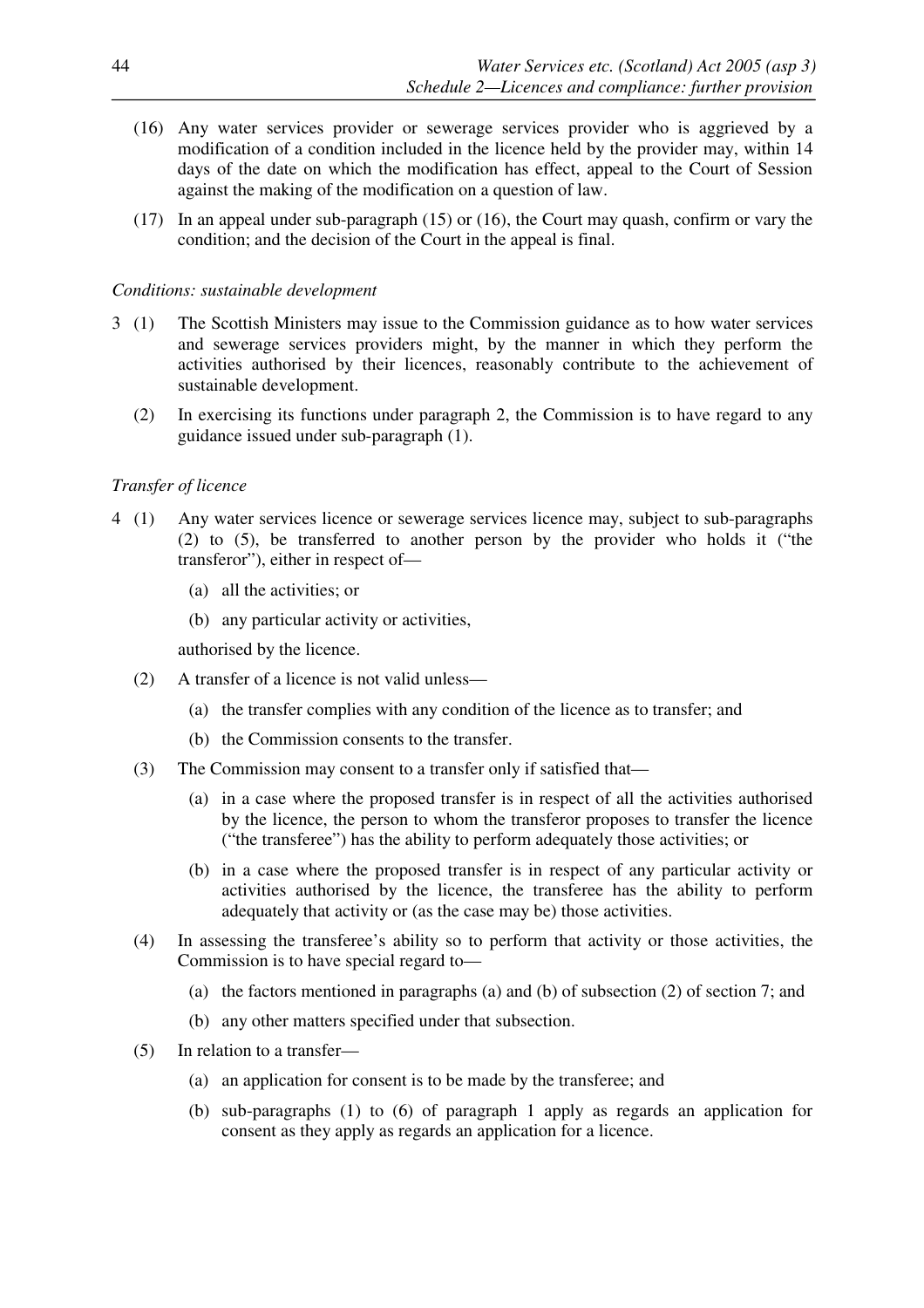- (6) Any applicant for consent to a transfer of a licence who knowingly or recklessly makes a statement, in connection with the application for consent, that is false or misleading in a material particular is guilty of an offence.
- (7) A person who is guilty of an offence under sub-paragraph (6) is liable—
	- (a) on summary conviction, to a fine not exceeding the statutory maximum; or
	- (b) on indictment, to a fine.
- (8) The Commission may consent to a transfer subject to such—
	- (a) modification to any condition of the licence; and
	- (b) conditions apart from the conditions of the licence,

as it considers it appropriate to make.

- (9) As soon as practicable after deciding whether to consent to a transfer, the Commission is to intimate its decision to—
	- (a) the transferor and the transferee; and
	- (b) Scottish Water.
- (10) Where the Commission withholds consent to the transfer, the transferee may, within 14 days of the date on which the decision to do so was intimated to the transferee under sub-paragraph (9)(a), appeal to the Court of Session against the decision on a question of law.
- (11) Where the Commission consents to the transfer, Scottish Water may, within 14 days of the date on which the decision to do so was intimated to Scottish Water under subparagraph (9)(b), appeal to the Court of Session against the decision on a question of law.
- (12) In an appeal under sub-paragraph (10) or (11), the Court may quash or confirm the Commission's decision to withhold consent to the transfer or (as the case may be) to consent to the transfer; and the decision of the Court in the appeal is final.
- (13) In this paragraph, "transfer" includes any form of assignation.

## *Powers of entry etc.*

- 5 (1) For the purposes of monitoring and ensuring compliance with the terms and conditions of licences under section  $8(1)$ , the powers mentioned in sub-paragraph (2) are exercisable by the Commission and any person authorised by the Commission for the purpose of the exercise of those powers.
	- (2) The powers are—
		- (a) power to enter any premises—
			- (i) of any water services provider or sewerage services provider;
			- (ii) in respect of which such a provider has made arrangements for or in relation to the supply of water or the provision of sewerage or disposal of sewage;
			- (iii) of any other person,

for the purpose of exercising a power mentioned in heads (b) and (c);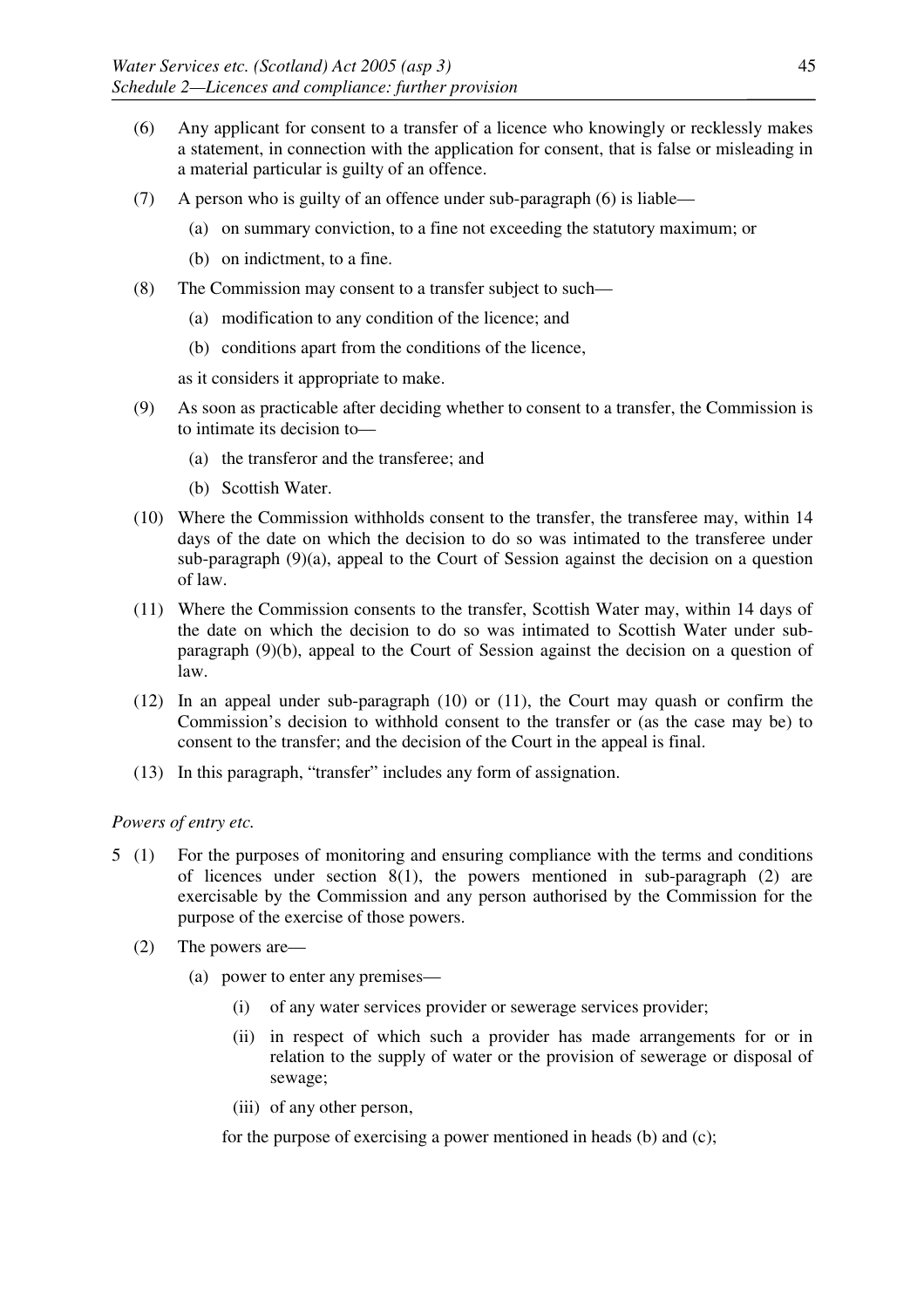- (b) power to carry out such inspection of any document or article found on the premises as the Commission considers necessary; and
- (c) for the purpose of inspecting any such document or article, power to take the document away from the premises.
- (3) The power mentioned in head (a) of sub-paragraph (2) entitles the Commission (or a person authorised by the Commission) to demand, as of right, entry—
	- (a) to premises referred to in sub-head (i) of that head, at any reasonable time (and without notice); and
	- (b) to premises referred to in sub-head (ii) or (iii) of that head, at any reasonable time provided that the Commission (or the person) gives 24 hours' notice of the exercise of the power to the occupier of the premises.
- (4) The powers mentioned in sub-paragraph (2) must not be exercised in relation to premises referred to in sub-head (iii) of head (a) of that sub-paragraph unless the Commission is satisfied that the exercise of those powers in relation to the premises referred to in sub-heads (i) and (ii) of that head would be insufficient for the purposes referred to in sub-paragraph (1).
- (5) The owner and occupier of any premises in respect of which a power mentioned in subparagraph (2) is being exercised, and any person on the premises when the power is being exercised, must—
	- (a) give the person exercising the power such assistance; and
	- (b) provide that person with such information,

as that person reasonably requires.

#### *Powers of entry etc.: further provision*

- 6 (1) A person entitled to enter premises by virtue of the power mentioned in paragraph  $5(2)(a)$ 
	- (a) may take on to the premises such other persons and such equipment as may be necessary; but this is, where that power is exercisable under a warrant, subject to the terms of the warrant; and
	- (b) must, if required to do so, produce written evidence of that entitlement.
	- (2) A person who enters premises in the exercise of the power mentioned in paragraph 5(2)(a) must leave the premises as effectually secured against trespassers as the person found them.
	- (3) Where a person exercises the power mentioned in paragraph  $5(2)(a)$ , the Commission is to make full compensation to any person who has sustained loss or damage by reason of—
		- (a) the exercise that power; or
		- (b) the carrying out of, or failure to carry out, the duty imposed by sub-paragraph (2),

except in so far as the loss or damage is attributable to the fault of the person who sustained it.

(4) Any person who makes use of or discloses any trade secret of which the person has gained knowledge as a result of the exercise of any power conferred by paragraph 5(1) and (2) is guilty of an offence.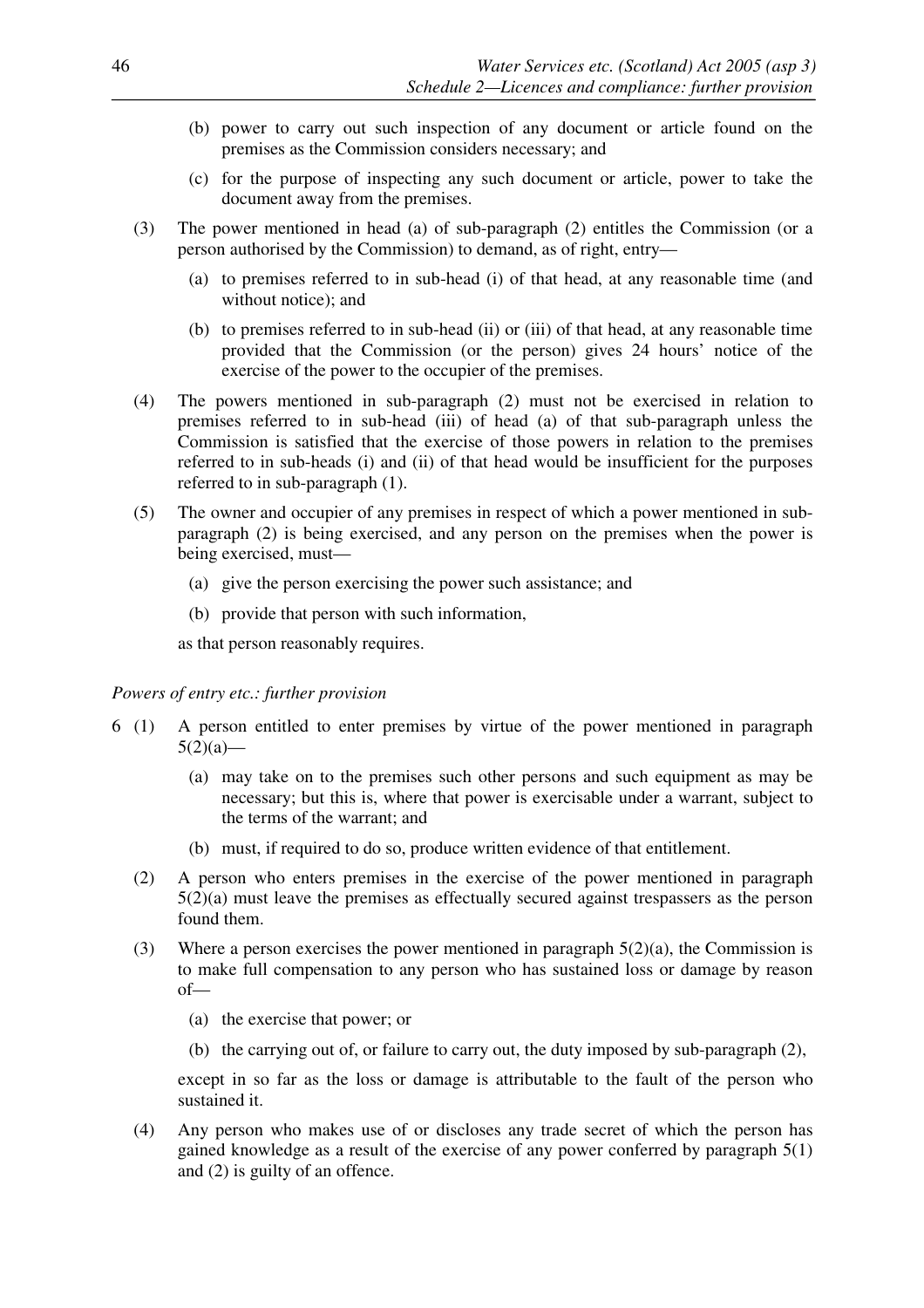- (5) Any person who—
	- (a) intentionally obstructs a person acting in the exercise of any power conferred by paragraph  $5(1)$  and  $(2)$ ; or
	- (b) refuses or fails, without reasonable excuse, to comply with a requirement made under paragraph 5(5),

is guilty of an offence.

- (6) A person who is guilty of an offence under sub-paragraph (4) or (5) is liable—
	- (a) on summary conviction, to a fine not exceeding the statutory maximum; or
	- (b) on conviction on indictment, to a fine.

#### *Warrants*

- 7 (1) If a sheriff or justice of the peace is satisfied, by evidence on oath, that—
	- (a) there are reasonable grounds for the exercise in relation to any premises of a power mentioned in paragraph 5(2); and
	- (b) at least one of the conditions mentioned in sub-paragraph (2) is fulfilled in relation to the premises,

the sheriff or justice may grant a warrant authorising the Commission (and any person authorised by the Commission for the purpose) to exercise the power in relation to the premises in accordance with the terms of the warrant and, if need be, by force.

- (2) The conditions are—
	- (a) that the exercise of the power in relation to the premises has been refused;
	- (b) that such a refusal may reasonably be expected;
	- (c) that the premises are unoccupied;
	- (d) that the occupier is temporarily absent from the premises;
	- (e) that the case is one of urgency;
	- (f) that an attempt to gain entry to the premises without the authority of a warrant would defeat the object of the proposed entry.
- (3) A sheriff or justice must not issue a warrant under this paragraph by virtue of being satisfied that a condition mentioned in head (a) or (b) of sub-paragraph (2) is fulfilled unless the sheriff or justice is also satisfied—
	- (a) that notice of the intention to apply for the warrant has been given to the occupier of the premises; or
	- (b) that the giving of such notice would defeat the object of the proposed entry.
- (4) A warrant granted under this paragraph continues in force until the purposes for which the warrant is issued have been fulfilled.

#### *Enforcement notices*

- 8 (1) If it appears to the Commission (whether or not following the exercise of powers under paragraph 5)—
	- (a) that—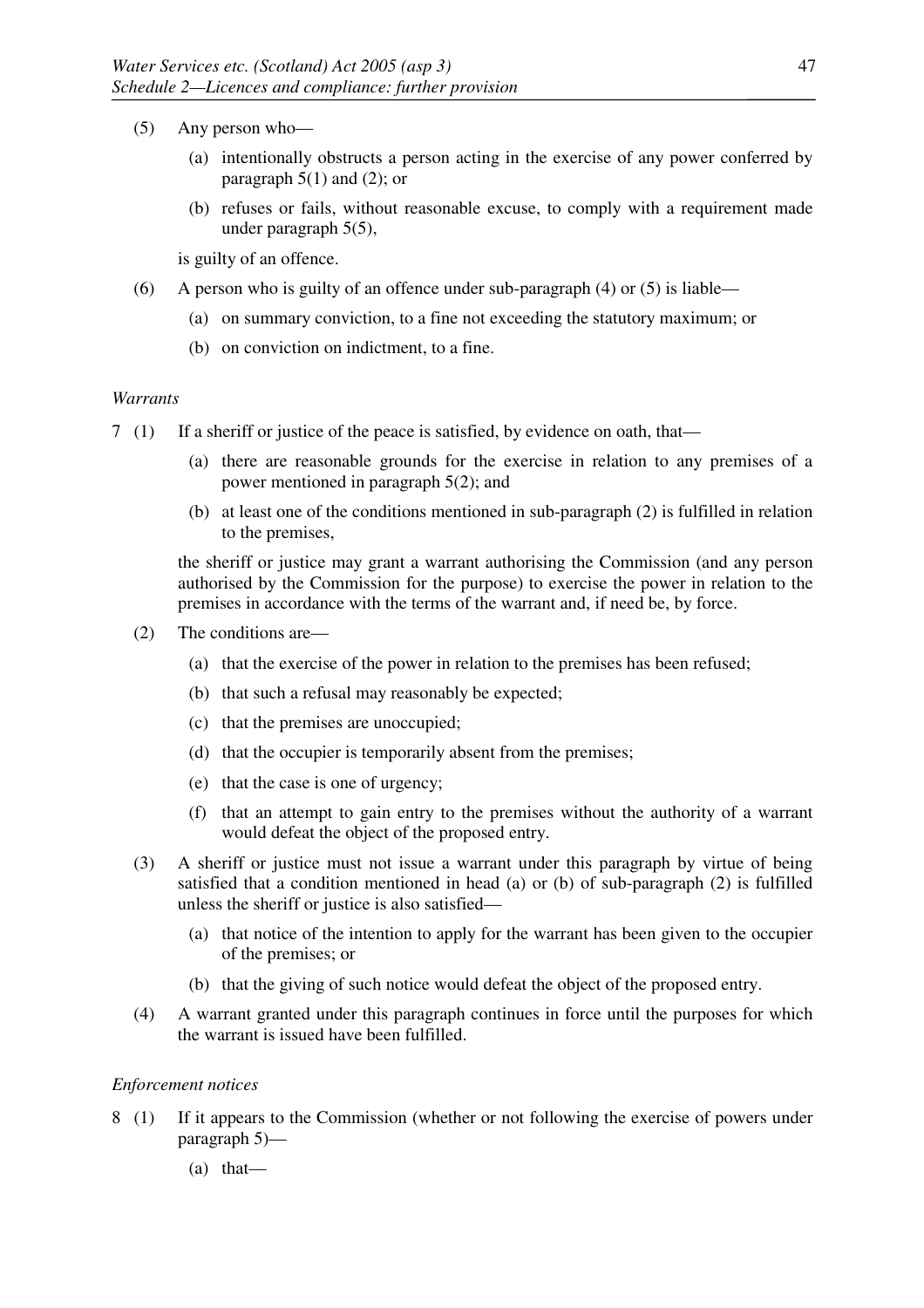- (i) a water services provider or a sewerage services provider has contravened a term or condition of the licence held by the provider and the contravention is likely to recur; or
- (ii) such a provider is contravening a term or condition of the licence held by the provider and the contravention is likely to continue or to recur or both; and
- (b) that the provider is not taking appropriate steps for the purpose of rectifying the contravention or (as the case may be) preventing its recurrence,

the Commission may serve on the provider a notice (in this paragraph and paragraphs 9, 10 and 12 referred to as an "enforcement notice") in respect of the contravention.

- (2) An enforcement notice must specify—
	- (a) the contravention to which it relates;
	- (b) the Commission's reasons for believing (as the case may be) that the contravention—
		- (i) has occurred and is likely to recur; or
		- (ii) is occurring and is likely to continue or to recur or both;
	- (c) the date by which the provider is required to rectify the contravention or (as the case may be) take steps to prevent its recurrence;
	- (d) any particular steps which the Commission requires the provider to take for that purpose; and
	- (e) the date on which the notice is to take effect.
- (3) An enforcement notice may specify different dates by which different steps specified under sub-paragraph (2)(d) must be completed.
- (4) The date referred to in sub-paragraph (2)(e) must be no earlier than the day following the last day on which an appeal may be made under sub-paragraph (9).
- (5) In considering whether to serve an enforcement notice, the Commission must consult—
	- (a) Scottish Water; and
	- (b) such other persons as the Commission considers appropriate.
- (6) Before serving an enforcement notice on a provider under sub-paragraph (1), the Commission is to—
	- (a) serve a copy of the proposed notice on the provider; and
	- (b) specify a period (which is to be not less than 7 days and no more than 28 days from the date of service of the notice) within which the provider may make representations to the Commission about the proposed notice.
- (7) The Commission—
	- (a) is to have regard to any representations made by virtue of sub-paragraph  $(6)(b)$ ; and
	- (b) may adjust the notice in light of the representations.
- (8) The Commission must send a copy of an enforcement notice to—
	- (a) the Scottish Ministers; and
	- (b) Scottish Water.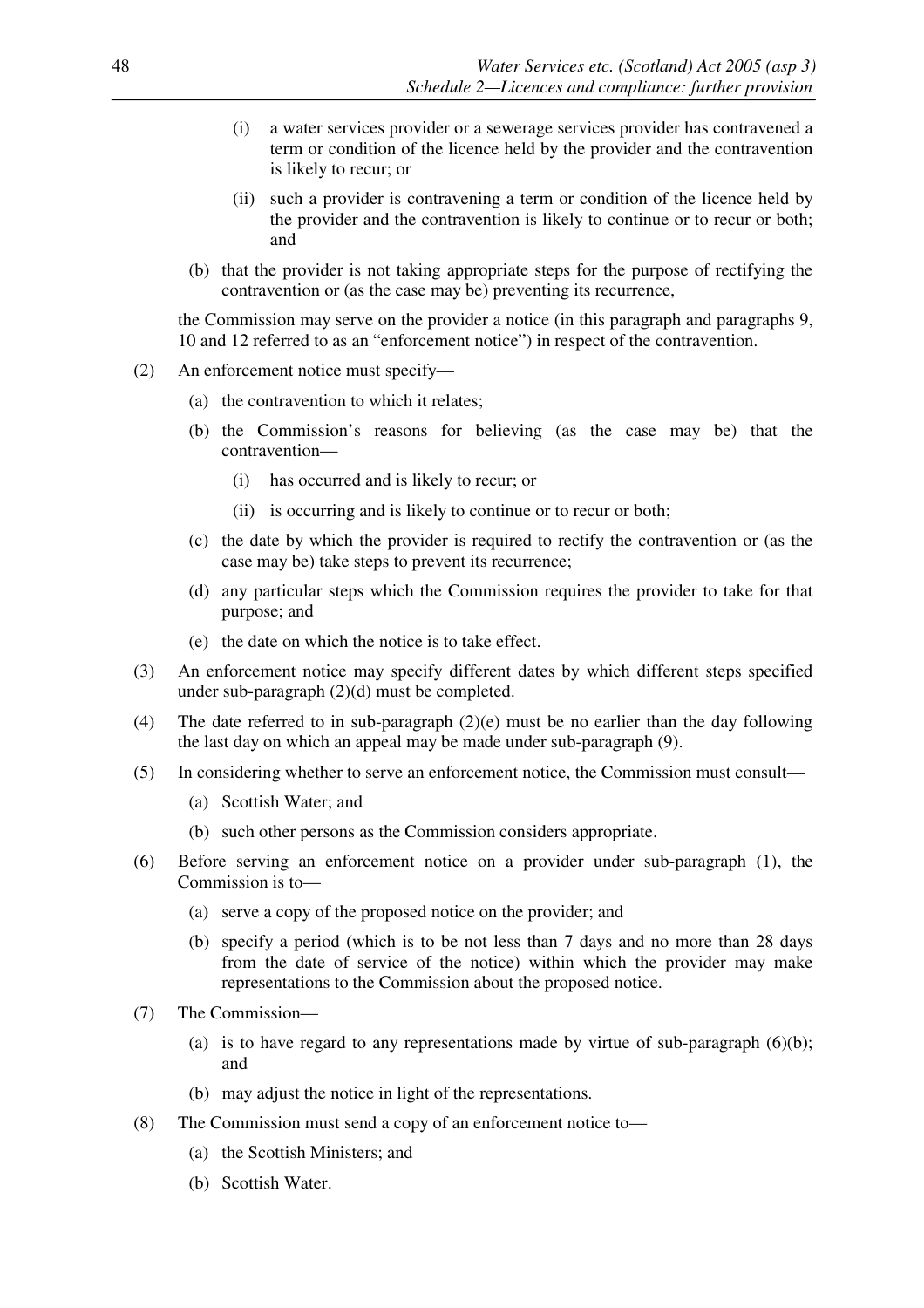- (9) A provider on whom an enforcement notice has been served may, by summary application made within 14 days of the date of service of the notice, appeal to the sheriff against the notice; and the enforcement notice is of no effect until the appeal is withdrawn or finally determined.
- (10) In an appeal under sub-paragraph (9), the sheriff may make such order as the sheriff thinks fit; and the decision of the sheriff in the appeal is final.
- (11) The Commission may—
	- (a) withdraw an enforcement notice; or
	- (b) waive or relax any requirement of an enforcement notice, including substituting a later date for a date specified under sub-paragraph (2)(c) or (3),

and may do so whether or not the notice has taken effect.

(12) The withdrawal of an enforcement notice does not affect the Commission's power to issue a further such notice.

#### *Enforcement notices: offences*

- 9 (1) Any water services provider or sewerage services provider, on whom an enforcement notice has been served, who—
	- (a) fails to rectify, or (as the case may be) fails to take steps to prevent the recurrence of, a contravention specified in the notice—
		- (i) by the date specified in relation to the contravention under sub-paragraph (2)(c) of paragraph 8; or
		- (ii) where a later date has been substituted for that date under sub-paragraph (11)(b) of that paragraph, by that later date; or
	- (b) fails to complete a step specified under sub-paragraph  $(2)(d)$  of paragraph 8—
		- (i) by the date specified in relation to that step under sub-paragraph (3) of that paragraph; or
		- (ii) where a later date has been substituted for that date under sub-paragraph (11)(b) of that paragraph, by that later date,

is guilty of an offence.

- (2) An offence under sub-paragraph (1) may be charged by reference to any day or longer period of time; and a provider may be convicted of a second or subsequent offence under that sub-paragraph by reference to any period of time following conviction for such an offence.
- (3) A person who is guilty of an offence under sub-paragraph (1) is liable—
	- (a) on summary conviction, to a fine not exceeding the statutory maximum; or
	- (b) on indictment, to a fine.

#### *Revocation of licences*

- 10 (1) A water services licence or sewerage services licence may be revoked in accordance with this paragraph.
	- (2) If it appears to the Commission that a water services provider or sewerage services provider, on whom an enforcement notice has been served, has—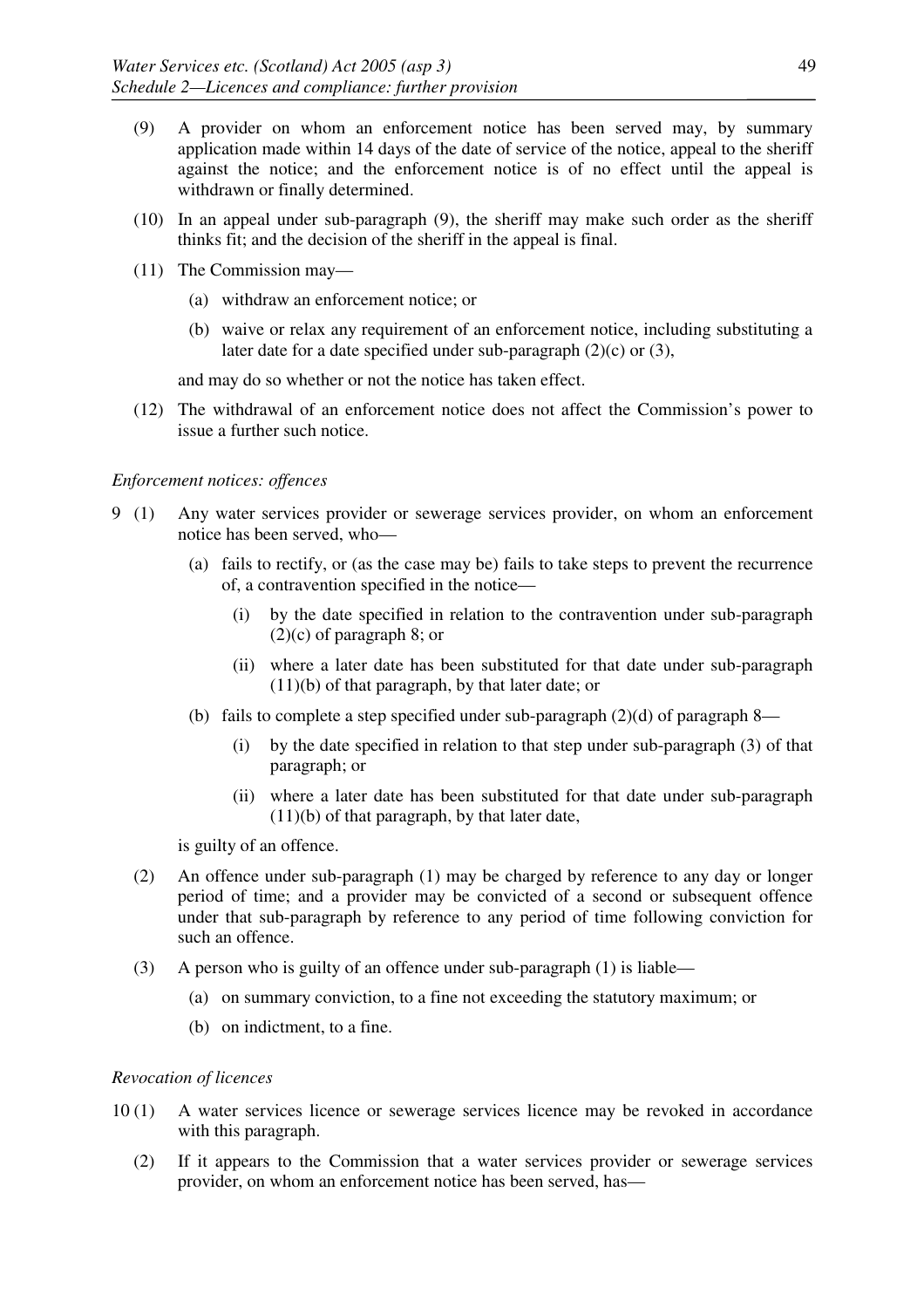- (a) failed to rectify, or (as the case may be) failed to take steps to prevent the recurrence of, a contravention specified in the notice—
	- (i) by the date specified in relation to the contravention under sub-paragraph  $(2)(c)$  of paragraph 8; or
	- (ii) where a later date has been substituted for that date under sub-paragraph (11)(b) of that paragraph, by that later date; or
- (b) failed to complete a step specified under sub-paragraph (2)(d) of paragraph 8—
	- (i) by the date specified in relation to that step under sub-paragraph (3) of that paragraph; or
	- (ii) where a later date has been substituted for that date under sub-paragraph (11)(b) of that paragraph, by that later date,

the Commission may revoke the licence held by the provider by serving on the provider a notice of revocation.

- $(3)$  If—
	- (a) it appears to the Commission that a water services provider or a sewerage services provider has contravened a term or condition of the licence held by the provider; and
	- (b) the Commission considers that the provider would fail to comply with the terms of an enforcement notice pertaining to that contravention,

the Commission may revoke the licence by serving on the provider a notice of revocation.

- (4) If (having special regard to the factors mentioned in paragraphs (a) and (b) of subsection (2) of section 7 and to any other matters specified under that subsection) the Commission considers that a water services provider or sewerage services provider no longer has the ability to perform adequately the activities authorised by the licence held by the provider, the Commission may (whether or not the provider has contravened a term or condition of the licence held by the provider) revoke the licence by serving on the provider a notice of revocation.
- (5) The Commission may, following a request made to the Commission by a water services provider or a sewerage services provider for the licence held by the provider to be revoked, revoke the licence by serving on the provider a notice of revocation.
- (6) The Commission must not revoke a licence under this paragraph unless satisfied that revocation is reasonable having regard to—
	- (a) the terms and conditions of the licence;
	- (b) the provider's responsibilities to the provider's customers; and
	- (c) any other matters the Commission considers to be relevant.
- (7) A notice of revocation must specify—
	- (a) the reasons why it is served; and
	- (b) the date (which must be no earlier than the day after the last day on which an appeal against the notice may be made under sub-paragraph (8)) from which the revocation is to have effect.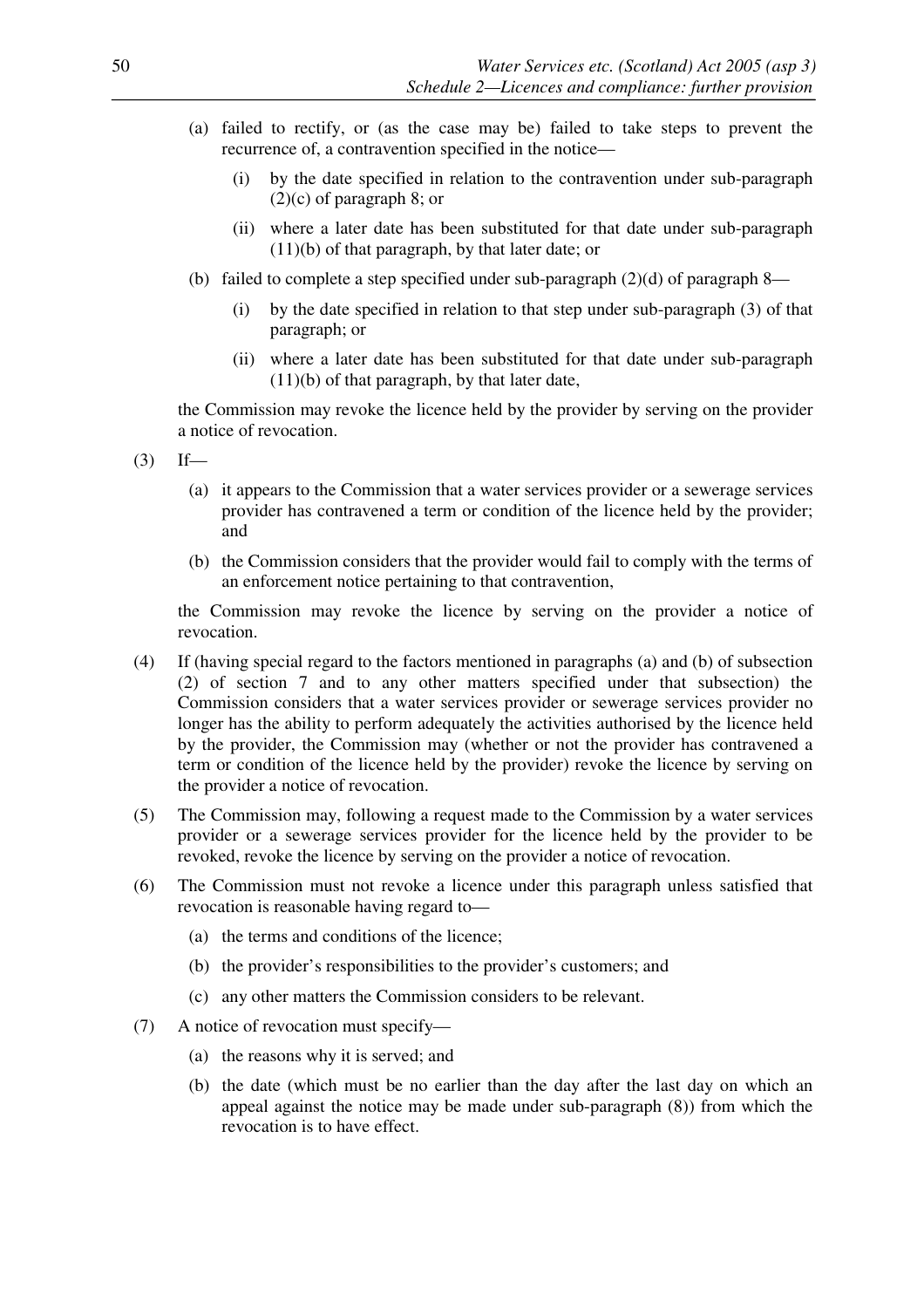- (8) A provider on whom a notice of revocation has been served under sub-paragraph (2), (3) or (4) may, by summary application made within 14 days of the date of service of the notice, appeal to the sheriff against the notice; and the revocation is of no effect until the appeal is withdrawn or finally determined.
- (9) In an appeal under sub-paragraph (8), the sheriff may make such order as the sheriff thinks fit; and the decision of the sheriff in the appeal is final.
- (10) As soon as practicable after a revocation under this paragraph has effect, the Commission must—
	- (a) send a copy of the notice of revocation to—
		- (i) Scottish Water; and
		- (ii) the Scottish Ministers; and
	- (b) publish the notice.

## *Penalties for contravention of licence*

- 11 (1) Where it appears to the Commission that a water services provider or a sewerage services provider has contravened a term or condition of the licence held by the provider, the Commission may impose on the provider a financial penalty of such amount as it considers reasonable in the circumstances of the case.
	- (2) The Commission—
		- (a) is to prepare a statement of policy with respect to the imposition of penalties under sub-paragraph (1) and the determination of their amount;
		- (b) is to keep the statement under review and may revise the statement;
		- (c) in preparing the statement (and any revised statement), is to consult such persons as it considers appropriate; and
		- (d) is to publish the statement (and any revised statement) in such manner as it considers appropriate.
	- (3) Before imposing a penalty under sub-paragraph (1), the Commission is to serve on the provider a notice of its intention to impose the penalty; and the notice must specify the date by which the provider may make representations to the Commission with respect to the penalty.
	- (4) In imposing a penalty under sub-paragraph (1), the Commission is to have regard to—
		- (a) the statement of policy under sub-paragraph (2) as published at the time of the contravention to which the penalty relates; and
		- (b) any representations made by virtue of sub-paragraph (3).
	- (5) A provider on whom a penalty is imposed under sub-paragraph (1) may, by summary application made within 14 days of the date on which the penalty was imposed, appeal to the sheriff against the imposition of the penalty or the amount of the penalty; and the penalty is not recoverable until the appeal is withdrawn or finally determined.
	- (6) In an appeal under sub-paragraph (5), the sheriff may make such order as the sheriff thinks fit; and the decision of the sheriff in the appeal is final.
	- (7) Any penalty imposed under sub-paragraph (1) is recoverable, from the person on whom it was imposed, by the Commission—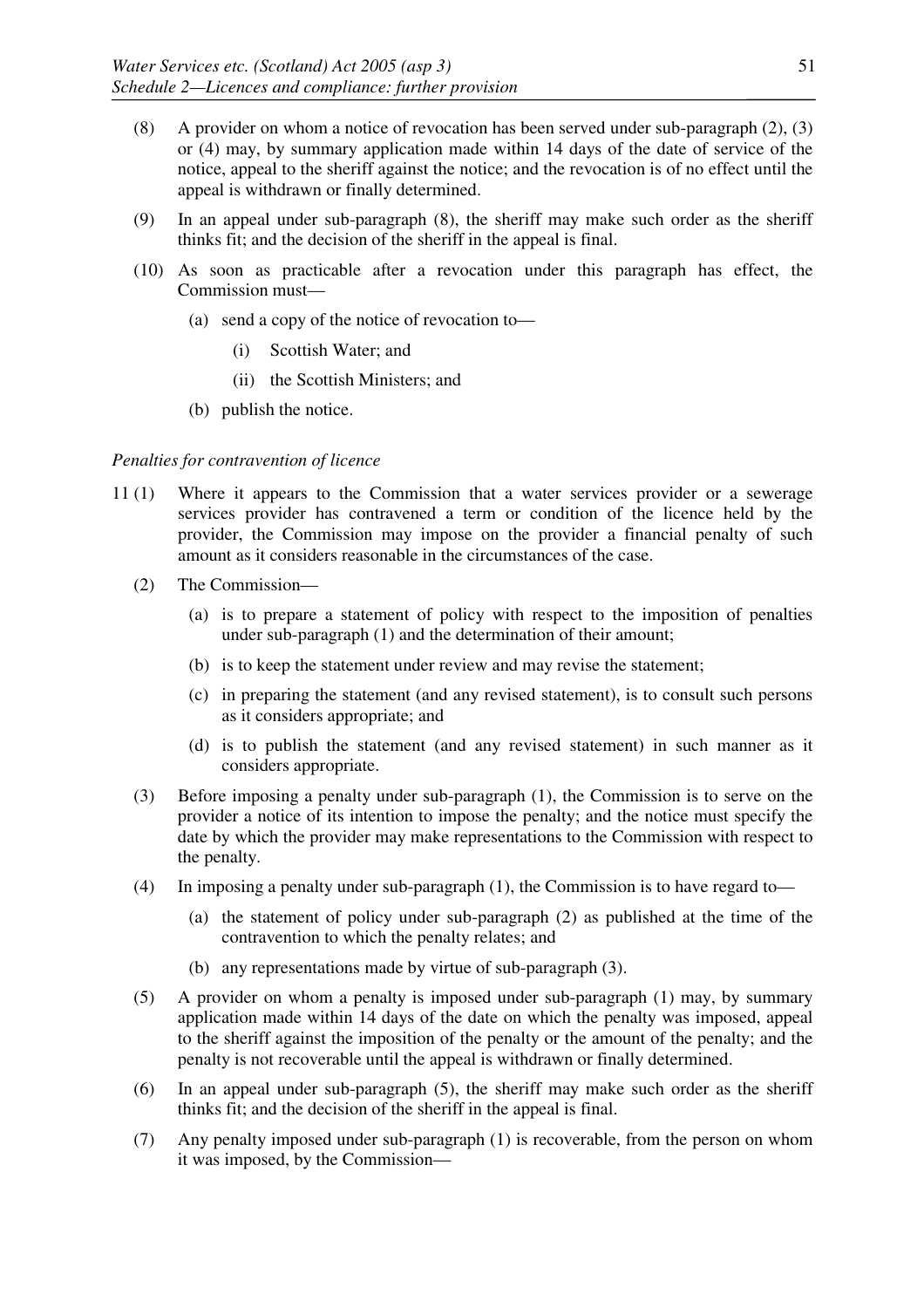- (a) by civil diligence; and
- (b) whether or not that person continues to hold the licence in relation to which the penalty was imposed.
- (8) Any sums received by the Commission by virtue of this paragraph must be paid into the Scottish Consolidated Fund.

## *Register of licences*

- 12 (1) The Commission must keep a register of water services licences and sewerage services licences in such manner as the Scottish Ministers may by order prescribe.
	- (2) The register must—
		- (a) record the particulars of each water services provider and sewerage services provider;
		- (b) record the terms and conditions of each water services licence and sewerage services licence;
		- (c) record, in relation to any enforcement notice—
			- (i) the particulars of the provider on whom the notice was served;
			- (ii) the date of service of the notice;
			- (iii) the matters specified under sub-paragraph (2) of paragraph 8;
			- (iv) any date specified under sub-paragraph (3) of that paragraph; and
			- (v) anything done under sub-paragraph (11) of that paragraph;
		- (d) record, in relation to any notice of revocation served under paragraph 10—
			- (i) the particulars of the provider on whom the notice was served;
			- (ii) the date of service of the notice;
			- (iii) the reasons why it was served; and
			- (iv) the date specified under sub-paragraph  $(7)(b)$  of that paragraph;
		- (e) record, in relation to any penalty imposed under paragraph 11—
			- (i) the particulars of the provider on whom it was imposed;
			- (ii) the amount; and
			- (iii) the date on which it was imposed;
		- (f) record the outcome of any appeal provided for in this schedule; and
		- (g) contain such other information as the Scottish Ministers may by order prescribe.
	- (3) The register must be available for inspection by any person at any reasonable time.

# SCHEDULE 3

# *(introduced by section 21(6))*

## CERTAIN PRE-EXISTING AGREEMENTS AS TO CHARGES

1 (1) In this schedule, a "relevant agreement" is an agreement—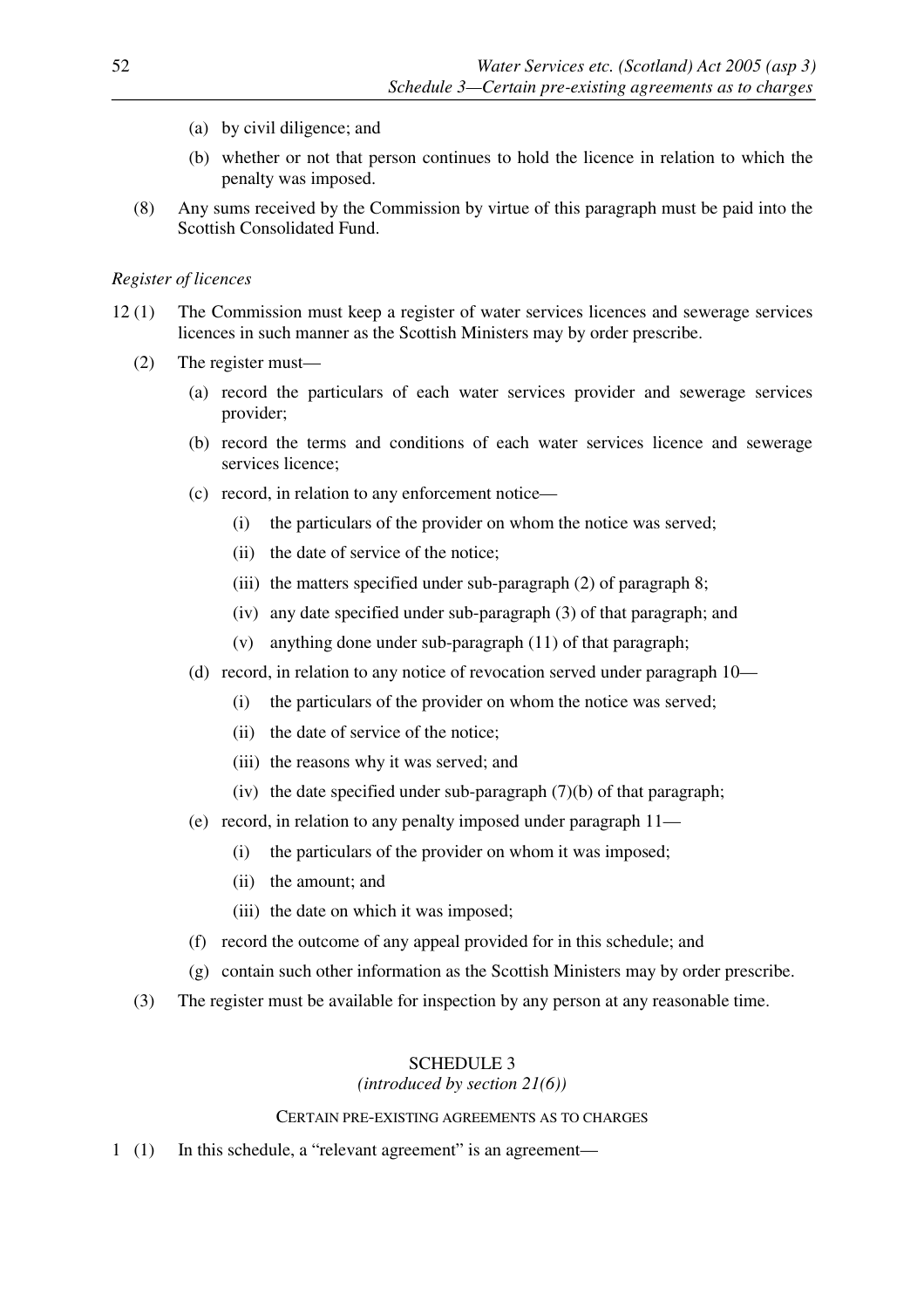- (a) between Scottish Water and another person (a "relevant customer") in respect of eligible premises (within the meaning of Part 2)—
	- (i) by virtue of any of the provisions referred to in sub-paragraph (3) or otherwise; and
	- (ii) which makes provision as to the charges to be paid (other than under a charges scheme) by the relevant customer for services provided by Scottish Water in the exercise of its core functions; and
- (b) extant on the coming into force of this schedule.
- (2) For the purposes of sub-paragraph (1)—
	- (a) an agreement between Scottish Water and another person includes an agreement with the other person to which Scottish Water has become party in consequence of a transfer, by virtue of any enactment or contractual arrangements, of obligations to Scottish Water; and
	- (b) an agreement which makes provision as to the charges to be paid for services provided by Scottish Water does not include an agreement by virtue of which there is an obligation to which section 47 of the 1980 Act applies.
- (3) For the purposes of sub-paragraph  $(1)(a)(i)$ , the provisions are—
	- (a) sections  $29(2)(b)$  and  $(4)$  and  $31(6)$  of the 2002 Act (as they had effect immediately before their repeal by this Act);
	- (b) section 29(3)(j) of the 1968 Act (as it had effect immediately before its repeal by this Act).
- 2 (1) Scottish Water must, within one month of the coming into force of this schedule, send to the Commission written details of every relevant agreement.
	- (2) The Commission must, following receipt of those details, in each case—
		- (a) assess the charges payable under the relevant agreement (the "relevant charges") during any period to which a charges scheme applies; and
		- (b) having regard to—
			- (i) any costs which reasonably require to be met from the charges fixed in accordance with sub-paragraph (6)(b); and
			- (ii) such other matters as the Commission considers appropriate,

determine, for the purposes of sub-paragraph  $(6)(a)$ , an amount less than the relevant charges.

- (3) The Commission must, in each case—
	- (a) give the relevant customer written notice of the assessment and determination under sub-paragraph (2); and
	- (b) send a copy of the notice to—
		- (i) Scottish Water; and
		- (ii) every water services and sewerage services provider,

by such date as the Scottish Ministers may direct.

(4) The Commission must publish details of every determination under sub-paragraph  $(2)(b).$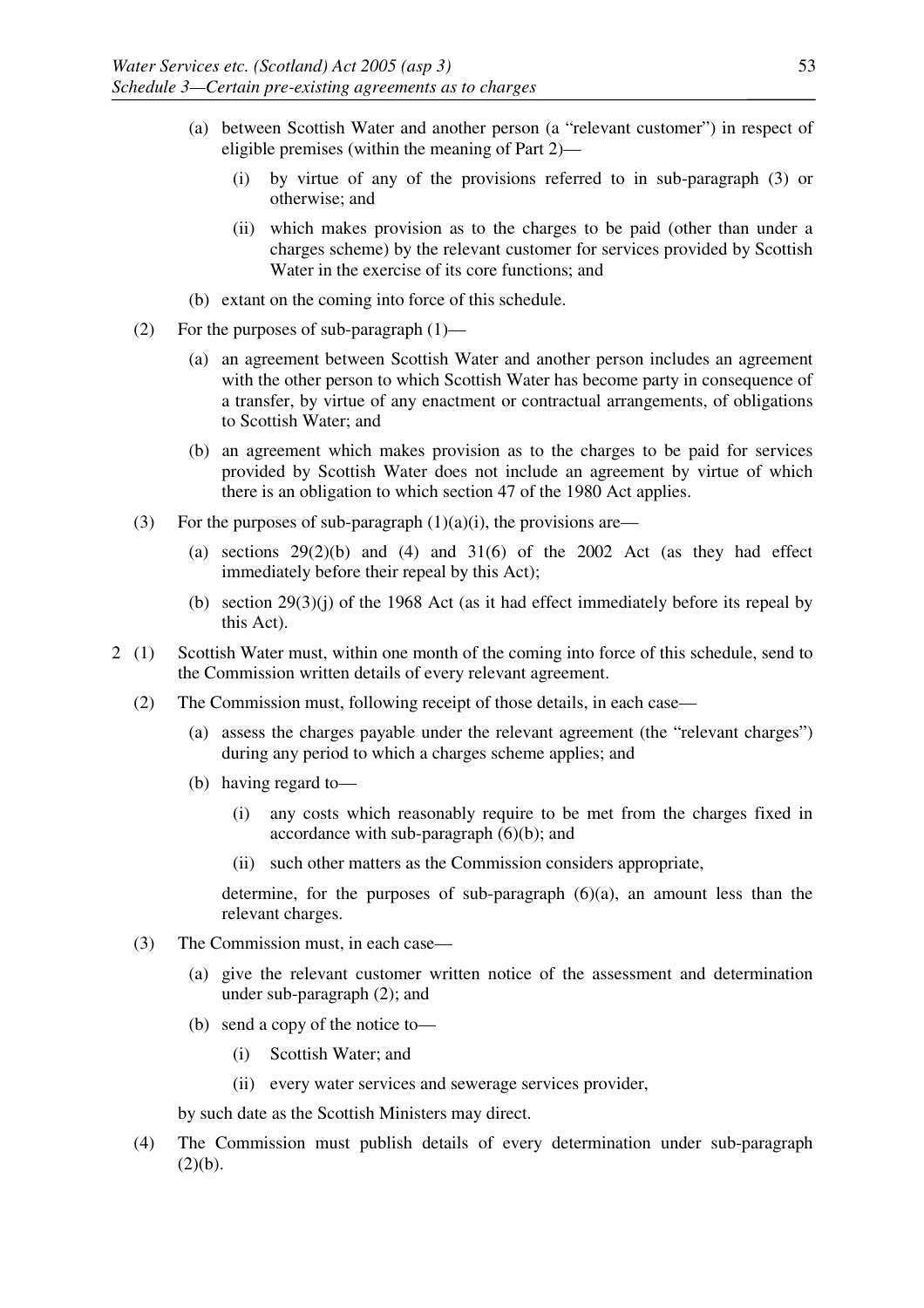- (5) This sub-paragraph applies in any case where a water or sewerage services provider makes arrangements for the provision of any services to which relevant charges apply and is accordingly entitled to demand and recover charges from a relevant customer for that provision.
- (6) Where sub-paragraph (5) applies—
	- (a) Scottish Water may, in relation to that provision, demand and recover from the provider charges which must not exceed the amount determined under subparagraph  $(2)(b)$ ; and
	- (b) the charges which the provider may, in relation to that provision, demand and recover from the relevant customer concerned must not exceed the amount of the relevant charges.
- (7) Any financial disadvantage to Scottish Water arising as a consequence of differences between—
	- (a) the amounts determined under sub-paragraph  $(2)(b)$ ; and
	- (b) the charges which would be recoverable by Scottish Water under a charges scheme in relation to the services to which the determinations apply,

is to be borne by Scottish Water.

- (8) Scottish Water is—
	- (a) in any case where sub-paragraph (5) does not for the time being apply; or
	- (b) in any case where that sub-paragraph ceases to apply,

to demand and recover relevant charges from the relevant customer for services provided by it to the customer.

- 3 (1) A charges scheme does not apply in relation to any services to which relevant charges apply except where the relevant agreement concerned expires or is terminated.
	- (2) For the purposes of sub-paragraph (1), the making of arrangements by a water services or sewerage services provider for the provision of any services to which relevant charges apply does not of itself cause the relevant agreement concerned to expire or terminate.
	- (3) A relevant agreement may not be renewed on its expiry or termination, nor may its term be extended at any time.

#### SCHEDULE 4

## *(introduced by section 30(4))*

## POWERS OF ENTRY UNDER THE COAL INDUSTRY ACT 1994

After Schedule 1B to the Coal Industry Act 1994 (c.21) there is inserted—

## "SCHEDULE 1C

## SUPPLEMENTAL PROVISIONS WITH RESPECT TO POWERS OF ENTRY: SCOTLAND

## *Exercise of powers of entry etc.*

1 (1) A person entitled to enter premises by virtue of the power mentioned in section  $4E(3)(a)$  of this Act—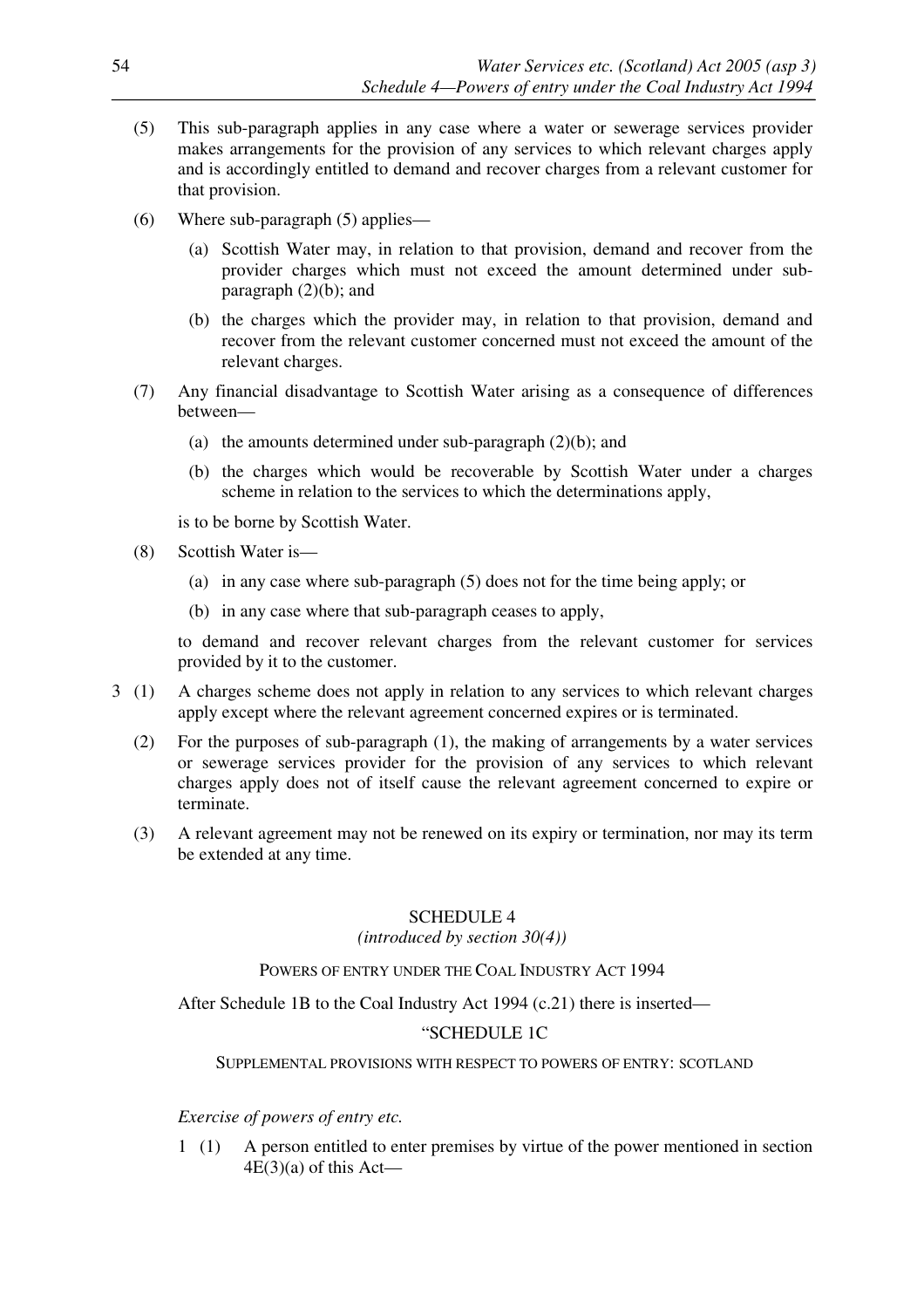- (a) may take on to the premises such other persons (including, if the person reasonably believes he is likely to be obstructed, a constable) and such equipment or materials as may be necessary; but this is, where that power is exercisable under a warrant, subject to the terms of the warrant; and
- (b) must, if required to do so, produce written evidence of that entitlement.
- (2) A person who enters premises in the exercise of a power conferred by virtue of section 4E of this Act must leave the premises as effectually secured against trespassers as the person found them.
- (3) Where a person exercises a power conferred by virtue of section  $4E(3)(a)$  or  $(4)$ of this Act, the Authority is to make full compensation to any person who has sustained loss or damage by reason of—
	- (a) the exercise of that power; or
	- (b) the carrying out of, or failure to carry out, the duty imposed by subparagraph (2) above,

 except in so far as the loss or damage is attributable to the fault of the person who sustained it.

- (4) Any dispute as to a person's entitlement to compensation under sub-paragraph (3) above, or as to the amount of any such compensation, shall be referred to the arbitration of a single arbiter, appointed—
	- (a) by agreement between the Authority and the person who claims to have sustained the loss or damage; or
	- (b) in default of agreement, by the Scottish Ministers.
- (5) Any person who makes use of or discloses any trade secret of which the person has gained knowledge as a result of the exercise of a power conferred by virtue of section 4E of this Act is guilty of an offence.
- (6) A person who is guilty of an offence under sub-paragraph (5) above is liable—
	- (a) on summary conviction, to a fine not exceeding the statutory maximum; or
	- (b) on conviction on indictment, to a fine.
- (7) In this schedule, "premises" has the meaning given by section 4E(8) of this Act.

*Warrants* 

- 2 (1) If a sheriff or justice of the peace is satisfied, by evidence on oath, that—
	- (a) there are reasonable grounds for the exercise in relation to any premises of a power mentioned in section 4E(3) or (4) of this Act; and
	- (b) at least one of the conditions mentioned in sub-paragraph (2) below is fulfilled in relation to the premises,

 the sheriff or justice may grant a warrant authorising the Authority (and any person authorised by the Authority for the purpose) to exercise the power in relation to the premises in accordance with the terms of the warrant and, if need be, by force.

(2) The conditions are—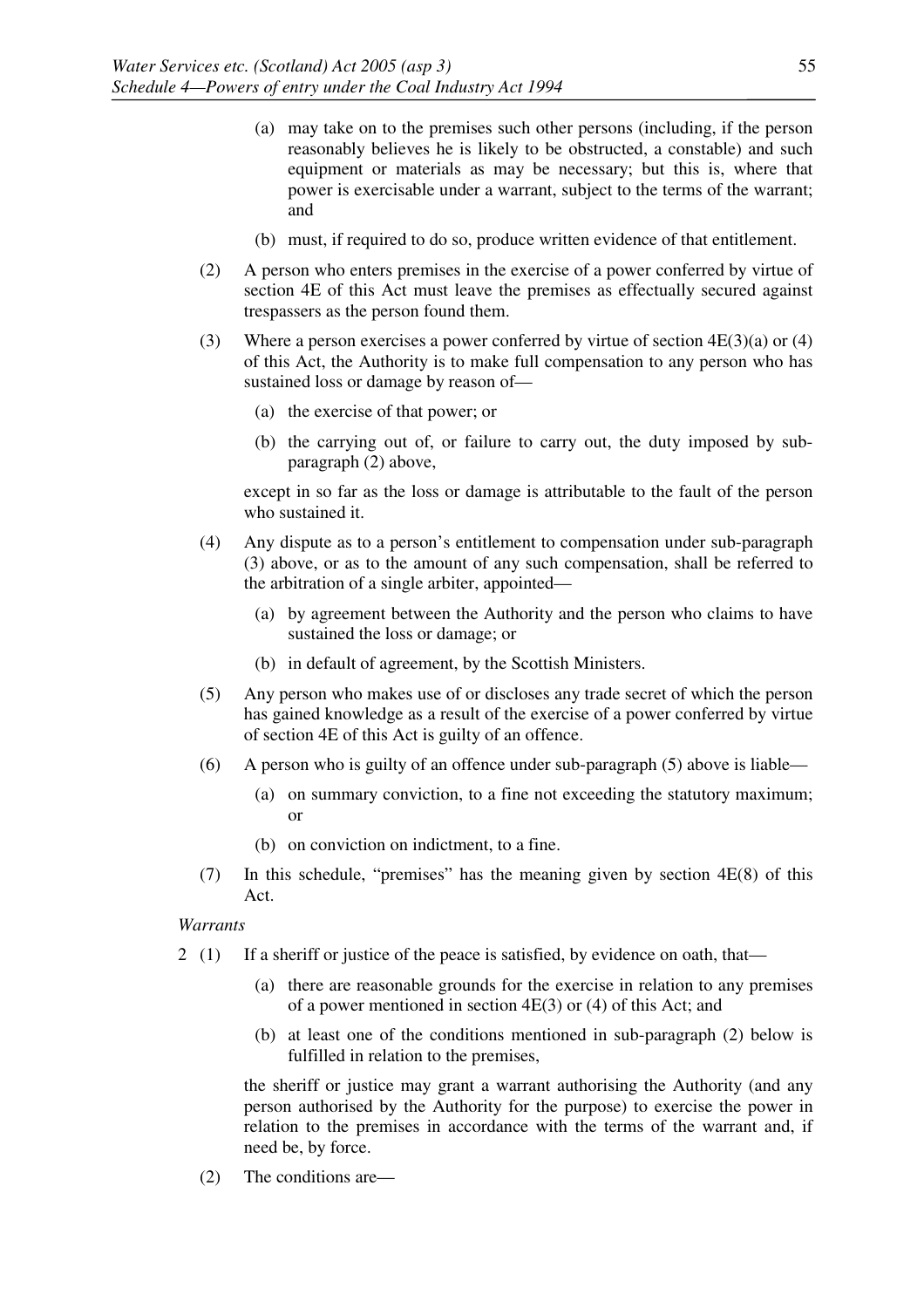- (a) that the exercise of the power in relation to the premises has been refused;
- (b) that such a refusal may reasonably be expected;
- (c) that the premises are unoccupied;
- (d) that the occupier is temporarily absent from the premises and the case is one of urgency.
- (3) In a case where subsections (5) and (6) of section 4E of this Act apply, a sheriff or justice shall not issue a warrant under this paragraph by virtue of being satisfied that a condition mentioned in head (a) or (b) of sub-paragraph (2) above is fulfilled unless the sheriff or justice is also satisfied that notice required by subsection (5)(a) of that section has been given and that the period of that notice has expired.
- (4) A warrant granted under this paragraph continues in force until the purposes for which the warrant is issued have been fulfilled."

# SCHEDULE 5

#### *(introduced by section 32)*

#### AMENDMENTS TO ENACTMENTS

#### *Sewerage (Scotland) Act 1968 (c.47)*

1 In section 29 (which makes provision relating to consent to discharge of trade effluent) of the 1968 Act, paragraph (j) of subsection (3) is repealed.

#### *House of Commons Disqualification Act 1975 (c.24)*

2 In the House of Commons Disqualification Act 1975, in Part III of Schedule 1 (disqualifying offices), the entry relating to the Water Industry Commissioner for Scotland is repealed.

## *Race Relations Act 1976 (c.74)*

3 In the Race Relations Act 1976, in Part II of Schedule 1A (bodies and other persons subject to general statutory duty), the entry relating to the Water Industry Commissioner for Scotland is repealed.

#### *Water (Fluoridation) Act 1985 (c.63)*

4 In the Water (Fluoridation) Act 1985, in subsections (2)(b)(i) and (3) of section 4 (publicity and consultation), for the word "Commissioner" in each place where it occurs there is substituted "Commission".

#### *Public Finance and Accountability (Scotland) Act 2000 (asp 1)*

5 In the Public Finance and Accountability (Scotland) Act 2000, in subsection (7) of section 23 (economy, efficiency and effectiveness examinations), for the word "Commissioner" there is substituted "Commission".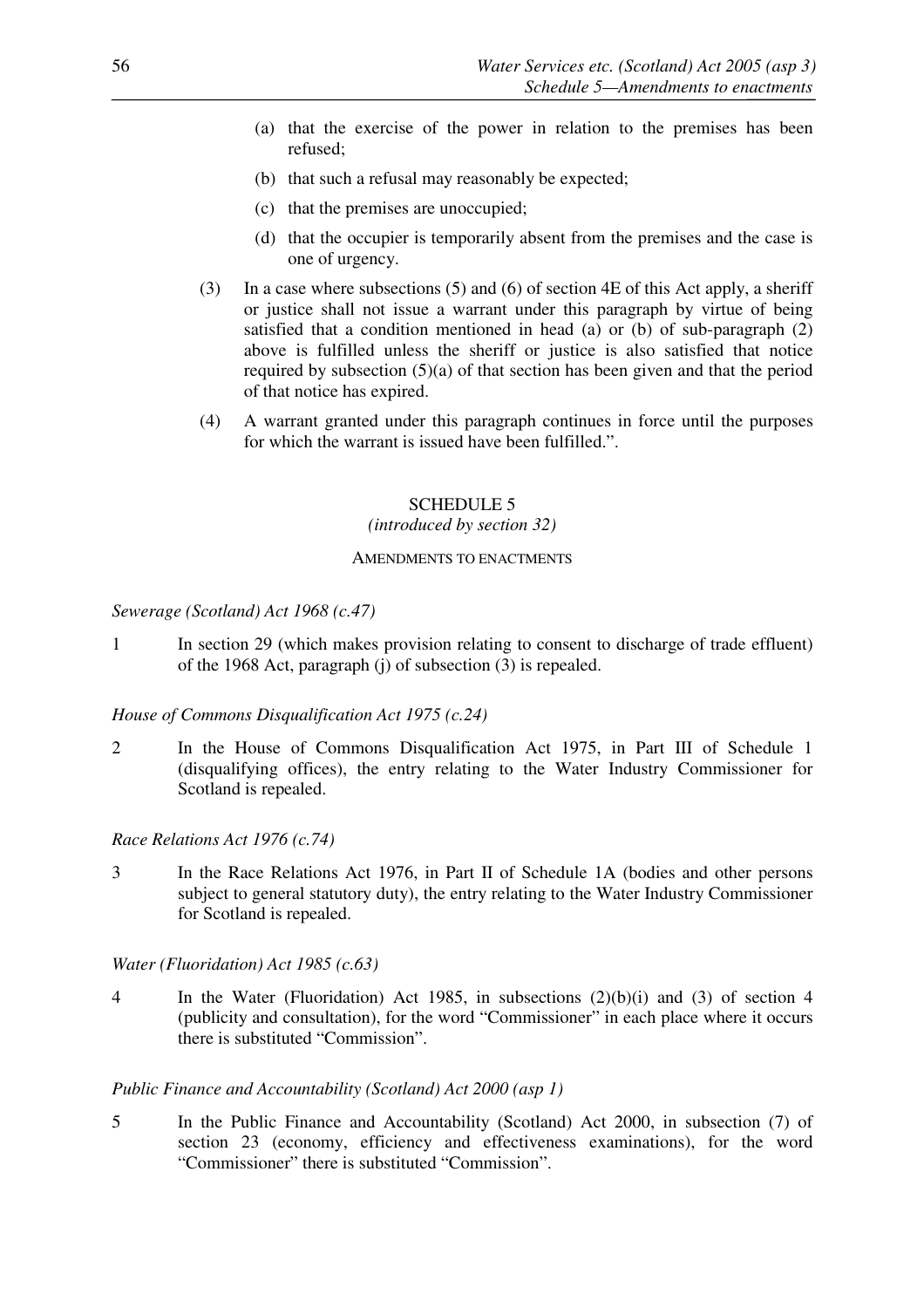*Ethical Standards in Public Life etc. (Scotland) Act 2000 (asp 7)* 

- 6 In the Ethical Standards in Public Life etc. (Scotland) Act 2000—
	- (a) in section 19 (action on finding of contravention)—
		- (i) in subsection (4), the words from "and" in the second place where it occurs to the end are repealed; and
		- (ii) in subsection (5), paragraph (c) and the word "; or" immediately preceding it are repealed;
	- (b) sections 25 and 26 (which make special provision for the Water Industry Commissioner for Scotland) are repealed;
	- (c) in section 30 (modification of enactments etc.), the words "or the Water Industry Commissioner for Scotland" are repealed;
	- (d) in schedule 1 (the Standards Commission for Scotland), in paragraph 3, the words "or the Water Industry Commissioner for Scotland" are repealed; and
	- (e) in schedule 3 (devolved public bodies), after the entry relating to the State Hospitals Board for Scotland, there is inserted—

"The Water Industry Commission for Scotland".

#### *Water Industry (Scotland) Act 2002 (asp 3)*

7 (1) In each of the following provisions of the 2002 Act, for the words "Commissioner" and "Commissioner's" wherever occurring there is substituted "Commission" and "Commission's" respectively—

> section 3; section  $4(1)$ ; section  $5(1)$  to  $(3)$ ; section 6; section  $11(1)(a)$ ; section 26(1) to (4) and (7); section 27: section  $57(6)(a)$ ; and

in schedule 1, paragraphs 6(4), 7 and 8.

- (2) In section 3 (functions of the Commissioner) of that Act, in subsection  $(6)$ 
	- (a) in paragraph (a), for the words "its customers" there is substituted "persons whose premises are connected to the public water supply system or the public sewerage system (within the meaning of Part 2 of the Water Services etc. (Scotland) Act 2005 (asp 3)) or both"; and
	- (b) in paragraph (b), for the words "it conducts its relations with its customers or potential or former customers" there is substituted "Scottish Water conducts its relations with those persons or persons whose premises have been, or might reasonably become, connected to either or both of those systems".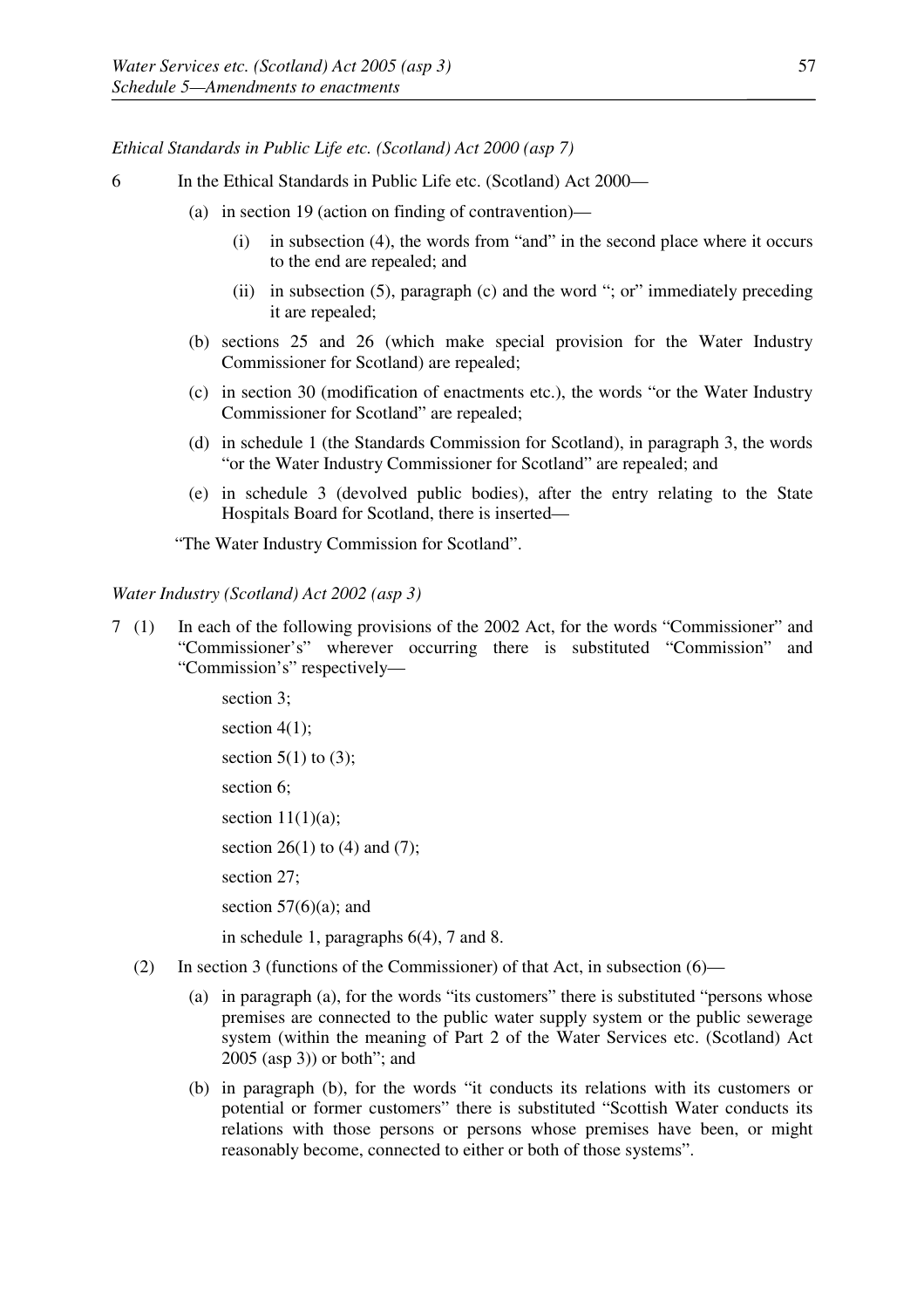- (3) In section 5 (annual reports by, and information from, the Commissioner), in subsection  $(2)$ —
	- (a) in paragraph (a), for the words "to such representations, reports and recommendations as are mentioned in section 2(5)" there is substituted "to—
		- (i) any representations made to it by a Customer Panel, and
		- (ii) any recommendations made to it under section 2(4)"; and
	- (b) in paragraph (b), the word ", report" is repealed.
- (4) In section 26 (customer standards codes) of that Act—
	- (a) in subsection  $(1)$ 
		- (i) in paragraph (a), for the words "its customers" there is substituted "persons whose premises are connected to the public water supply system or the public sewerage system (within the meaning of Part 2 of the Water Services etc. (Scotland) Act 2005 (asp 3)) or both"; and
		- (ii) in paragraph (b), for the words "its customers or potential or former customers" there is substituted "those persons or persons whose premises have been, or might reasonably become, connected to either or both of those systems"; and
	- (b) subsection (2) is repealed.
- (5) Section 40 (reduced charges) of that Act is repealed.
- (6) In section 49 (interests of customers) of that Act, for the words "who is a customer or potential customer of Scottish Water" there is substituted "whose premises are connected to, or might reasonably become connected to, the public water supply system or the public sewerage system (within the meaning of Part 2 of the Water Services etc. (Scotland) Act 2005 (asp 3)) or both;".
- (7) In section 57 (information and reports) of that Act, in subsection (7)—
	- (a) the words from "any" to the end become paragraph (a); and
	- (b) after that paragraph there is inserted ", and
		- (b) the extent to which Scottish Water has, during that period, complied with any requirements made under section  $13(2)$  or  $15(1)$  or  $(5)$  of the Water Services etc. (Scotland) Act 2005 (asp 3).".
- (8) In section 68 (orders and regulations) of that Act—
	- (a) in subsection (4) after the words "41(5)" there is inserted ", 56B"; and
	- (b) in subsection (6), after the words " $41(5)$ " there is inserted "or 56B".
- (9) In section 70 (interpretation) of that Act, in subsection (1)—
	- (a) in the definition of "charges scheme", for the words " $31(1)$ " there is substituted "29A(1)"; and
	- (b) for the definition of "the Commissioner" there is substituted—
		- ""the Commission" means the Water Industry Commission for Scotland established under section 1(1) of this Act,".
- (10) Part 1 (the Commissioner) of schedule 1 to that Act is repealed.